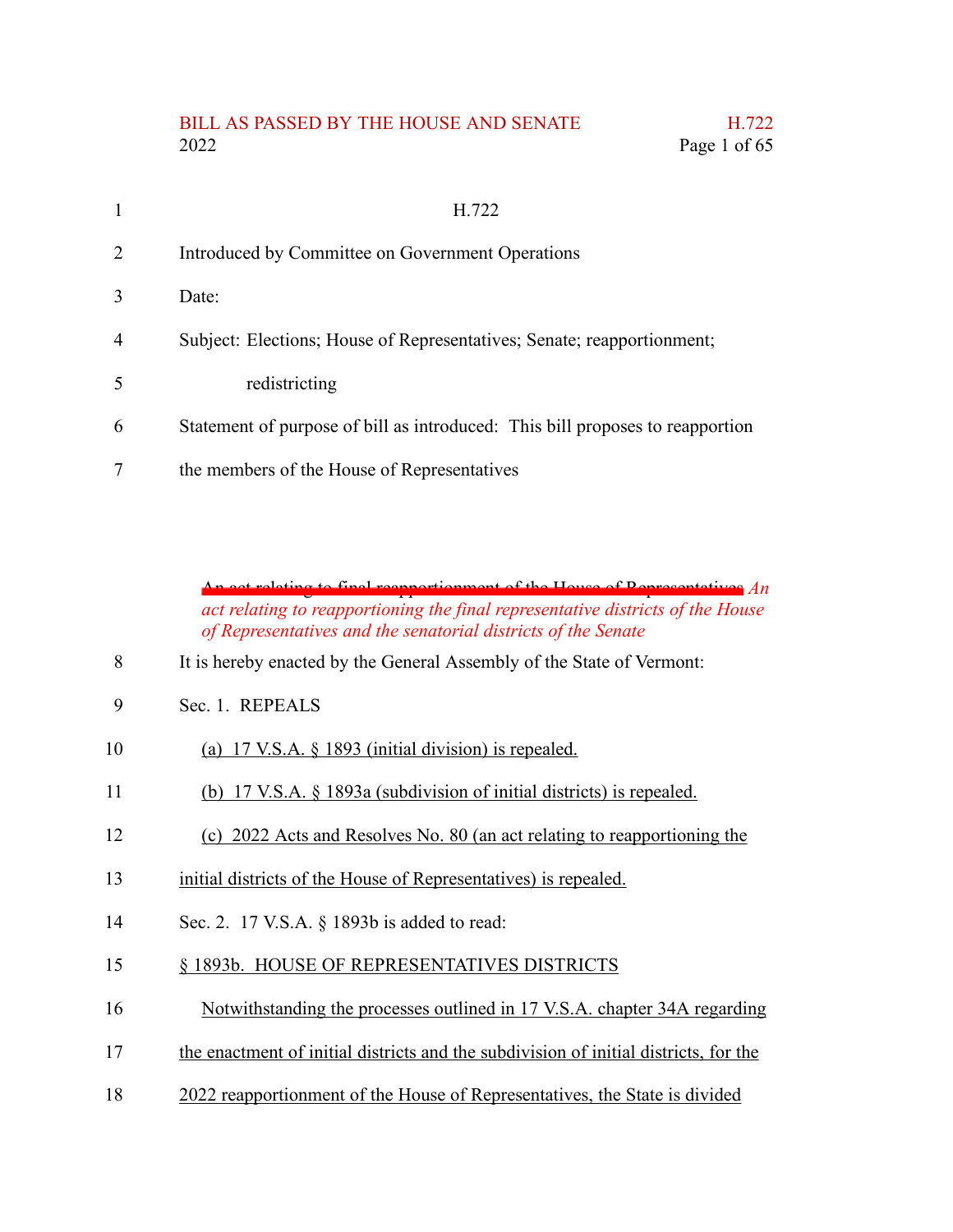#### BILL AS PASSED BY THE HOUSE AND SENATE H.722<br>2022 Page 2 of 65 Page 2 of 65

| $\mathbf{1}$   |                  | into the following districts for the House of Representatives, each of which |                 |
|----------------|------------------|------------------------------------------------------------------------------|-----------------|
| $\overline{2}$ |                  | shall be entitled to the indicated number of Representatives:                |                 |
| 3              | District         | Towns and Cities                                                             | Representatives |
| 4              | <b>ADDISON-1</b> | That portion of the town of Middlebury encompassed                           |                 |
| 5              |                  | within a boundary beginning at the point where the                           |                 |
| 6              |                  | northern boundary line of Middlebury intersects with                         |                 |
| 7              |                  | U.S. Route 7; then southerly along the eastern side of                       |                 |
| 8              |                  | the centerline of U.S. Route 7 to the intersection of                        |                 |
| 9              |                  | Main Street; then southwesterly along the southeastern                       |                 |
| 10             |                  | side of the centerline of Main Street to the traffic circle;                 |                 |
| 11             |                  | then along the southeastern side of the centerline of the                    |                 |
| 12             |                  | northwestern section of the traffic circle to the                            |                 |
| 13             |                  | beginning of College Street; then westerly along the                         |                 |
| 14             |                  | southern side of the centerline of College Street to the                     |                 |
| 15             |                  | intersection of Weybridge Street; then northwesterly                         |                 |
| 16             |                  | along the southwestern side of the centerline of                             |                 |
| 17             |                  | Weybridge Street to the boundary of the town of                              |                 |
| 18             |                  | Weybridge; then westerly along the town line of                              |                 |
| 19             |                  | Weybridge to the boundary of the town of Cornwall;                           |                 |
| 20             |                  | then southerly along the town line of Cornwall to the                        |                 |
| 21             |                  | boundary of the town of Salisbury; then easterly along                       |                 |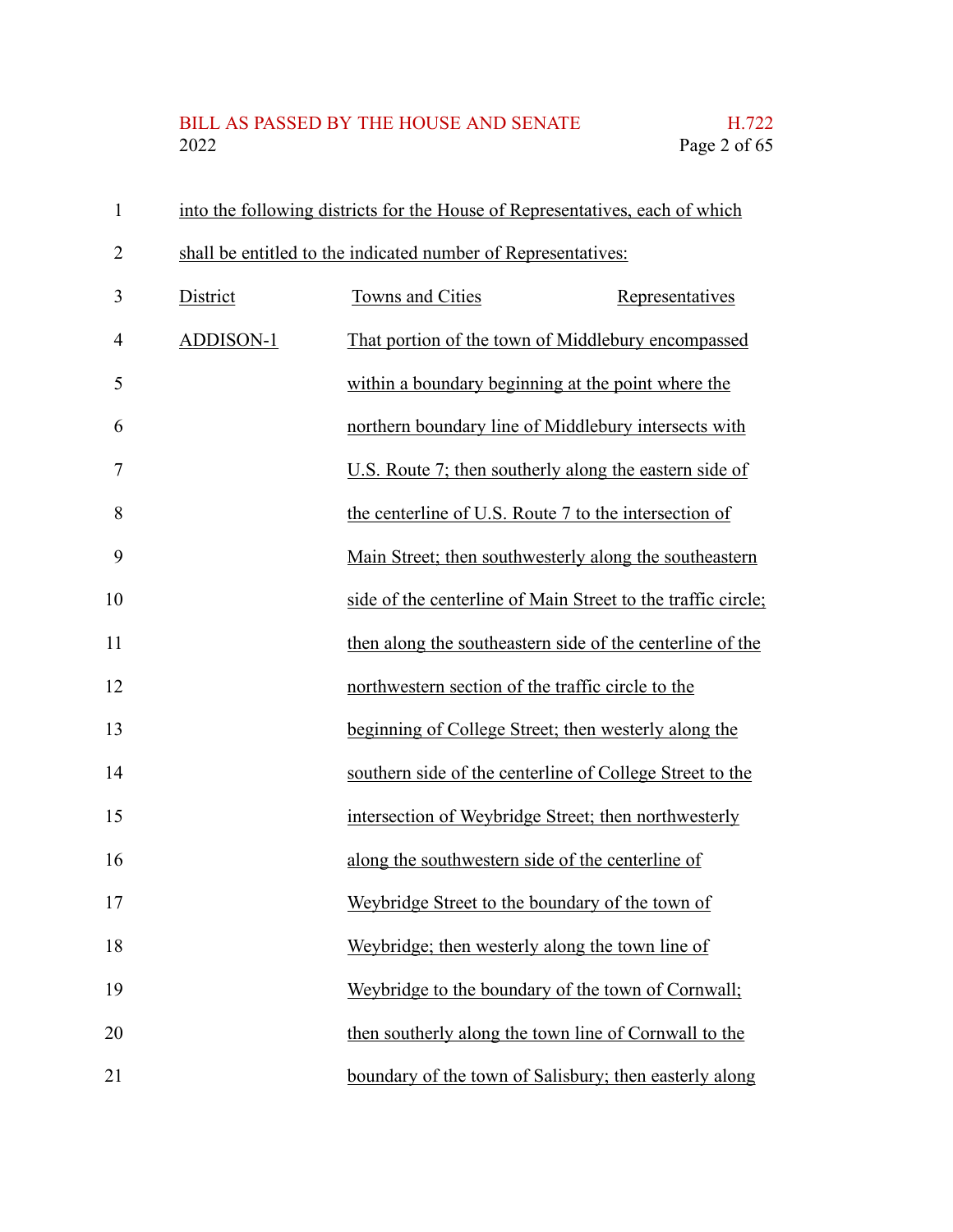### BILL AS PASSED BY THE HOUSE AND SENATE H.722<br>2022 Page 3 of 65

| $\mathbf{1}$   |           | the town line of Salisbury to the boundary of the town        |
|----------------|-----------|---------------------------------------------------------------|
| $\overline{2}$ |           | of Ripton; then northerly along the town line of Ripton       |
| 3              |           | to the boundary of Bristol; then northerly then westerly      |
| $\overline{4}$ |           | along the town line of Bristol to the boundary of the         |
| 5              |           | town of New Haven; then westerly along the town line          |
| 6              |           | of New Haven to the point of beginning<br>$\overline{2}$      |
| 7              | ADDISON-2 | Cornwall, Goshen, Leicester, Ripton, and Salisbury<br>$\perp$ |
| 8              | ADDISON-3 | Addison, Ferrisburgh, Panton, Vergennes, Waltham and          |
| 9              |           | that portion of the town of New Haven encompassed             |
| 10             |           | within a boundary beginning at the point where the            |
| 11             |           | northeastern boundary line of New Haven intersects            |
| 12             |           | with the Mud Creek tributary running parallel to Lime         |
| 13             |           | Kiln Road; then southerly along the western side of the       |
| 14             |           | Mud Creek tributary running parallel to Lime Kiln Road        |
| 15             |           | to where the Mud Creek tributary intersects with U.S.         |
| 16             |           | Route 7; then southerly along the western side of the         |
| 17             |           | centerline of U.S. Route 7 to where it intersects with the    |
| 18             |           | New Haven River; then westerly along the northern side        |
| 19             |           | of the New Haven River to where it intersects with the        |
| 20             |           | Otter Creek; then westerly along the northern side of the     |
| 21             |           | Otter Creek to where it intersects with Morgan Horse          |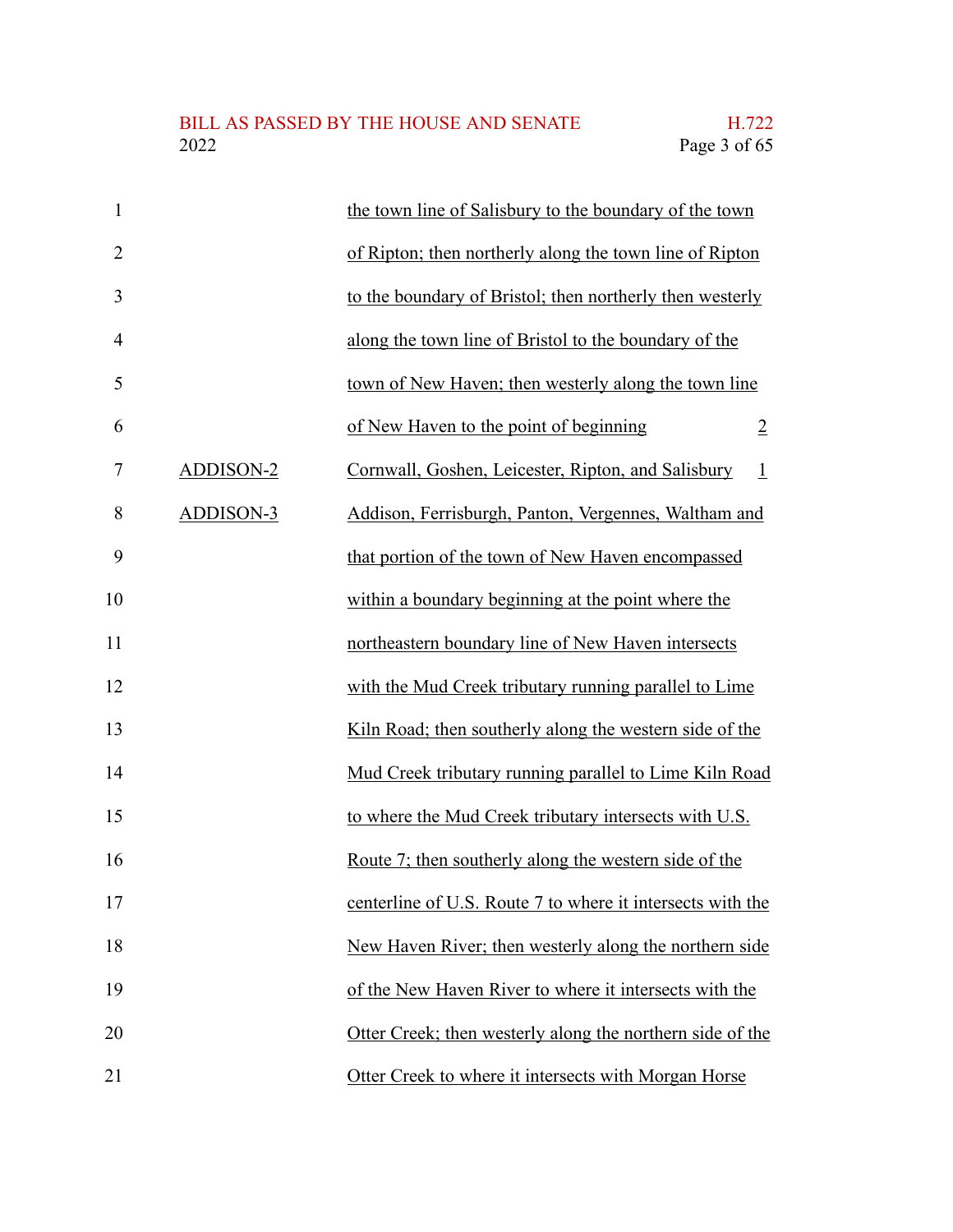| 1              |                | Farm Road and the boundary of the town of Weybridge;        |
|----------------|----------------|-------------------------------------------------------------|
| $\overline{2}$ |                | then westerly along the town line of Weybridge to the       |
| 3              |                | boundary of the town of Waltham; then easterly then         |
| 4              |                | northerly along the town line of Waltham to the             |
| 5              |                | boundary of the town of Ferrisburgh; then easterly along    |
| 6              |                | the town line of Ferrisburgh to the point of beginning 2    |
| 7              | ADDISON-4      | Bristol, Lincoln, Monkton, and Starksboro<br>$\overline{2}$ |
| 8              | ADDISON-5      | Bridport, Weybridge, that portion of the town of            |
| 9              |                | Middlebury not included in ADDISON-1, and that              |
| 10             |                | portion of the town of New Haven not included in            |
| 11             |                | <b>ADDISON-3</b><br>$\overline{1}$                          |
| 12             | ADDISON-       |                                                             |
| 13             | <b>RUTLAND</b> | Hubbardton, Orwell, Shoreham, Sudbury, and Whiting          |
| 14             |                | $\perp$                                                     |
| 15             | BENNINGTON-1   | Readsboro, Searsburg, Stamford, Woodford, and that          |
| 16             |                | portion of the town of Pownal encompassed within a          |
| 17             |                | boundary beginning at the point where the northern          |
| 18             |                | boundary line of the town of Pownal intersects with VT      |
| 19             |                | Route 7; then southerly along the western side of the       |
| 20             |                | centerline of VT Route 7 to the intersection of Barber      |
| 21             |                | Pond Road; then easterly along the southern side of the     |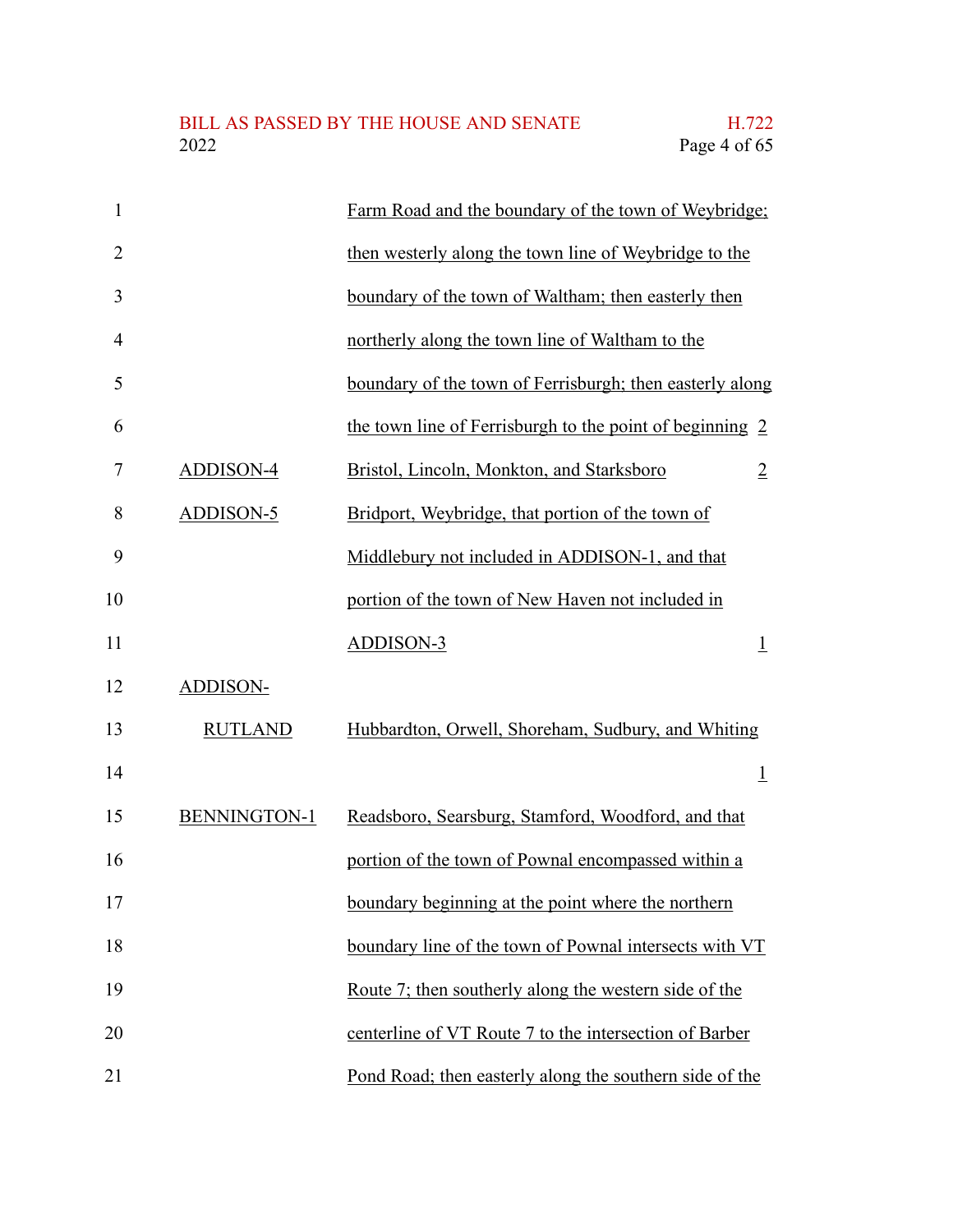| $\mathbf{1}$   |                     | centerline of Barber Pond Road to the intersection of     |
|----------------|---------------------|-----------------------------------------------------------|
| $\overline{2}$ |                     | South Stream Road; then easterly along the south side of  |
| 3              |                     | the centerline of South Stream Road to where it           |
| $\overline{4}$ |                     | intersects with the power lines after 620 South Stream    |
| 5              |                     | Road and before 802 South Stream Road; then easterly      |
| 6              |                     | along the southern side of the power lines to where the   |
| $\overline{7}$ |                     | power lines intersect with the boundary of the town of    |
| 8              |                     | Stamford approximately one mile north of County           |
| 9              |                     | Road; then southerly along the town line of Stamford to   |
| 10             |                     | the state border of Massachusetts; then easterly along    |
| 11             |                     | the state border of Massachusetts to the state border of  |
| 12             |                     | New York; then northerly along the state border of New    |
| 13             |                     | York to the boundary of the town of Bennington; then      |
| 14             |                     | easterly along the town line of Bennington to the point   |
| 15             |                     | of beginning<br>$\perp$                                   |
| 16             | <b>BENNINGTON-2</b> | That portion of the town of Bennington encompassed        |
| 17             |                     | within a boundary beginning at the point where the        |
| 18             |                     | eastern boundary line of the town of Bennington           |
| 19             |                     | intersects with VT Route 9; then westerly along the       |
| 20             |                     | northern side of the centerline of VT Route 9 to where it |
| 21             |                     | intersects with Roaring Branch; then easterly along the   |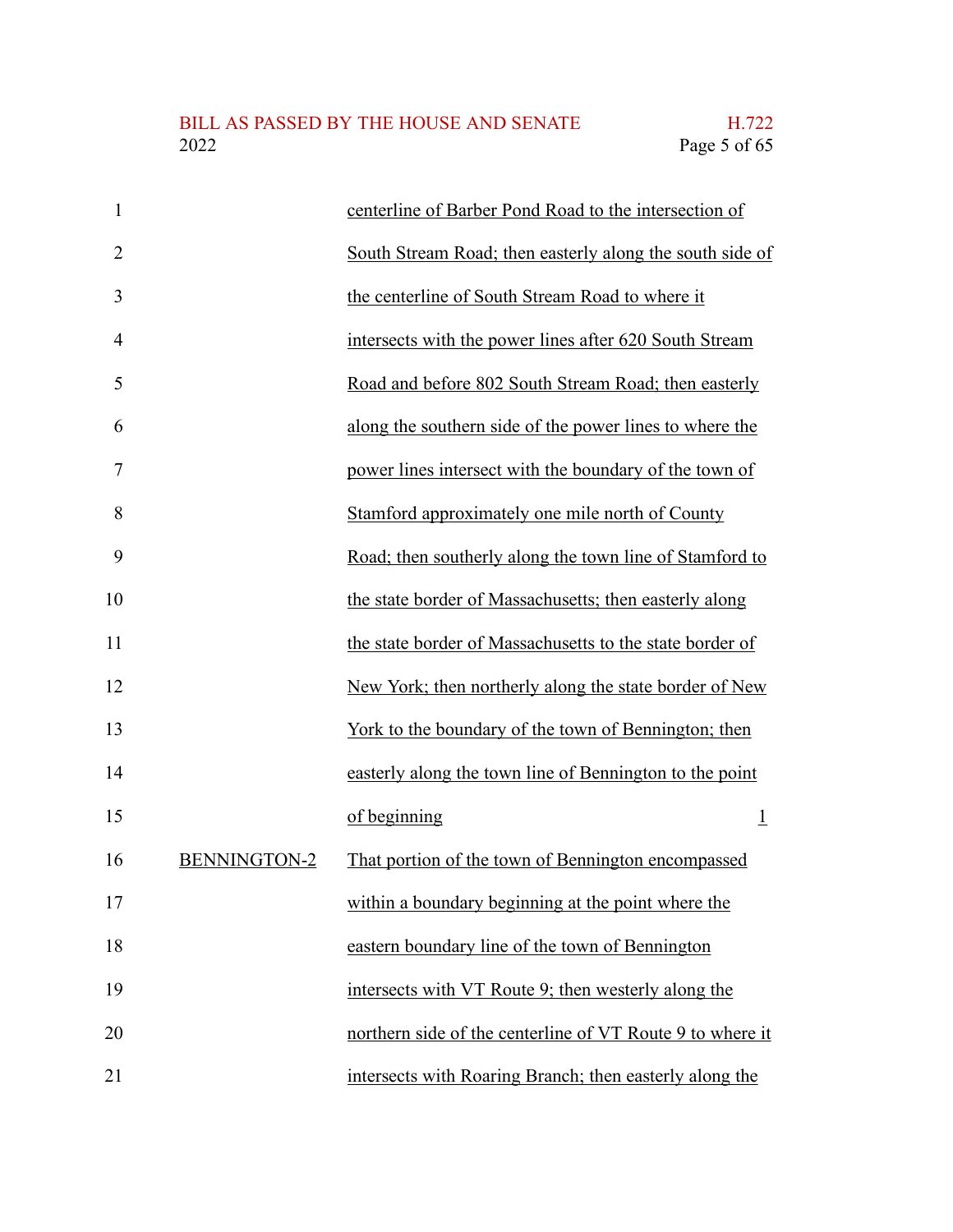| $\mathbf{1}$   | northern side of Roaring Branch to where it intersects     |
|----------------|------------------------------------------------------------|
| $\overline{2}$ | with Park Street; then southerly along the western side    |
| 3              | of the centerline of Park Street to the intersection of    |
| 4              | Gage Street; then westerly along the northern side of the  |
| 5              | centerline of Gage Street to the intersection of North     |
| 6              | Street; then southerly along the western side of the       |
| 7              | centerline of North Street to the intersection of Main     |
| 8              | Street; then northwesterly along the northern side of the  |
| 9              | centerline of Main Street to the intersection of Dewey     |
| 10             | Street; then southerly along the western side of the       |
| 11             | centerline of Dewey Street to the intersection of          |
| 12             | Monument Avenue Extension; then southerly along the        |
| 13             | western side of Monument Avenue Extension to the           |
| 14             | intersection of Carpenter Hill Road; then briefly easterly |
| 15             | along the southern side of the centerline of Carpenter     |
| 16             | Hill Road to the intersection of U.S. Route 7; then        |
| 17             | southerly along the western side of the centerline of      |
| 18             | U.S. Route 7 to the boundary of the town of Pownal;        |
| 19             | then westerly along the town line of Pownal to the state   |
| 20             | border of New York; then northerly along the state         |
| 21             | border of New York to the boundary of the town of          |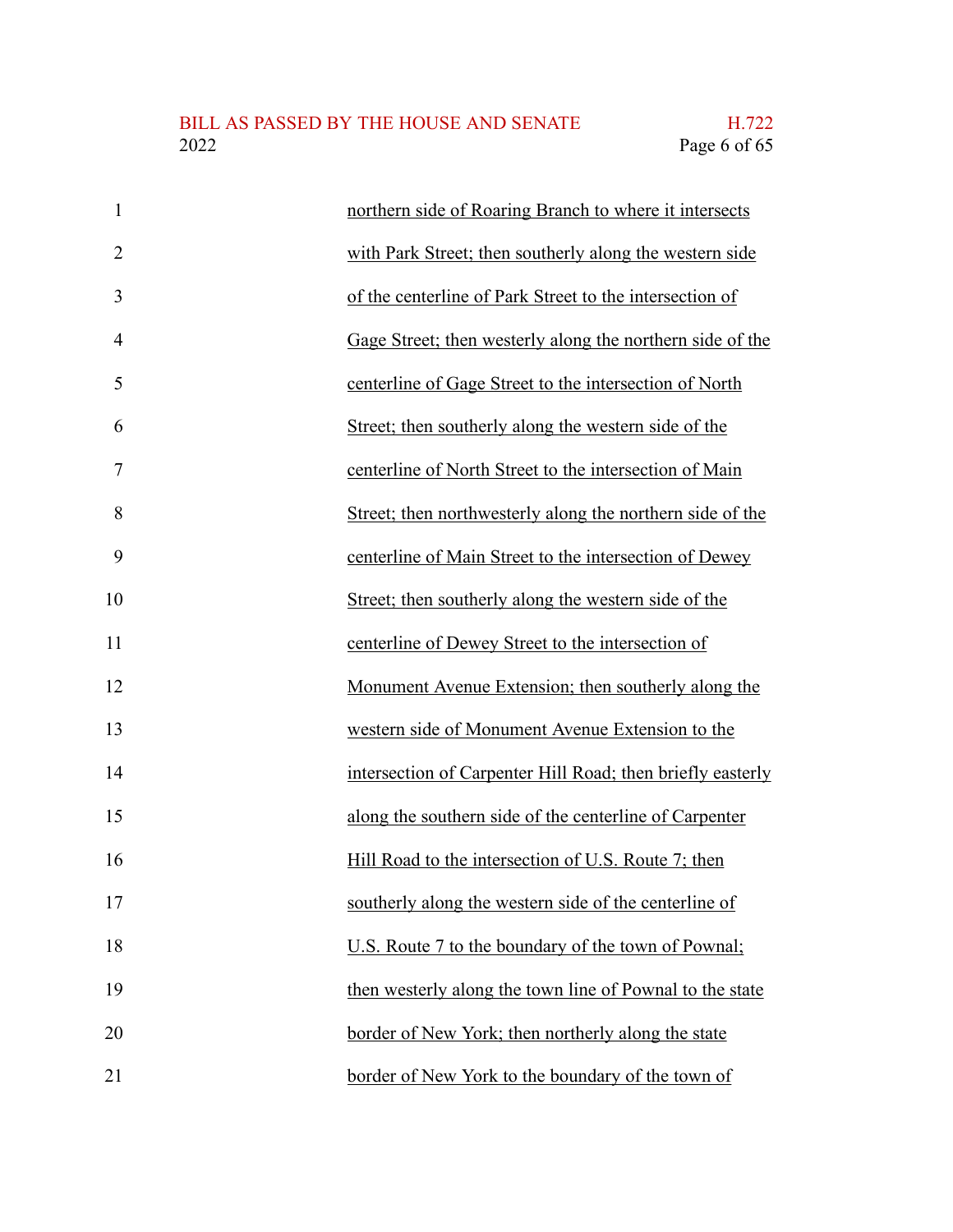| $\mathbf{1}$   |                     | Shaftsbury; then easterly along the town line of          |
|----------------|---------------------|-----------------------------------------------------------|
| $\overline{2}$ |                     | Shaftsbury to the boundary of the town of Woodford;       |
| 3              |                     | then southerly along the town line of Woodford to the     |
| $\overline{4}$ |                     | point of beginning<br>$\overline{2}$                      |
| 5              | <b>BENNINGTON-3</b> | Glastenbury, Shaftsbury, and that portion of the town of  |
| 6              |                     | Sunderland encompassed within a boundary beginning        |
| $\overline{7}$ |                     | at the point where the northern boundary line of the      |
| 8              |                     | town of Sunderland intersects with the Batten Kill        |
| 9              |                     | River; then southwesterly along the eastern side of the   |
| 10             |                     | Batten Kill River to where it intersects with Sunderland  |
| 11             |                     | Hill Road; then westerly along the southern side of the   |
| 12             |                     | centerline of Sunderland Hill Road to the intersection of |
| 13             |                     | Borough Road; then southerly along the eastern side of    |
| 14             |                     | the centerline of Borough Road to the intersection of     |
| 15             |                     | North Road; then southerly along the eastern side of the  |
| 16             |                     | centerline of North Road to the intersection of Shady     |
| 17             |                     | Pines; then southwesterly along the eastern side of the   |
| 18             |                     | centerline of Shady Pines to the intersection of Kesick   |
| 19             |                     | Swamp Road; then easterly along the northern side of      |
| 20             |                     | the centerline of Kesick Swamp Road to the intersection   |
| 21             |                     | of North Road; then briefly southerly along the eastern   |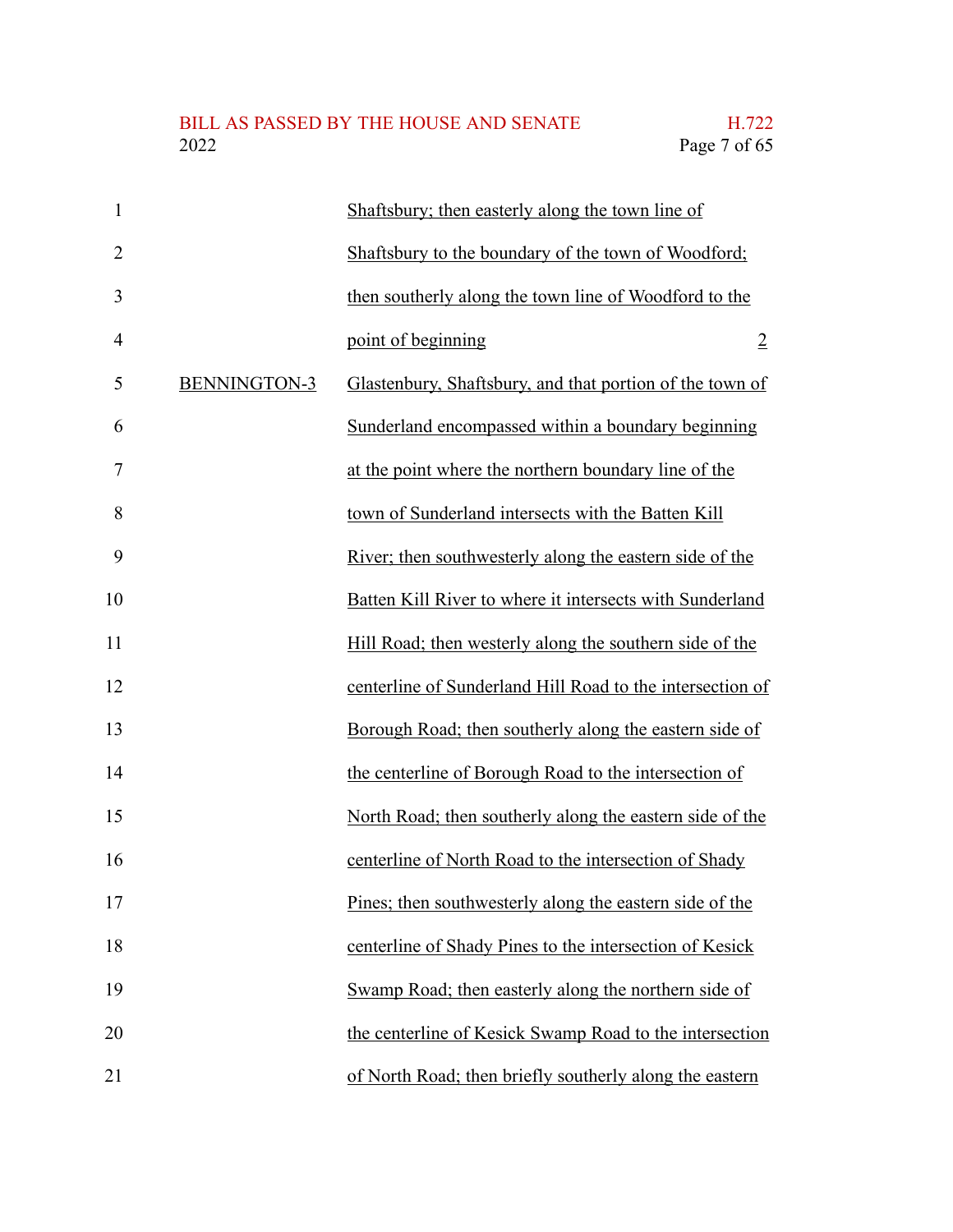### BILL AS PASSED BY THE HOUSE AND SENATE H.722<br>2022 Page 8 of 65

| $\mathbf{1}$              | side of the centerline of North Road to the intersection       |
|---------------------------|----------------------------------------------------------------|
| $\overline{2}$            | of U.S. Route 7; then southerly along the eastern side of      |
| 3                         | the centerline of U.S. Route 7 to the intersection of          |
| $\overline{4}$            | Kansas Road; then westerly along the southern side of          |
| 5                         | the centerline of Kansas Road to the boundary of the           |
| 6                         | town of Arlington; then southerly along the town line of       |
| 7                         | Arlington to the boundary of the town of Glastenbury;          |
| 8                         | then easterly along the town line of Glastenbury to the        |
| 9                         | boundary of the town of Somerset; then northerly along         |
| 10                        | the town line of Somerset to the boundary of the town          |
| 11                        | of Stratton; then northerly along the town line of             |
| 12                        | Stratton to the boundary of the town of Winhall; then          |
| 13                        | westerly along the town line of Winhall to the boundary        |
| 14                        | of the town of Manchester; then westerly along the town        |
| 15                        | line of Manchester to the point of beginning<br>$\overline{1}$ |
| <b>BENNINGTON-4</b><br>16 | Arlington, Manchester, Sandgate, and that portion of the       |
| 17                        | town of Sunderland not included in BENNINGTON-3                |
| 18                        | $\overline{2}$                                                 |
| 19<br>BENNINGTON-5        | That portion of the town of Bennington not included in         |
| 20                        | BENNINGTON-2 and that portion of the town of                   |
| 21                        | Pownal not included in BENNINGTON-1<br>$\overline{2}$          |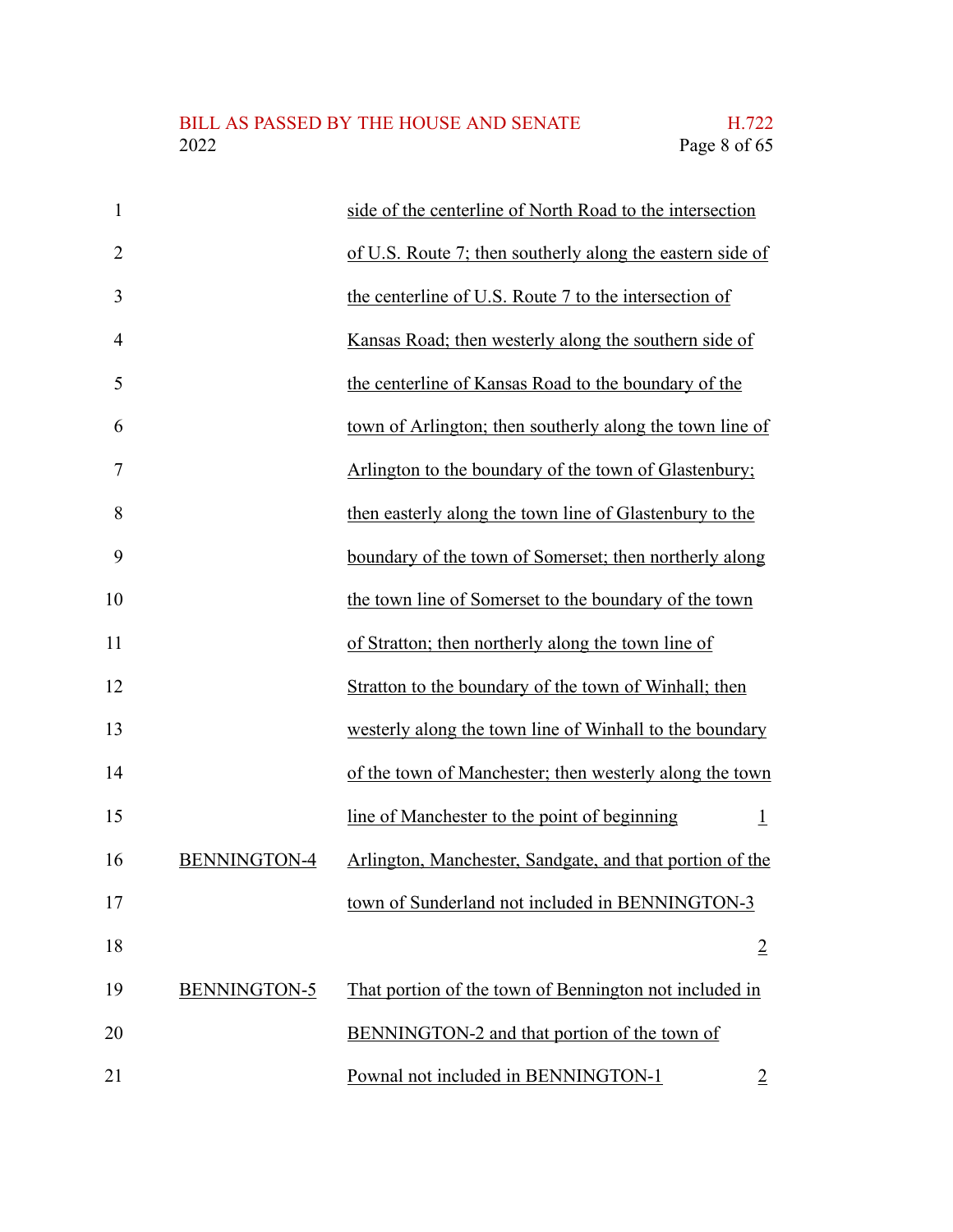BENNINGTON-1

| $\overline{2}$ | <b>RUTLAND</b>      | Danby, Dorset, Landgrove, Mount Tabor, and Peru         | $\perp$        |
|----------------|---------------------|---------------------------------------------------------|----------------|
| 3              | CALEDONIA-1         | Barnet, Ryegate, and Waterford                          | $\overline{1}$ |
| 4              | CALEDONIA-2         | Hardwick, Stannard, and Walden                          | $\perp$        |
| 5              | CALEDONIA-3         | Lyndon, Newark, Sheffield, Sutton, and Wheelock         | $\overline{2}$ |
| 6              | <b>CALEDONIA-</b>   |                                                         |                |
| 7              | <b>ESSEX</b>        | Concord, Kirby, and St. Johnsbury                       | $\overline{2}$ |
| 8              | CALEDONIA-          |                                                         |                |
| 9              | <b>WASHINGTON</b>   | Cabot, Danville, and Peacham                            | $\overline{1}$ |
| 10             | <b>CHITTENDEN-1</b> | Richmond                                                | $\perp$        |
| 11             | <b>CHITTENDEN-2</b> | That portion of the town of Williston encompassed       |                |
| 12             |                     | within a boundary beginning at the point where the      |                |
| 13             |                     | southern boundary line of the town of Williston         |                |
| 14             |                     | intersects with Oak Hill Road; then northerly along the |                |
| 15             |                     | eastern side of the centerline of Oak Hill Road to the  |                |
| 16             |                     | intersection of Old Creamery Road; then westerly along  |                |
| 17             |                     | the northern side of the centerline of Old Creamery     |                |
| 18             |                     | Road to the intersection of VT Route 2A; then northerly |                |
| 19             |                     | along the eastern side of the centerline of VT Route 2A |                |
| 20             |                     | to where it intersects with the southbound lane of      |                |
| 21             |                     | Interstate 89; then westerly along the northern side of |                |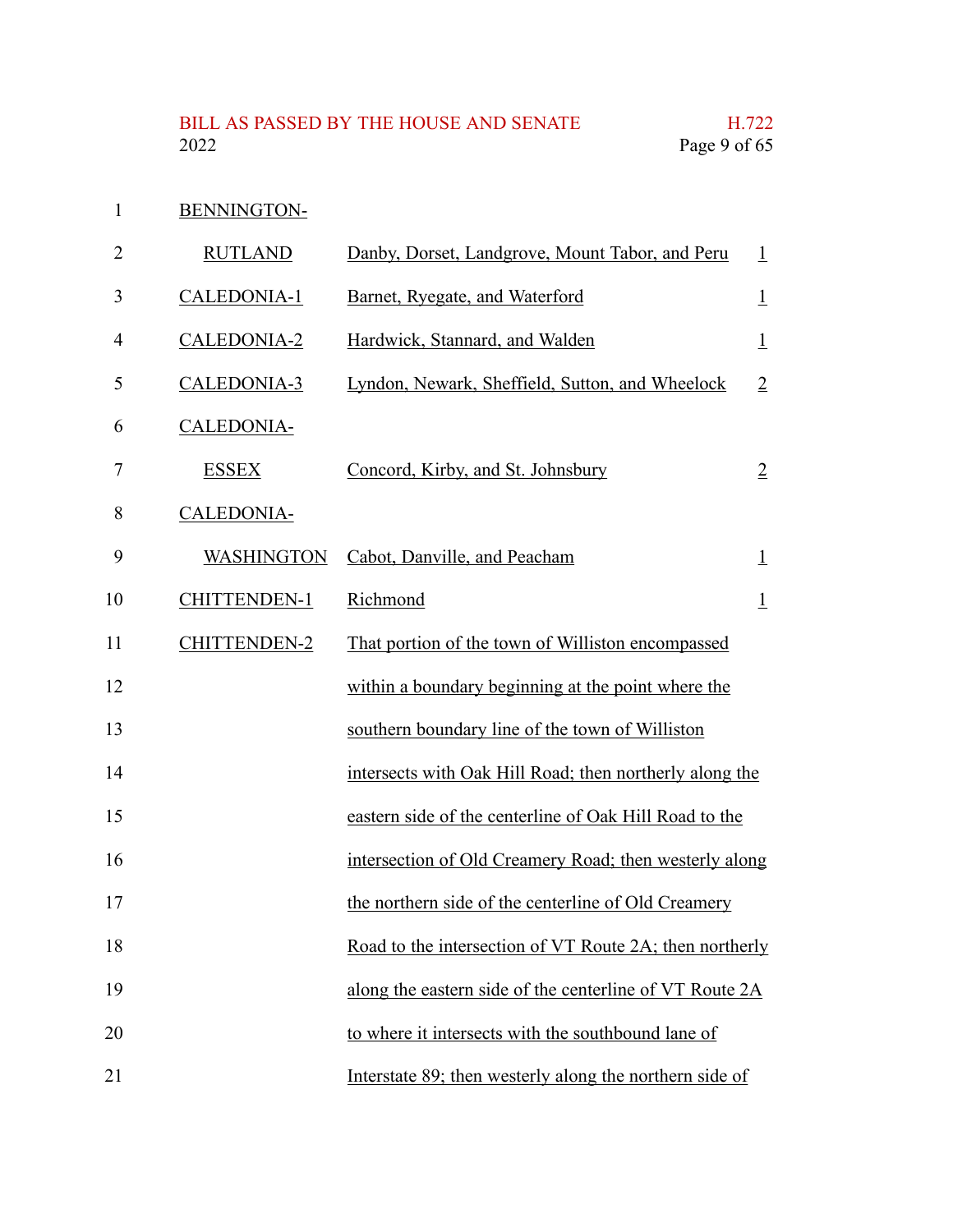| 1              |                     | the southbound lane of Interstate 89 to the boundary of   |                |
|----------------|---------------------|-----------------------------------------------------------|----------------|
| $\overline{2}$ |                     | the city of South Burlington; then northerly along the    |                |
| 3              |                     | city line of South Burlington to the boundary of the      |                |
| 4              |                     | town of Essex; then easterly along the town line of       |                |
| 5              |                     | Essex to the boundary of the town of Jericho; then        |                |
| 6              |                     | southerly along the town line of Jericho to the boundary  |                |
| 7              |                     | of the town of Richmond; then southwesterly along the     |                |
| 8              |                     | town line of Jericho to the boundary of the town of       |                |
| 9              |                     | Hinesburg; then westerly along the town line of           |                |
| 10             |                     | Hinesburg to the boundary of the town of St. George;      |                |
| 11             |                     | then briefly northwesterly along the town line of St.     |                |
| 12             |                     | George to the point of beginning                          | $\overline{2}$ |
| 13             | <b>CHITTENDEN-3</b> | Jericho and Underhill                                     | $\overline{2}$ |
| 14             | <b>CHITTENDEN-4</b> | That portion of the town of Hinesburg not included in     |                |
| 15             |                     | CHITTENDEN-5                                              | $\perp$        |
| 16             | <b>CHITTENDEN-5</b> | Charlotte and that portion of the town of Hinesburg       |                |
| 17             |                     | encompassed within a boundary beginning at the point      |                |
| 18             |                     | where the western boundary line of the town of            |                |
| 19             |                     | Hinesburg intersects with Burritt Road; then              |                |
| 20             |                     | northeasterly along the southeastern side of the          |                |
| 21             |                     | centerline of Burritt Road to the intersection of Baldwin |                |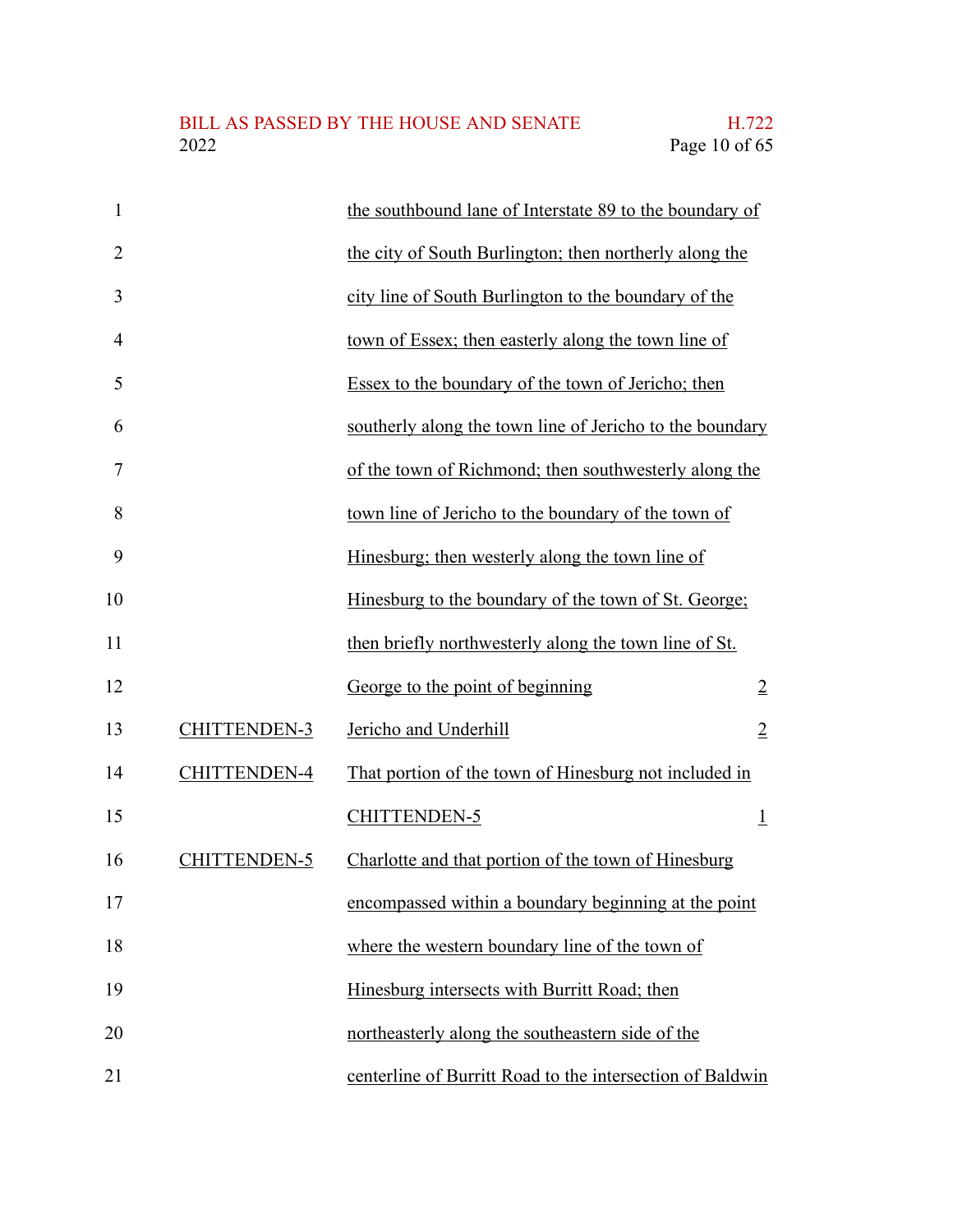### BILL AS PASSED BY THE HOUSE AND SENATE H.722<br>2022 Page 11 of 65

| $\mathbf{1}$   |                     | Road; then southerly along the western side of the         |
|----------------|---------------------|------------------------------------------------------------|
| $\overline{2}$ |                     | centerline of Baldwin Road to the boundary of the town     |
| 3              |                     | of Monkton; then westerly along the town line of           |
| $\overline{4}$ |                     | Monkton to the boundary of the town of Charlotte; then     |
| 5              |                     | northerly along the town line of Charlotte to the point of |
| 6              |                     | beginning<br>$\perp$                                       |
| 7              | <b>CHITTENDEN-6</b> | That portion of the town of Shelburne encompassed          |
| 8              |                     | within a boundary beginning at the point where the         |
| 9              |                     | boundary line of Shelburne and the town of Charlotte       |
| 10             |                     | intersects with the shore of Lake Champlain; then          |
| 11             |                     | northerly along the shore of Lake Champlain to the         |
| 12             |                     | mouth of Munroe Brook, including all of the lake that is   |
| 13             |                     | part of the town of Shelburne; then upstream along the     |
| 14             |                     | western side of the centerline of Munroe Brook to the      |
| 15             |                     | intersection with Spear Street; then southerly along the   |
| 16             |                     | western side of the centerline of Spear Street to the      |
| 17             |                     | boundary of Charlotte; then westerly along the Charlotte   |
| 18             |                     | town line to the point of beginning<br>$\perp$             |
| 19             | <b>CHITTENDEN-7</b> | St. George and that portion of the town of Shelburne not   |
| 20             |                     | included in CHITTENDEN-6<br>$\overline{1}$                 |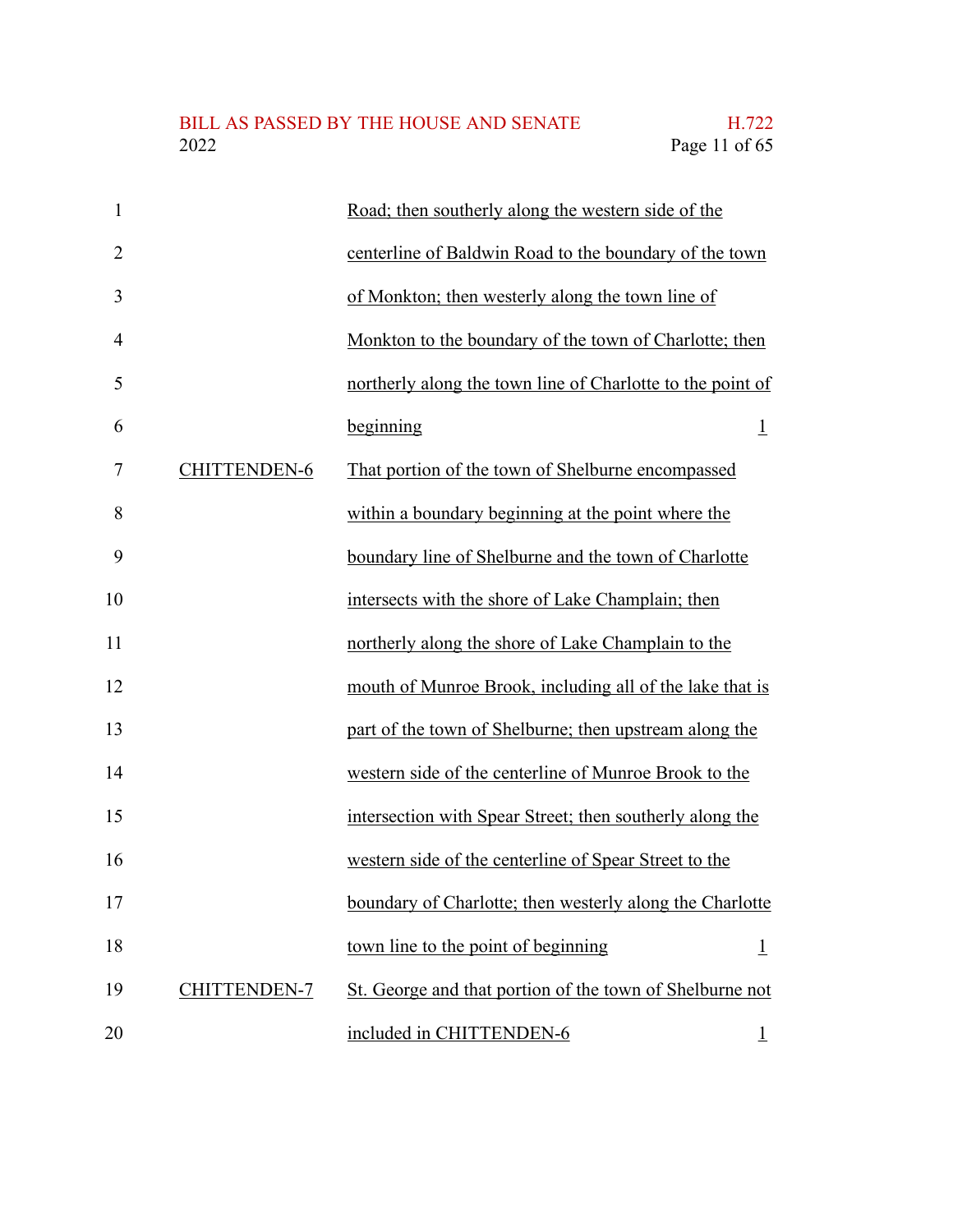#### BILL AS PASSED BY THE HOUSE AND SENATE H.722<br>2022 Page 12 of 65 Page 12 of 65

| $\mathbf{1}$   | <b>CHITTENDEN-8</b> | That portion of the town of Williston not included in      |
|----------------|---------------------|------------------------------------------------------------|
| $\overline{2}$ |                     | CHITTENDEN-2 and that portion of the city of South         |
| 3              |                     | Burlington not included in CHITTENDEN-9,                   |
| $\overline{4}$ |                     | CHITTENDEN-10, CHITTENDEN-11, or                           |
| 5              |                     | <b>CHITTENDEN-12</b><br>$\overline{1}$                     |
| 6              | <b>CHITTENDEN-9</b> | That portion of the city of South Burlington               |
| 7              |                     | encompassed within a boundary beginning at the point       |
| 8              |                     | where the eastern boundary line of the city of South       |
| 9              |                     | Burlington intersects with U.S. Route 2; then westerly     |
| 10             |                     | along the southern side of the centerline of U.S. Route 2  |
| 11             |                     | to the intersection of Hinesburg Road; then southerly      |
| 12             |                     | along the eastern side of the centerline of Hinesburg      |
| 13             |                     | Road to the intersection of Kennedy Drive; then            |
| 14             |                     | westerly along the southern side of the centerline of      |
| 15             |                     | Kennedy Drive to the intersection of Dorset Street; then   |
| 16             |                     | southerly along the eastern side of the centerline of      |
| 17             |                     | Dorset Street to the intersection of Park Road; then       |
| 18             |                     | easterly along the northern side of the centerline of Park |
| 19             |                     | Road to where it intersects with Tributary 7 of the        |
| 20             |                     | Potash Brook before Golf Course Road; then                 |
| 21             |                     | northeasterly along the northwestern side of Tributary 7   |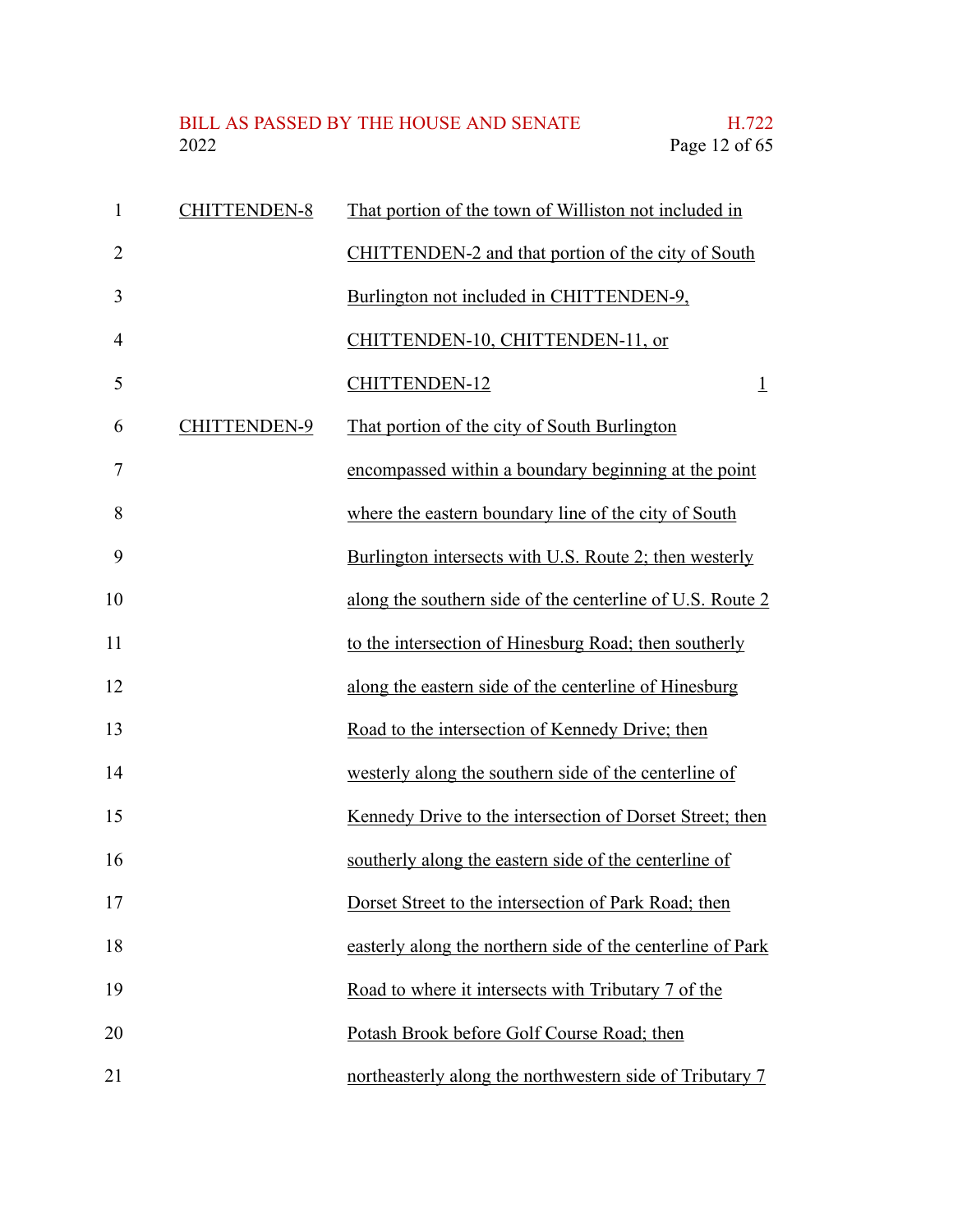| $\mathbf{1}$   | of the Potash Brook to where it connects to a second       |
|----------------|------------------------------------------------------------|
| $\overline{2}$ | branch of Tributary 7 of the Potash Brook east of the      |
| 3              | Wheeler Park Trail Head at the southeast corner of         |
| $\overline{4}$ | Brand Farm Drive; then southeasterly along the             |
| 5              | northwestern side of the second branch of Tributary 7 of   |
| 6              | the Potash Brook to where it intersects with Moss Glen     |
| 7              | Lane; then briefly easterly along the northern side of the |
| 8              | centerline of Moss Glen Lane to the intersection of Mill   |
| 9              | Pond Lane; the northeasterly along the northwestern        |
| 10             | side of the centerline of Mill Pond Lane to the            |
| 11             | intersection of Oak Creek Drive; then southerly along      |
| 12             | the eastern side of Oak Creek Drive to the intersection    |
| 13             | of Butler Drive; then easterly along the northern side of  |
| 14             | Butler Drive to the intersection of Hinesburg Road; then   |
| 15             | northerly along the western side of Hinesburg Road to      |
| 16             | where it intersects with the southbound lane of Interstate |
| 17             | 89; then easterly along the northern side of the           |
| 18             | southbound lane of Interstate 89 to the boundary of the    |
| 19             | town of Williston; then northerly along the town line of   |
| 20             | Williston to the point of beginning<br>$\overline{1}$      |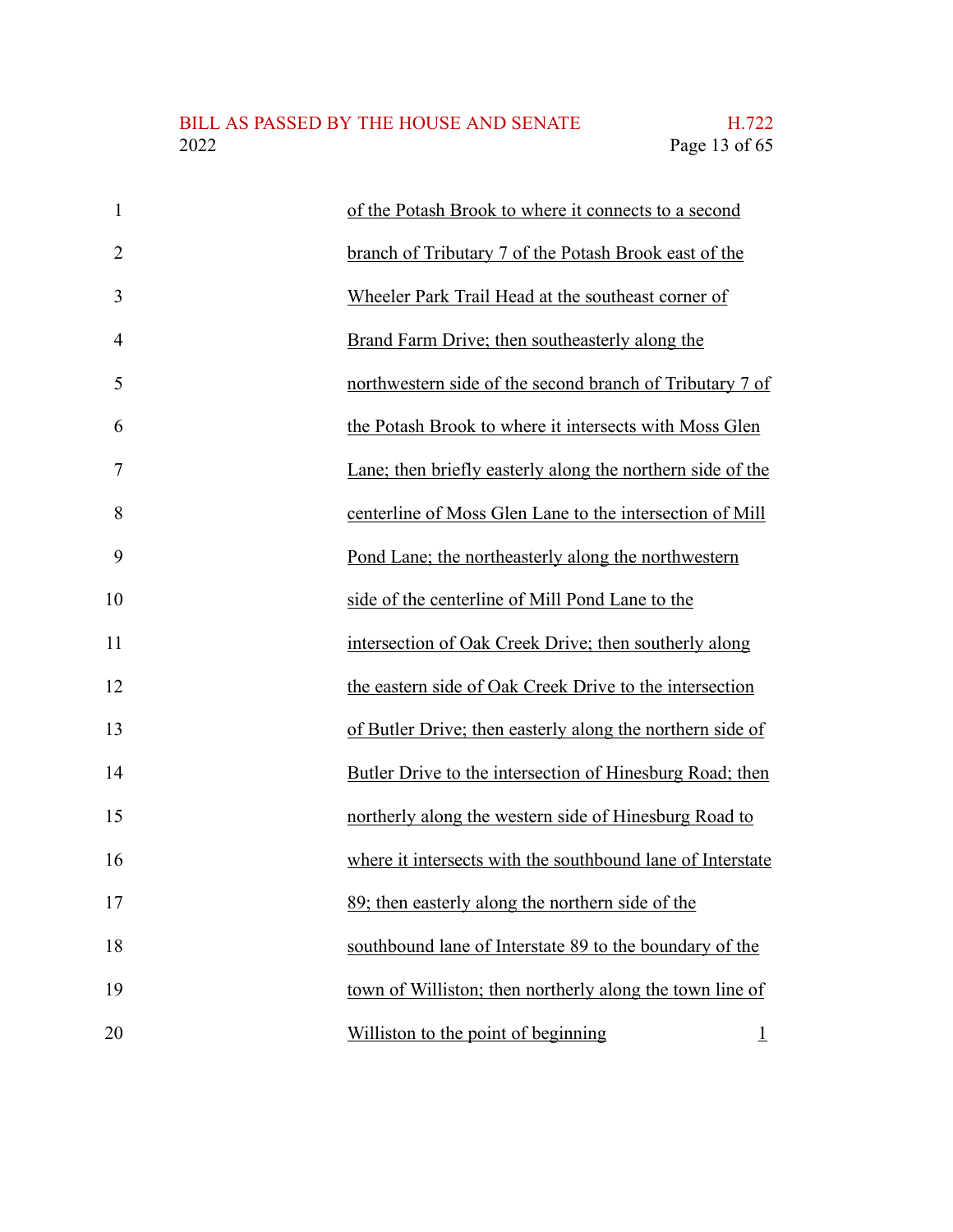# BILL AS PASSED BY THE HOUSE AND SENATE H.722<br>2022 Page 14 of 65

| $\mathbf{1}$   | <b>CHITTENDEN-10</b> | That portion of the city of South Burlington               |
|----------------|----------------------|------------------------------------------------------------|
| $\overline{2}$ |                      | encompassed within a boundary beginning at the point       |
| 3              |                      | where the eastern boundary line of the city of South       |
| $\overline{4}$ |                      | Burlington intersects with Williston Road; then westerly   |
| 5              |                      | along the northern side of the centerline of Williston     |
| 6              |                      | Road to the intersection of Hinesburg Road; then           |
| 7              |                      | southerly along the western side of the centerline of      |
| 8              |                      | Hinesburg Road to the intersection of Kennedy Drive;       |
| 9              |                      | then westerly along the northern side of the centerline of |
| 10             |                      | Kennedy Drive to the intersection of Dorset Street; then   |
| 11             |                      | northerly along the eastern side of the centerline of      |
| 12             |                      | Dorset Street to the intersection of Williston Road; then  |
| 13             |                      | westerly along the northern side of the centerline of      |
| 14             |                      | Williston Road to the boundary of the city of              |
| 15             |                      | Burlington; then northeasterly along the city line of      |
| 16             |                      | Burlington to the boundary of the city of Winooski; then   |
| 17             |                      | northeasterly along the city line of Winooski to the       |
| 18             |                      | boundary of the town of Colchester; then easterly along    |
| 19             |                      | the town line of Colchester to the boundary of the town    |
| 20             |                      | of Essex; then easterly along the town line of Essex to    |
| 21             |                      | the boundary of the town of Williston; then southerly      |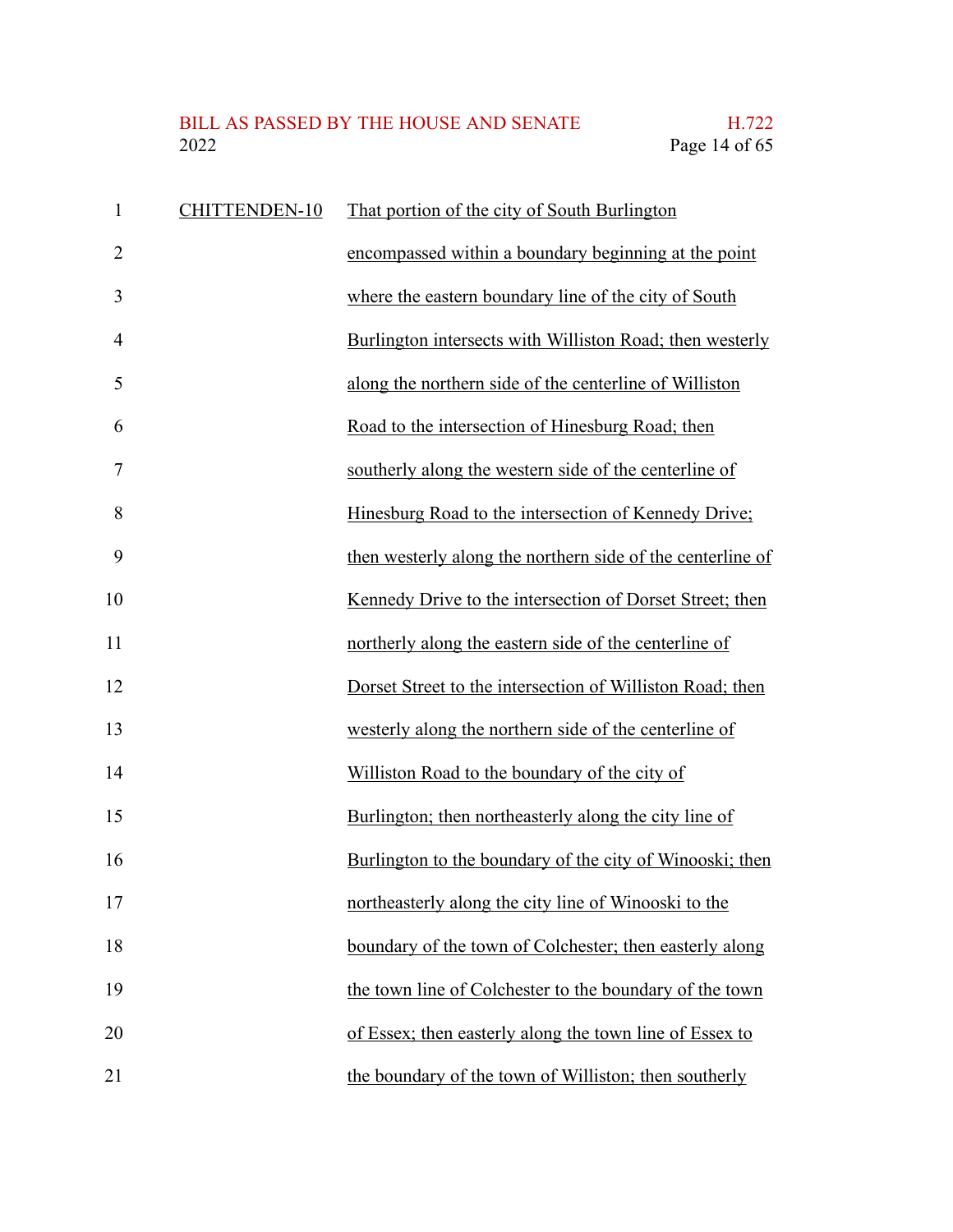| $\mathbf{1}$   |               | along the town line of Williston to the point of           |
|----------------|---------------|------------------------------------------------------------|
| $\overline{2}$ |               | beginning<br>$\overline{1}$                                |
| 3              | CHITTENDEN-11 | That portion of the city of South Burlington               |
| $\overline{4}$ |               | encompassed within a boundary beginning at the point       |
| 5              |               | where the northern boundary line of the city of South      |
| 6              |               | Burlington intersects with Williston Road; then            |
| 7              |               | southeasterly along the southern side of the centerline of |
| 8              |               | Williston Road to the intersection of Dorset Street; then  |
| 9              |               | southerly along the western side of the centerline of      |
| 10             |               | Dorset Street to the intersection of Swift Street; then    |
| 11             |               | westerly along the northern side of the centerline of      |
| 12             |               | Swift Street to the boundary of the city of Burlington at  |
| 13             |               | U.S. Route 7; then northerly along the city line of        |
| 14             |               | Burlington, then follow the city line of Burlington to the |
| 15             |               | point of beginning<br>$\overline{1}$                       |
| 16             | CHITTENDEN-12 | That portion of the city of South Burlington               |
| 17             |               | encompassed within a boundary beginning at the point       |
| 18             |               | where the western boundary line of the city of South       |
| 19             |               | Burlington intersects with Swift Street at the             |
| 20             |               | intersection of Swift Street and U.S. Route 7; then        |
| 21             |               | easterly along the southern side of the centerline of      |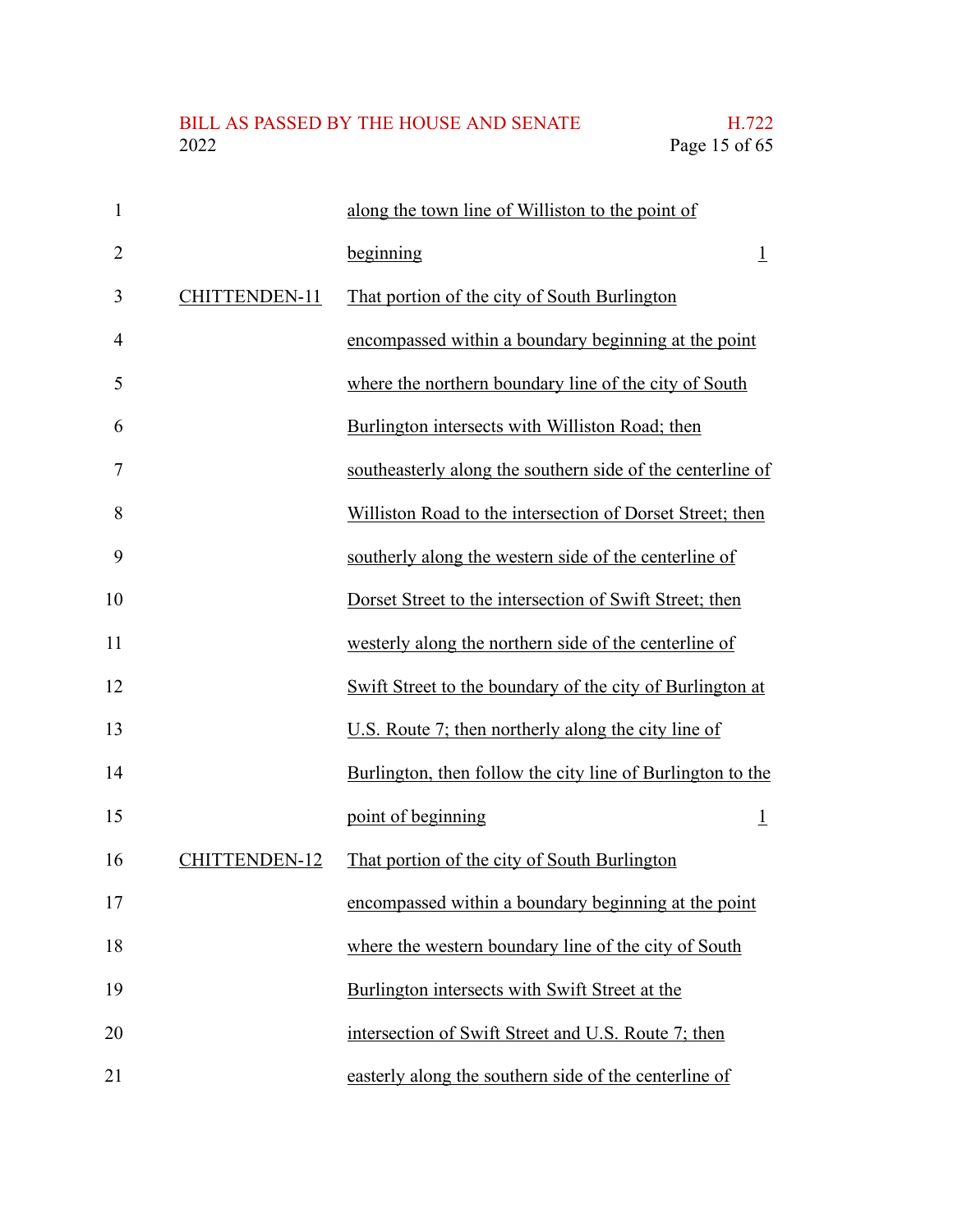| $\mathbf{1}$   | Swift Street to the intersection of Dorset Street; then    |
|----------------|------------------------------------------------------------|
| $\overline{2}$ | southerly along the western side of the centerline of      |
| 3              | Dorset Street to the intersection of Nowland Farm Road;    |
| $\overline{4}$ | then westerly along the northern side of the centerline of |
| 5              | Nowland Farm Road to the intersection of Spear Street;     |
| 6              | then southerly along the western side of the centerline of |
| 7              | Spear Street to the intersection of Allen Road; then       |
| 8              | westerly along the northern side of Allen Road to the      |
| 9              | intersection of U.S. Route 7; then briefly southerly       |
| 10             | along the western side of the centerline of U.S. Route 7   |
| 11             | to the boundary of the town of Shelburne; then westerly    |
| 12             | along the town line of Shelburne to where it intersects    |
| 13             | with Shelburne Bay; then northerly along the eastern       |
| 14             | side of the town line of Shelburne as it runs along        |
| 15             | Shelburne Bay; then westerly along the town line of        |
| 16             | Shelburne across Lake Champlain to the state border of     |
| 17             | New York; then northerly along the state border of New     |
| 18             | York to the boundary of the town of Colchester; then       |
| 19             | easterly along the town line of Colchester to the          |
| 20             | boundary of the city of Burlington; then southerly along   |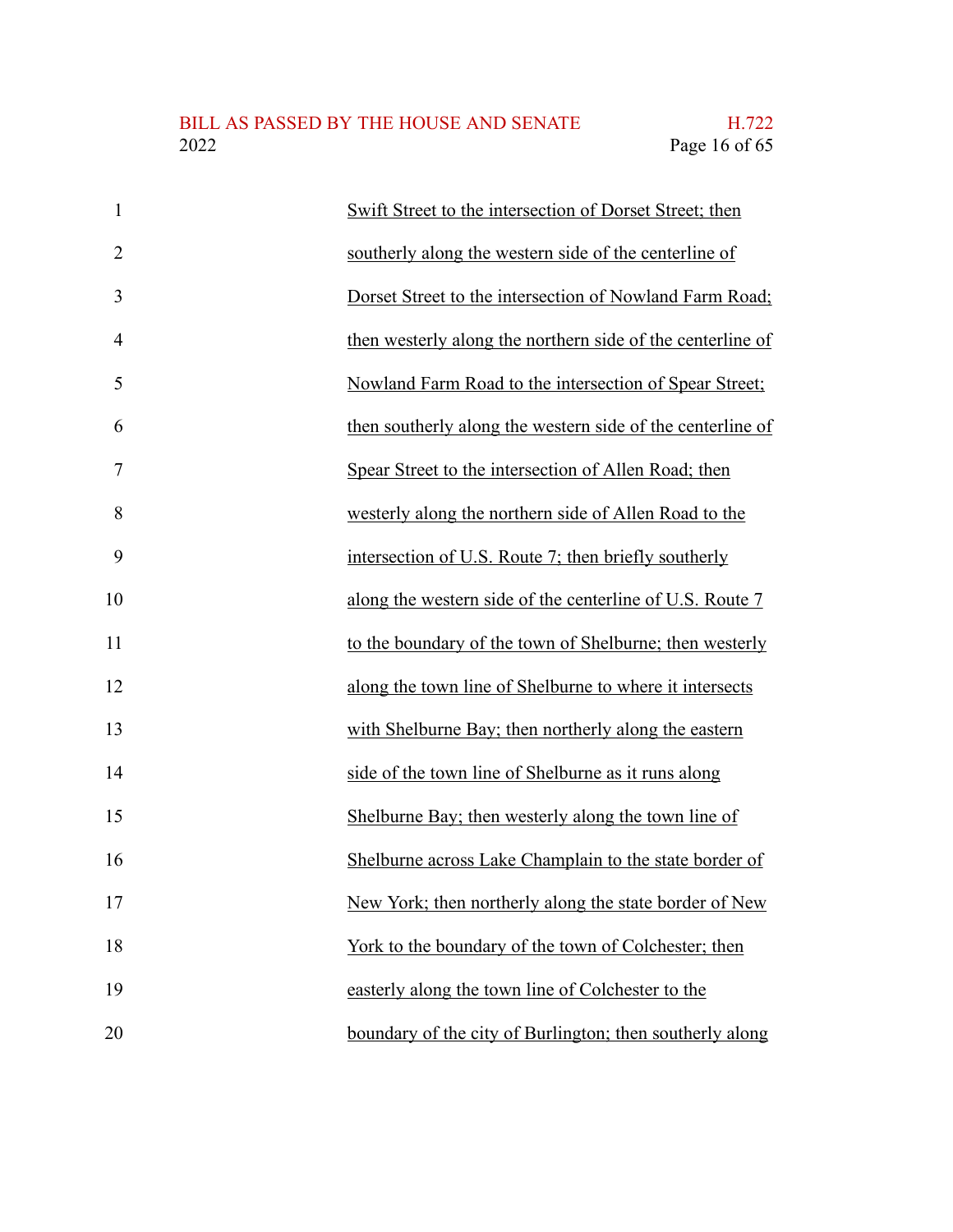| $\mathbf{1}$   |               | the city line of Burlington, then follow the city line of  |
|----------------|---------------|------------------------------------------------------------|
| $\overline{2}$ |               | Burlington to the point of beginning<br>$\perp$            |
| 3              | CHITTENDEN-13 | That portion of the city of Burlington encompassed         |
| $\overline{4}$ |               | within a boundary beginning at the point where the         |
| 5              |               | eastern boundary line of the city of Burlington intersects |
| 6              |               | with South Burlington Recreation Path; then westerly       |
| 7              |               | along the southern side of the boundary between the        |
| 8              |               | South Burlington Recreation Path and the Burlington        |
| 9              |               | Country Club to where the South Burlington Recreation      |
| 10             |               | Path turns north; then continuing westerly along the       |
| 11             |               | southern side of the property line of the Burlington       |
| 12             |               | Country Club to the property boundary line between 544     |
| 13             |               | South Prospect Street and 500 South Prospect Street;       |
| 14             |               | then westerly along the southern side of the property      |
| 15             |               | line between 544 South Prospect Street and 500             |
| 16             |               | Prospect Street to where it intersects with South          |
| 17             |               | Prospect Street; then northerly along the western side of  |
| 18             |               | the centerline of South Prospect Street to the             |
| 19             |               | intersection of Cliff Street; then westerly along the      |
| 20             |               | southern side of the centerline of Cliff Street to the     |
| 21             |               | intersection of U.S. Route 7; then briefly northerly       |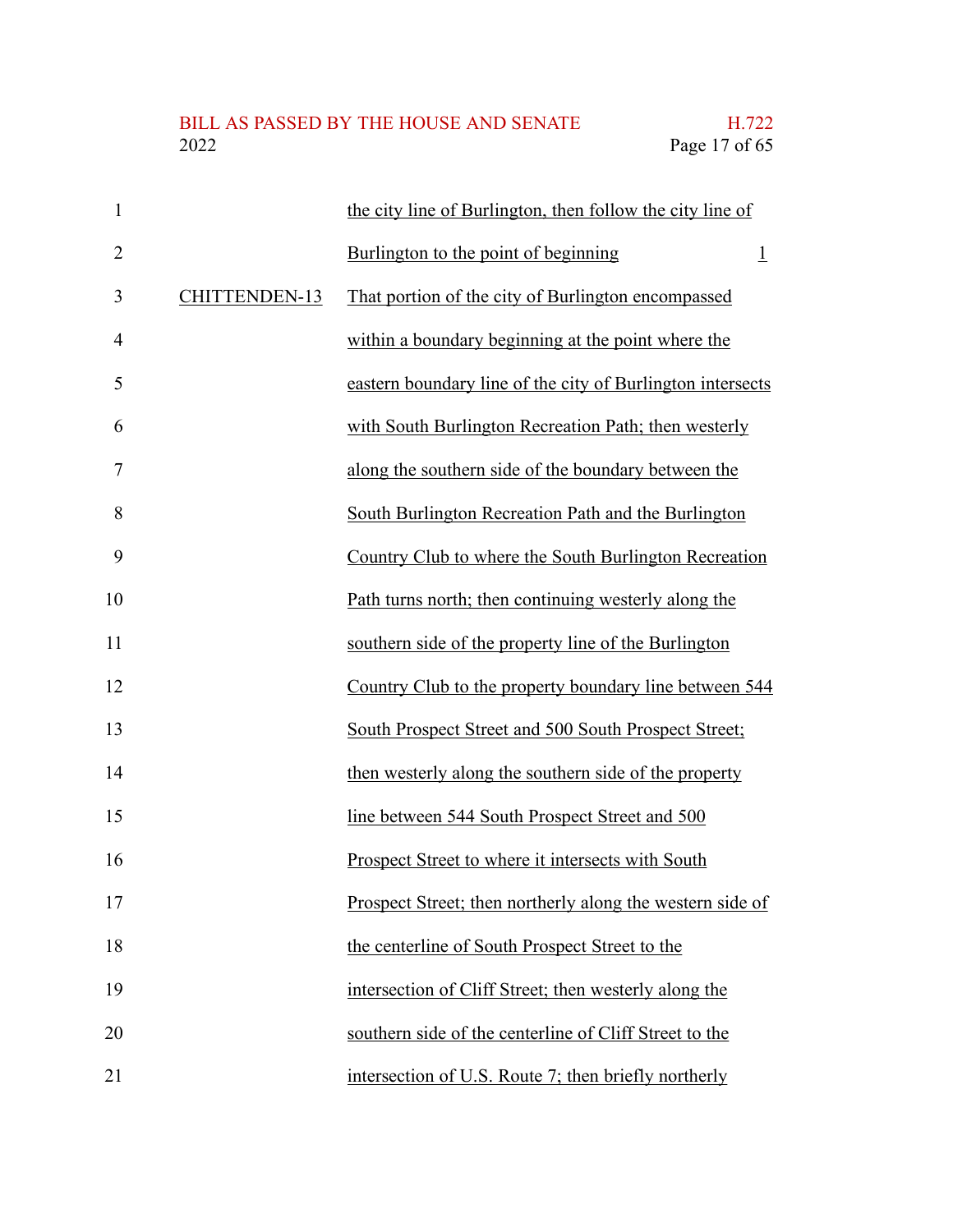| $\mathbf{1}$   |               | along the western side of the centerline of U.S. Route 7   |
|----------------|---------------|------------------------------------------------------------|
| $\overline{2}$ |               | to the intersection of Spruce Street; then westerly along  |
| 3              |               | the southern side of the centerline of Spruce Street to    |
| $\overline{4}$ |               | the intersection of South Union Street; then northerly     |
| 5              |               | along the western side of the centerline of South Union    |
| 6              |               | Street to the intersection of Adams Street; then westerly  |
| 7              |               | along the southern side of the centerline of Adams         |
| 8              |               | Street to the intersection of South Winooski Avenue;       |
| 9              |               | then northerly along the western side of the centerline of |
| 10             |               | South Winooski Avenue to the intersection of Maple         |
| 11             |               | Street; then westerly along the southern side of the       |
| 12             |               | centerline of Maple Street to the end of Maple Street;     |
| 13             |               | then continue in a line due west to the boundary of the    |
| 14             |               | city of South Burlington in Lake Champlain; then           |
| 15             |               | southeasterly along the city line of South Burlington,     |
| 16             |               | then follow the city line of South Burlington to the point |
| 17             |               | of beginning<br>$\overline{2}$                             |
| 18             | CHITTENDEN-14 | That portion of the city of Burlington encompassed         |
| 19             |               | within a boundary beginning at the point where the         |
| 20             |               | eastern boundary line of the city of Burlington intersects |
| 21             |               | with the South Burlington Recreation Path; then            |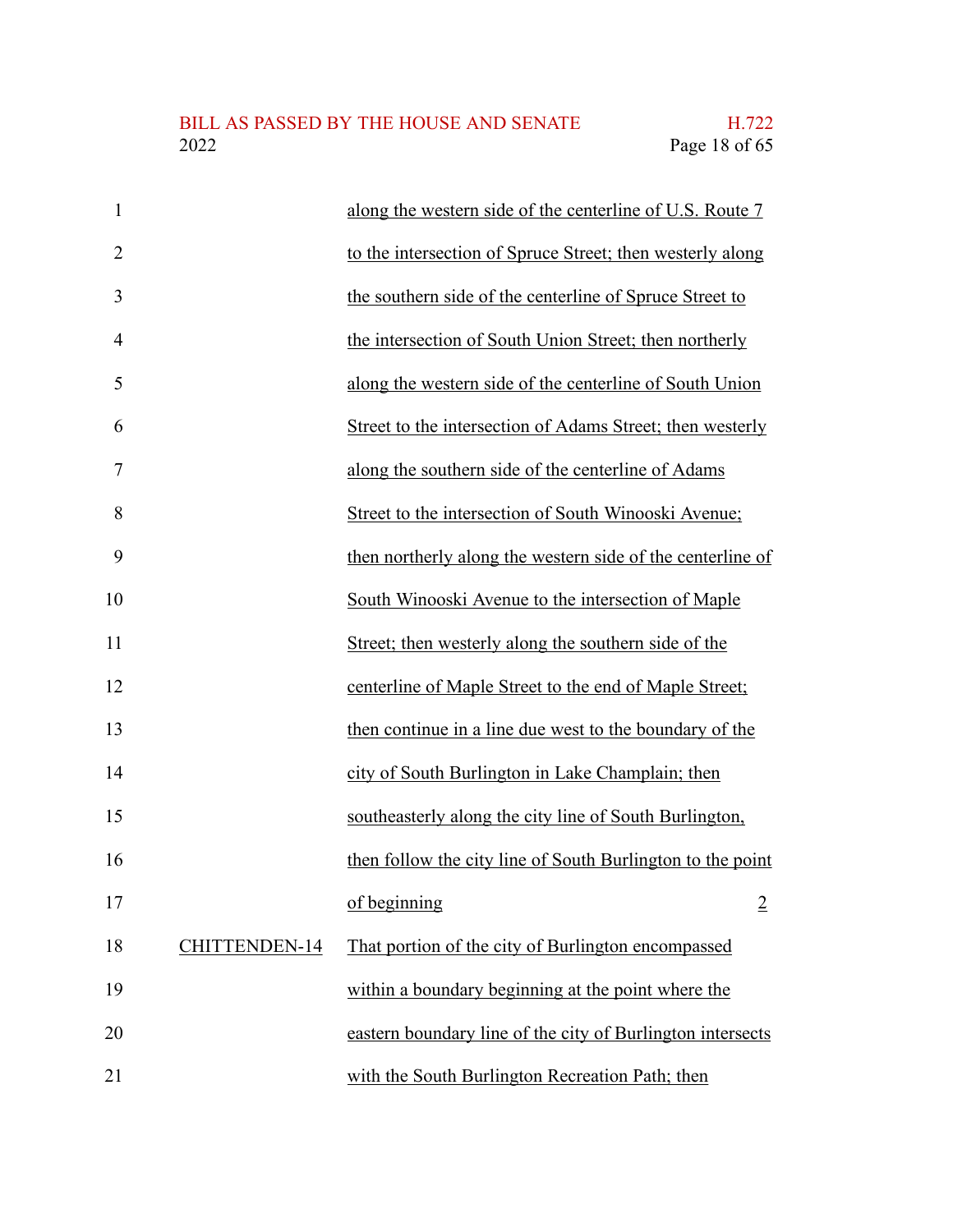| $\mathbf{1}$   | westerly along the northern side of the boundary            |
|----------------|-------------------------------------------------------------|
| $\overline{2}$ | between the South Burlington Recreation Path and the        |
| 3              | Burlington Country Club to where the South Burlington       |
| $\overline{4}$ | Recreation Path turns north; then continuing westerly       |
| 5              | along the northern side of the property boundary of the     |
| 6              | Burlington Country Club to the property boundary line       |
| 7              | between 544 South Prospect Street and 500 South             |
| 8              | Prospect Street; then westerly along the northern side of   |
| 9              | the property line between 544 South Prospect Street and     |
| 10             | 500 Prospect Street to where it intersects with South       |
| 11             | Prospect Street; then northerly along the eastern side of   |
| 12             | the centerline of South Prospect Street to the              |
| 13             | intersection of Cliff Street; then westerly along the       |
| 14             | northern side of the centerline of Cliff Street to the      |
| 15             | intersection of U.S. Route 7; then briefly northerly        |
| 16             | along the eastern side of the centerline of U.S. Route 7    |
| 17             | to the intersection of Spruce Street; then westerly along   |
| 18             | the northern side of the centerline of Spruce Street to the |
| 19             | intersection of South Union Street; then northerly along    |
| 20             | the eastern side of the centerline of South Union Street    |
| 21             | to the intersection of Adams Street; then westerly along    |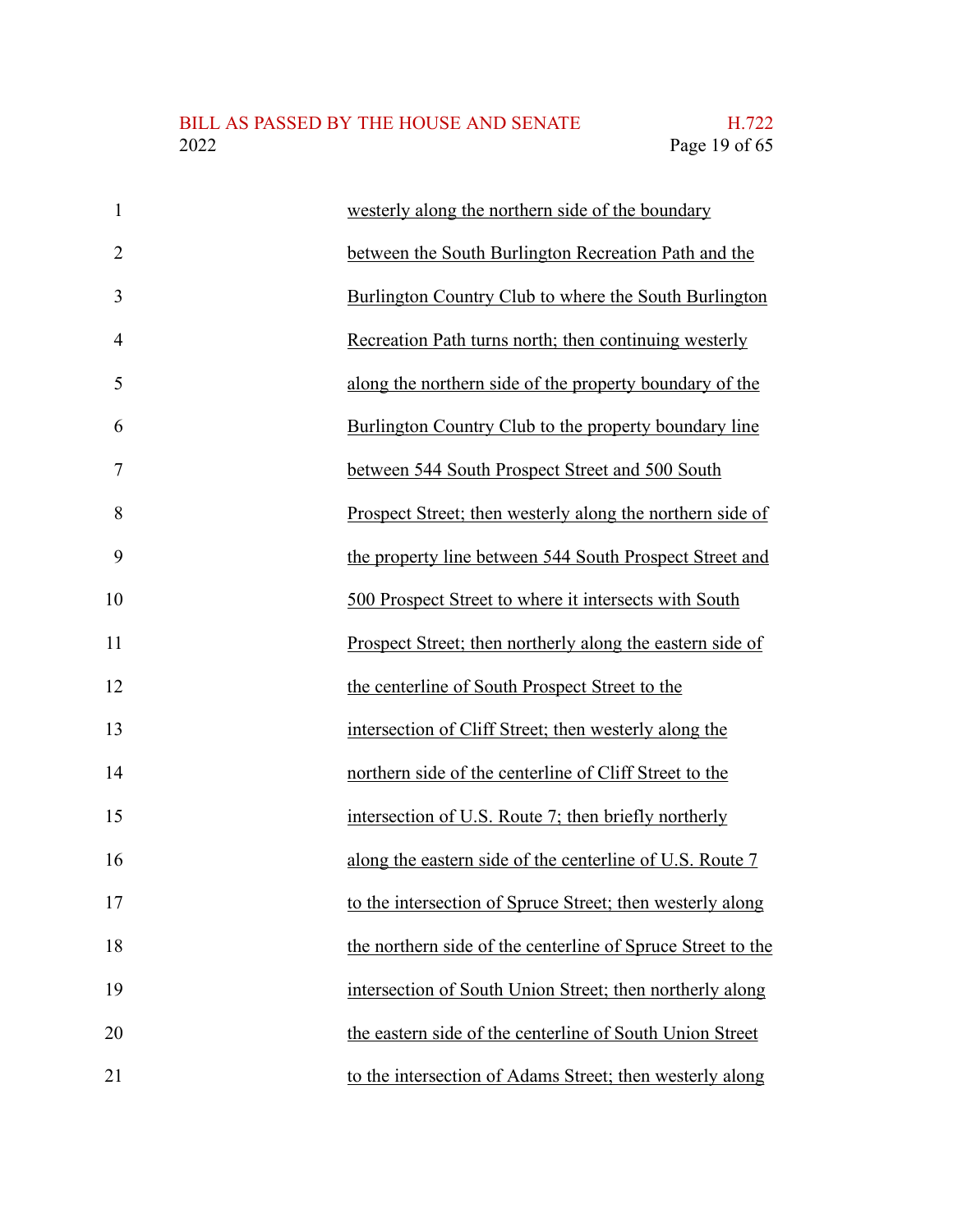| $\mathbf{1}$   | the northern side of the centerline of Adams Street to          |
|----------------|-----------------------------------------------------------------|
| $\overline{2}$ | the intersection of South Winooski Avenue; then                 |
| 3              | northerly along the eastern side of the centerline of           |
| $\overline{4}$ | South Winooski Avenue to the intersection of Buel               |
| 5              | Street; then easterly along the southern side of the            |
| 6              | centerline of Buel Street to the intersection of South          |
| 7              | Union Street; then northerly along the eastern side of the      |
| 8              | centerline of South Union Street to the intersection of         |
| 9              | Pearl Street; then easterly along the southern side of the      |
| 10             | centerline of Pearl Street to the intersection of U.S.          |
| 11             | Route 7; then southerly along the western side of the           |
| 12             | centerline of U.S. Route 7 to the intersection of College       |
| 13             | Street; then easterly along the southern side of the            |
| 14             | centerline of College Street to the intersection of South       |
| 15             | Prospect Street; then southerly along the western side of       |
| 16             | the centerline of South Prospect Street to the                  |
| 17             | intersection of U.S. Route 2; then southeasterly along          |
| 18             | the southwestern side of the westbound lane of U.S.             |
| 19             | <u>Route 2 to the boundary of the city of South Burlington;</u> |
| 20             | then southerly along the city line of South Burlington to       |
| 21             | the point of beginning<br>$\overline{2}$                        |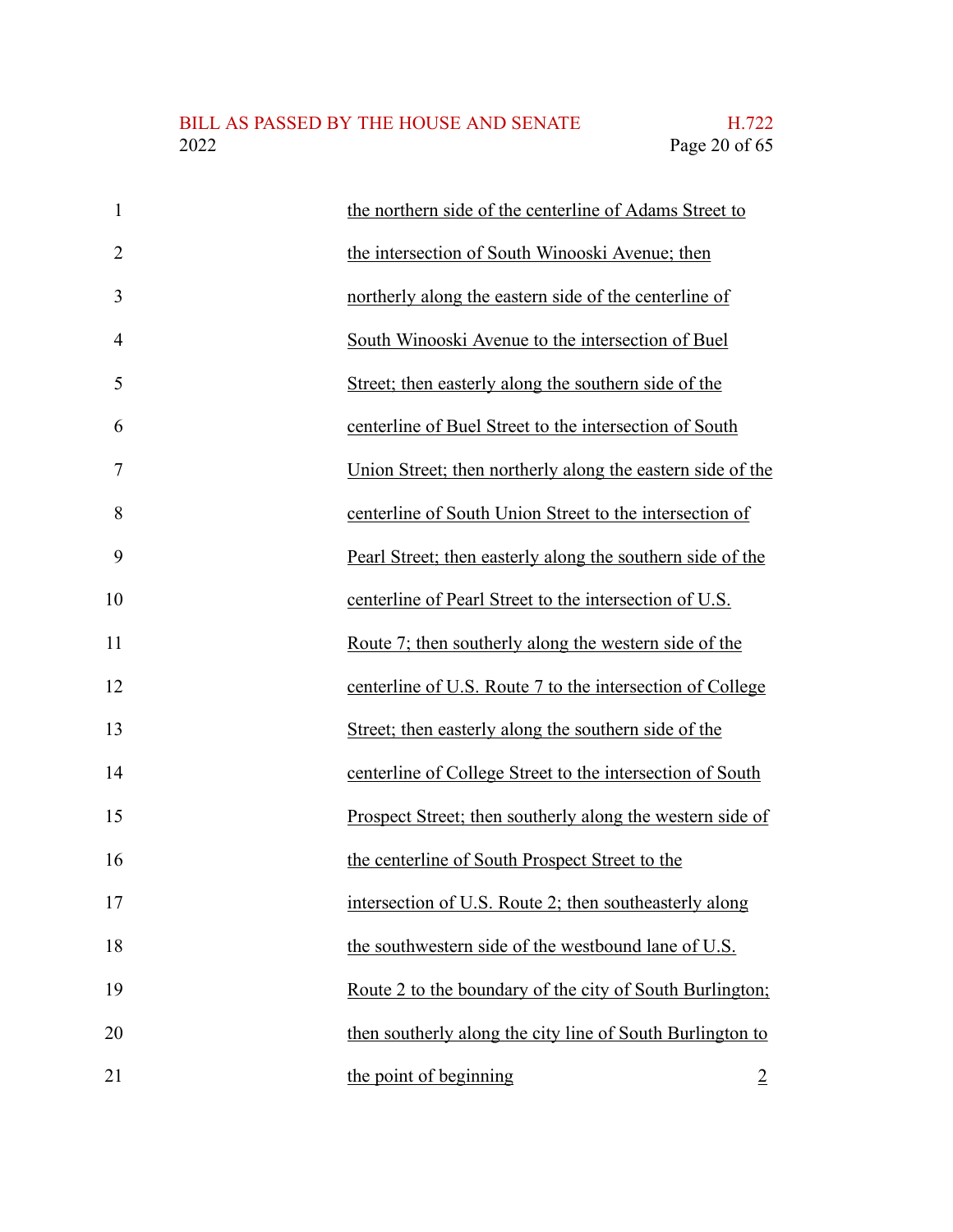# BILL AS PASSED BY THE HOUSE AND SENATE H.722<br>2022 Page 21 of 65

| $\mathbf{1}$   | CHITTENDEN-15 | That portion of the city of Burlington encompassed          |
|----------------|---------------|-------------------------------------------------------------|
| $\overline{2}$ |               | within a boundary beginning at the point where the          |
| 3              |               | northern boundary line of the city of Burlington            |
| $\overline{4}$ |               | intersects with the railroad tracks crossing the Winooski   |
| 5              |               | River; then westerly along the southern side of the         |
| 6              |               | railroad tracks to where they intersect with a point        |
| 7              |               | representing the end of a straight line extension from the  |
| 8              |               | centerline of Hyde Street to the railroad tracks; then      |
| 9              |               | southwesterly along the eastern side of the straight line   |
| 10             |               | extension from the centerline of Hyde Street to the         |
| 11             |               | intersection of Hyde Street and Riverside Avenue; then      |
| 12             |               | southerly along the eastern side of the centerline of       |
| 13             |               | Hyde Street to the intersection of North Willard Street;    |
| 14             |               | then southerly along the eastern side of the centerline of  |
| 15             |               | North Willard Street to the intersection of North Street;   |
| 16             |               | then westerly along the southern side of the centerline of  |
| 17             |               | North Street to the intersection of North Winooski          |
| 18             |               | Avenue; then southerly along the eastern side of the        |
| 19             |               | centerline of North Winooski Avenue to the intersection     |
| 20             |               | of Pearl Street; then easterly along the northern side of   |
| 21             |               | the centerline of Pearl Street to the intersection of South |

the centerline of Pearl Street to the intersection of South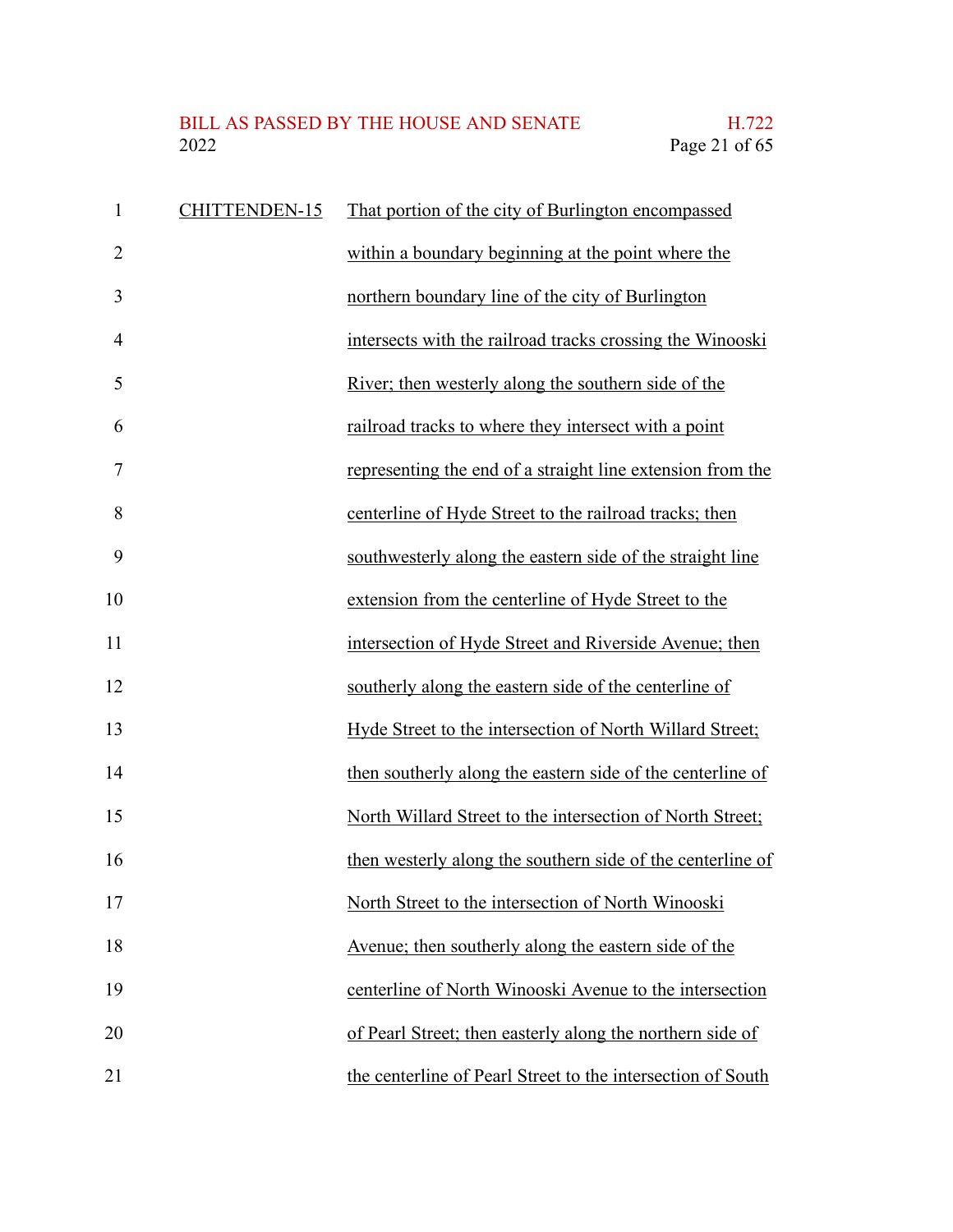| $\mathbf{1}$   |               | Willard Street; then southerly along the eastern side of   |
|----------------|---------------|------------------------------------------------------------|
| $\overline{2}$ |               | the centerline of South Willard Street to the intersection |
| 3              |               | of College Street; then easterly along the northern side   |
| $\overline{4}$ |               | of the centerline of College Street to the intersection of |
| 5              |               | South Prospect Street; then southerly along the eastern    |
| 6              |               | side of the centerline of South Prospect Street to the     |
| 7              |               | intersection of U.S. Route 2; then southeasterly along     |
| 8              |               | the northeastern side of the westbound lane of U.S.        |
| 9              |               | Route 2 to the boundary of the city of South Burlington;   |
| 10             |               | then southeasterly along the city line of South            |
| 11             |               | Burlington and then follow the city line of South          |
| 12             |               | Burlington to the boundary of the city of Winooski; then   |
| 13             |               | northwesterly along the city line of Winooski to the       |
| 14             |               | point of beginning<br>$\overline{2}$                       |
| 15             | CHITTENDEN-16 | That portion of the city of Burlington not included in     |
| 16             |               | CHITTENDEN-13, CHITTENDEN-14,                              |
| 17             |               | CHITTENDEN-15, CHITTENDEN-17, and                          |
| 18             |               | CHITTENDEN-18<br>$\overline{2}$                            |
| 19             | CHITTENDEN-17 | That portion of the city of Burlington encompassed         |
| 20             |               | within a boundary beginning at the point where the         |
| 21             |               | northern boundary line of the city of Burlington           |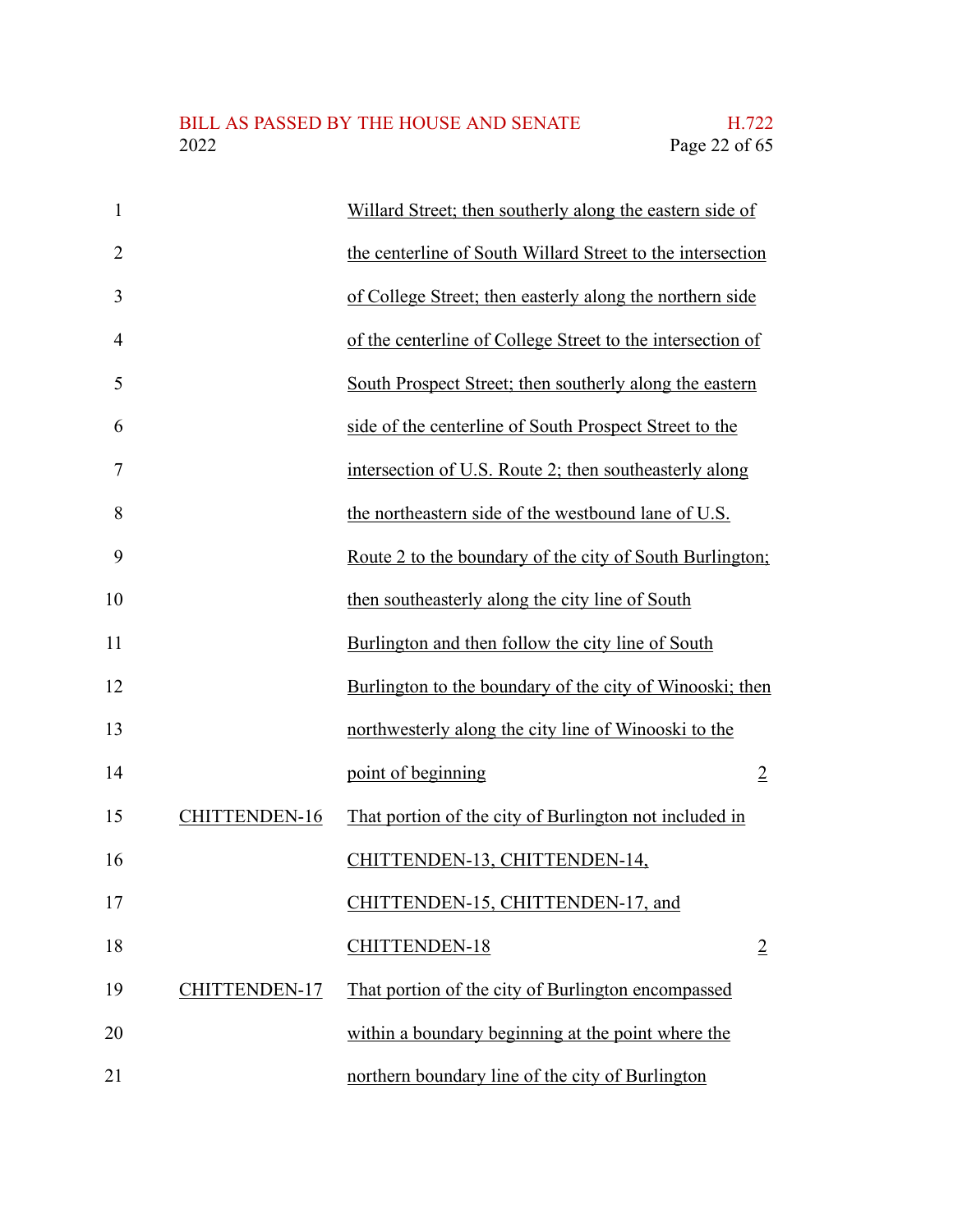| $\mathbf{1}$   | intersects with the railroad tracks crossing the Winooski  |
|----------------|------------------------------------------------------------|
| $\overline{2}$ | River; then westerly along the northern side of the        |
| 3              | centerline of the railroad tracks to where it intersects   |
| 4              | with a point representing the end of a straight line       |
| 5              | extension from the end of the centerline of Spring         |
| 6              | Street; then southeasterly along the southwestern side of  |
| 7              | the straight line extension from the end of Spring Street  |
| 8              | to the intersection of Manhattan Drive and Spring          |
| 9              | Street; then westerly along the northern side of the       |
| 10             | centerline of Manhattan Drive to the intersection of Park  |
| 11             | Street; then southerly along the western side of the       |
| 12             | centerline of Park Street to the intersection of College   |
| 13             | Street; then westerly along the northern side of the       |
| 14             | centerline of College Street to the end of College Street; |
| 15             | then westerly on the northern side of a line drawn from    |
| 16             | the end point of College Street due west to the boundary   |
| 17             | of the city of South Burlington in Lake Champlain; then    |
| 18             | northerly along the city line of South Burlington to       |
| 19             | where it intersects with Appletree Point; then             |
| 20             | northeasterly then southeasterly along the southeastern    |
| 21             | side of the shore of Lake Champlain to where the           |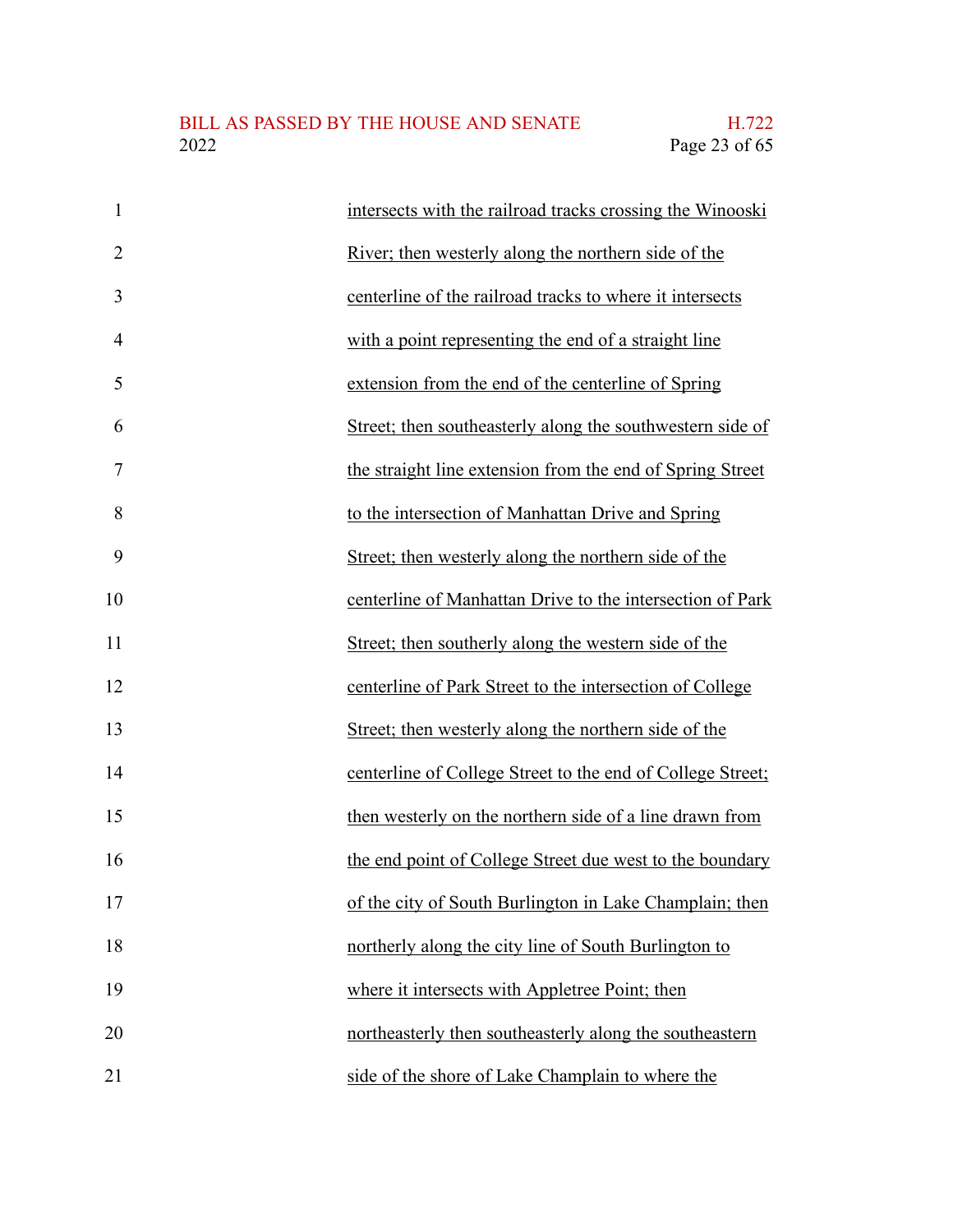| $\mathbf{1}$   | northwestern property line of Leddy Park intersects with  |
|----------------|-----------------------------------------------------------|
| $\overline{2}$ | the shore of Lake Champlain; then northeasterly along     |
| 3              | the southern side of that property line and continuing    |
| $\overline{4}$ | from that property line in a straight line to the         |
| 5              | intersection of North Avenue; then southeasterly along    |
| 6              | the southwestern side of the centerline of North Avenue   |
| $\overline{7}$ | to the southern boundary of Farrington's Trailer Park;    |
| 8              | then northeasterly and then northwesterly along the       |
| 9              | boundary of Farrington's Trailer Park and the back        |
| 10             | property lines of property fronting Lopes Avenue to the   |
| 11             | northwest corner of the corner lot at the intersection of |
| 12             | Lopes Avenue and Roseade Parkway, including all the       |
| 13             | residences on Lopes Avenue and Blondin Circle; then       |
| 14             | northeasterly along the back property lines between       |
| 15             | property fronting on Roseade Parkway and Arlington        |
| 16             | Court, including all the residences on Roseade Parkway;   |
| 17             | then turning northwesterly along the back property lines  |
| 18             | of property fronting Arlington Court to the intersection  |
| 19             | of the back property lines of property fronting           |
| 20             | Farrington Parkway on the southern side; then easterly    |
| 21             | along those back property lines to Farrington Parkway;    |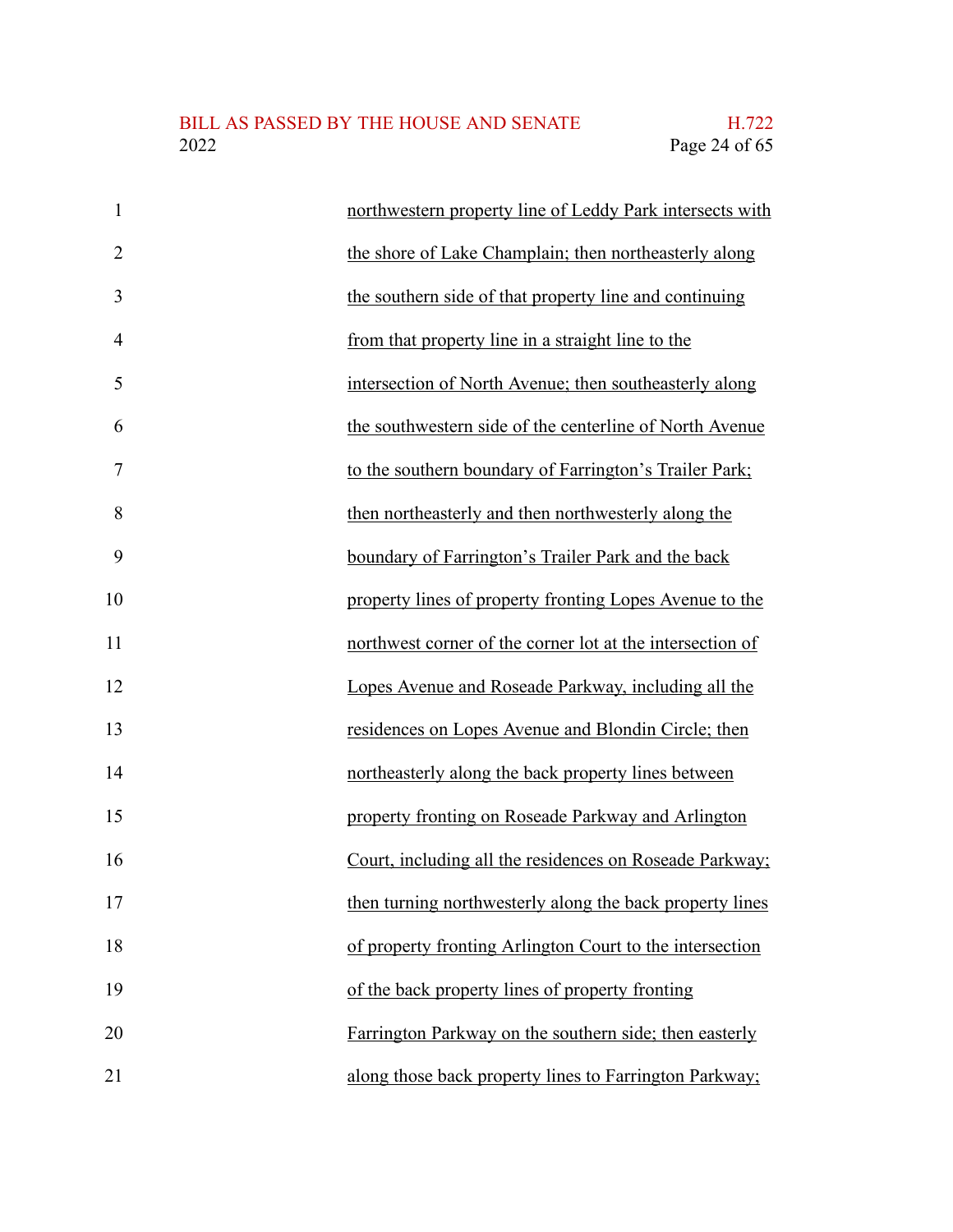| $\mathbf{1}$   |               | then easterly along the southern side of the centerline of |
|----------------|---------------|------------------------------------------------------------|
| $\overline{2}$ |               | Farrington Parkway to the intersection of Ethan Allen      |
| 3              |               | Parkway, including all units at 282 Ethan Allen            |
| 4              |               | Parkway; then northerly along the eastern side of the      |
| 5              |               | centerline of Ethan Allen Parkway to the intersection of   |
| 6              |               | VT Route 127; then northwesterly along the northern        |
| 7              |               | side of the centerline of VT Route 127 to the              |
| 8              |               | intersection of the boundary of the town of Colchester at  |
| 9              |               | the Heineberg Bridge over the Winooski River; then         |
| 10             |               | northerly and easterly along the town line of Colchester   |
| 11             |               | and then follow the town line of Colchester southerly to   |
| 12             |               | the boundary of the city of Winooski; then southerly       |
| 13             |               | along the city line of Winooski to the point of beginning  |
| 14             |               | $\perp$                                                    |
| 15             | CHITTENDEN-18 | That portion of the city of Burlington encompassed         |
| 16             |               | within a boundary beginning at the point where the         |
| 17             |               | northwestern property line of Leddy Park intersects with   |
| 18             |               | the shore of Lake Champlain; then northeasterly along      |
| 19             |               | the northern side of that property line and continuing     |
| 20             |               | from that property line in a straight line to the          |
| 21             |               | intersection of North Avenue; then southeasterly along     |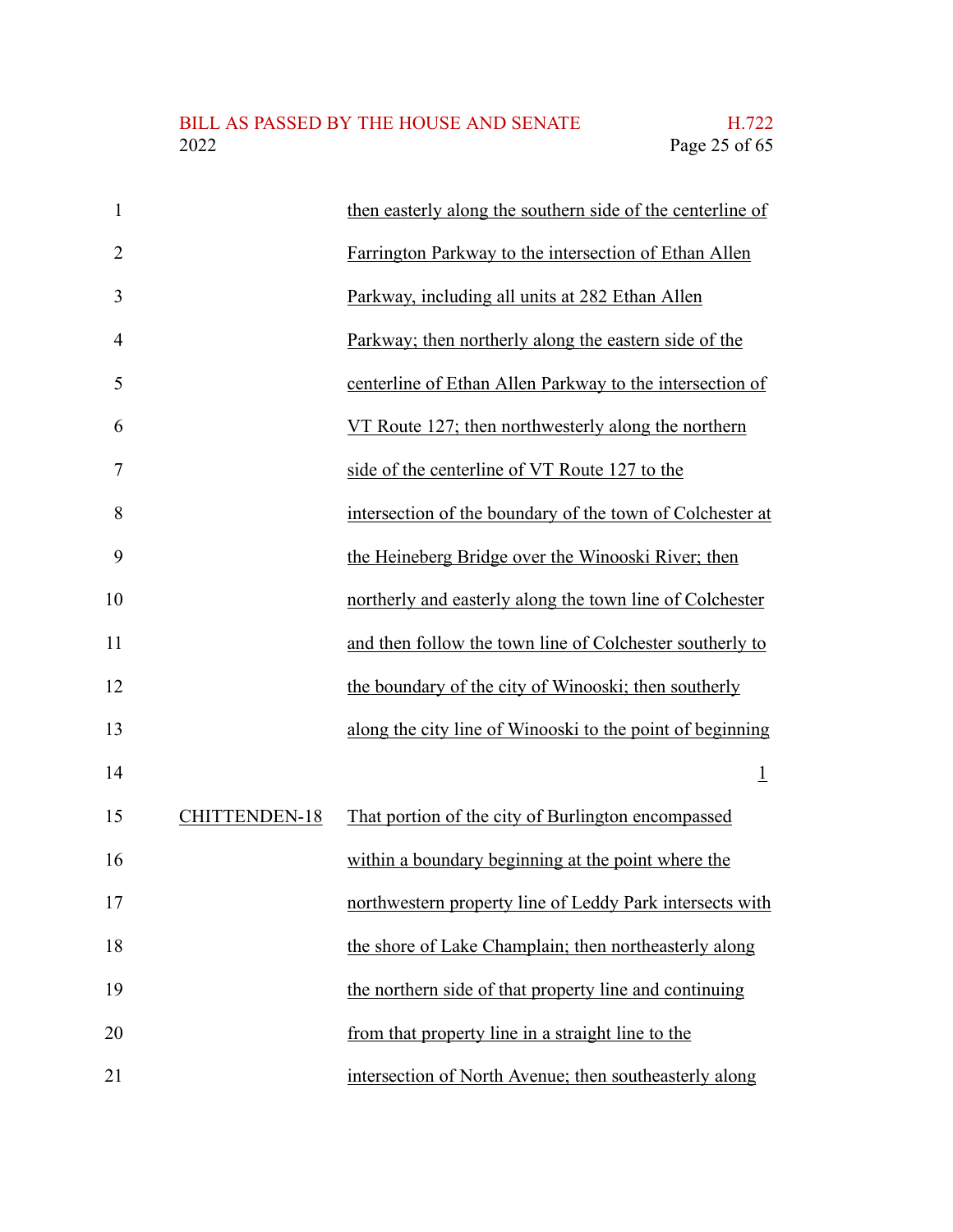| $\mathbf{1}$   | the northeastern side of the centerline of North Avenue    |
|----------------|------------------------------------------------------------|
| $\overline{2}$ | to the southern boundary of Farrington's Trailer Park;     |
| 3              | then northeasterly and then northwesterly along the        |
| $\overline{4}$ | boundary of Farrington's Trailer Park and the back         |
| 5              | property lines of property fronting Lopes Avenue to the    |
| 6              | northwest corner of the corner lot at the intersection of  |
| 7              | Lopes Avenue and Roseade Parkway, including all of         |
| 8              | the residences in Farrington's Trailer Park and on         |
| 9              | Poirier Place; then northeasterly along the back property  |
| 10             | lines between property fronting on Roseade Parkway         |
| 11             | and Arlington Court, including all the residences on       |
| 12             | Arlington Court; then turning northwesterly along the      |
| 13             | back property lines of property fronting Arlington Court   |
| 14             | to the intersection of the back property lines of property |
| 15             | fronting Farrington Parkway on the southern side; then     |
| 16             | easterly along those back property lines to Farrington     |
| 17             | Parkway; then easterly along the northern side of the      |
| 18             | centerline of Farrington Parkway to the intersection of    |
| 19             | Ethan Allen Parkway; then northerly along the western      |
| 20             | side of the centerline of Ethan Allen Parkway to the       |
| 21             | intersection of VT Route 127; then northwesterly along     |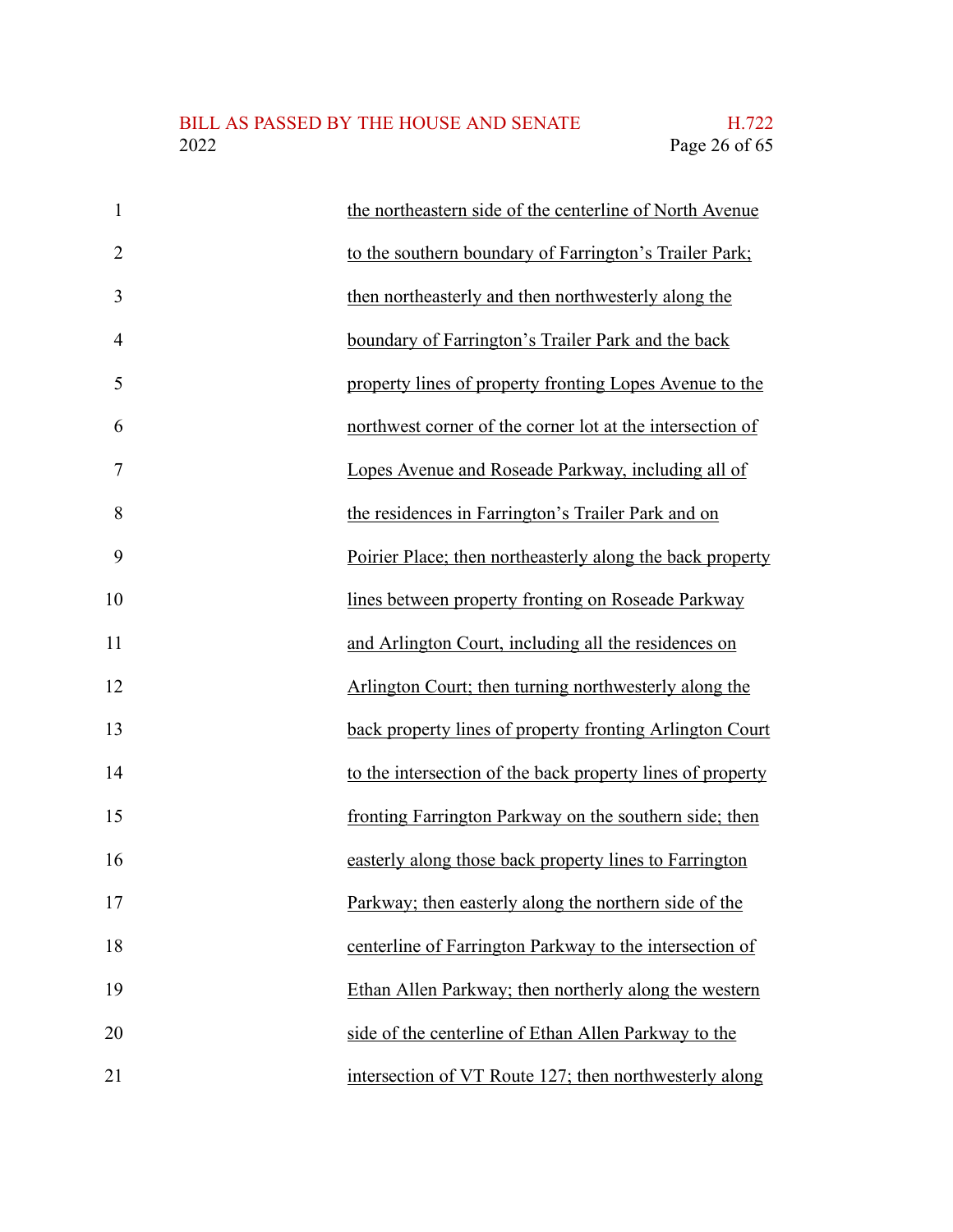| $\mathbf{1}$   |               | the southern side of the centerline of VT Route 127 to     |
|----------------|---------------|------------------------------------------------------------|
| $\overline{2}$ |               | the intersection of the boundary of the town of            |
| 3              |               | Colchester at the Heineberg Bridge over the Winooski       |
| $\overline{4}$ |               | River; then northerly and westerly along the Colchester    |
| 5              |               | town line to the intersection with Lake Champlain; then    |
| 6              |               | southerly along the shore of Lake Champlain to the         |
| $\overline{7}$ |               | point of beginning<br>$\overline{2}$                       |
| 8              | CHITTENDEN-19 | That portion of the town of Colchester encompassed         |
| 9              |               | within a boundary beginning at the point where the         |
| 10             |               | southern boundary line of the town of Colchester           |
| 11             |               | intersects with the southbound lane of Interstate 89; then |
| 12             |               | northerly along the eastern side of the southbound lane    |
| 13             |               | of Interstate 89 to where it intersects with Sunderland    |
| 14             |               | Brook; then easterly along the northern side of            |
| 15             |               | Sunderland Brook to where it intersects with U.S. Route    |
| 16             |               | 7; then northerly along the western side of the centerline |
| 17             |               | of U.S. Route 7 to the intersection of Blakely Road;       |
| 18             |               | then westerly along the southern side of the centerline of |
| 19             |               | Blakely Road to where it intersects with the southbound    |
| 20             |               | lane of Interstate 89; then northerly along the western    |
| 21             |               | side of the southbound lane of Interstate 89 to where it   |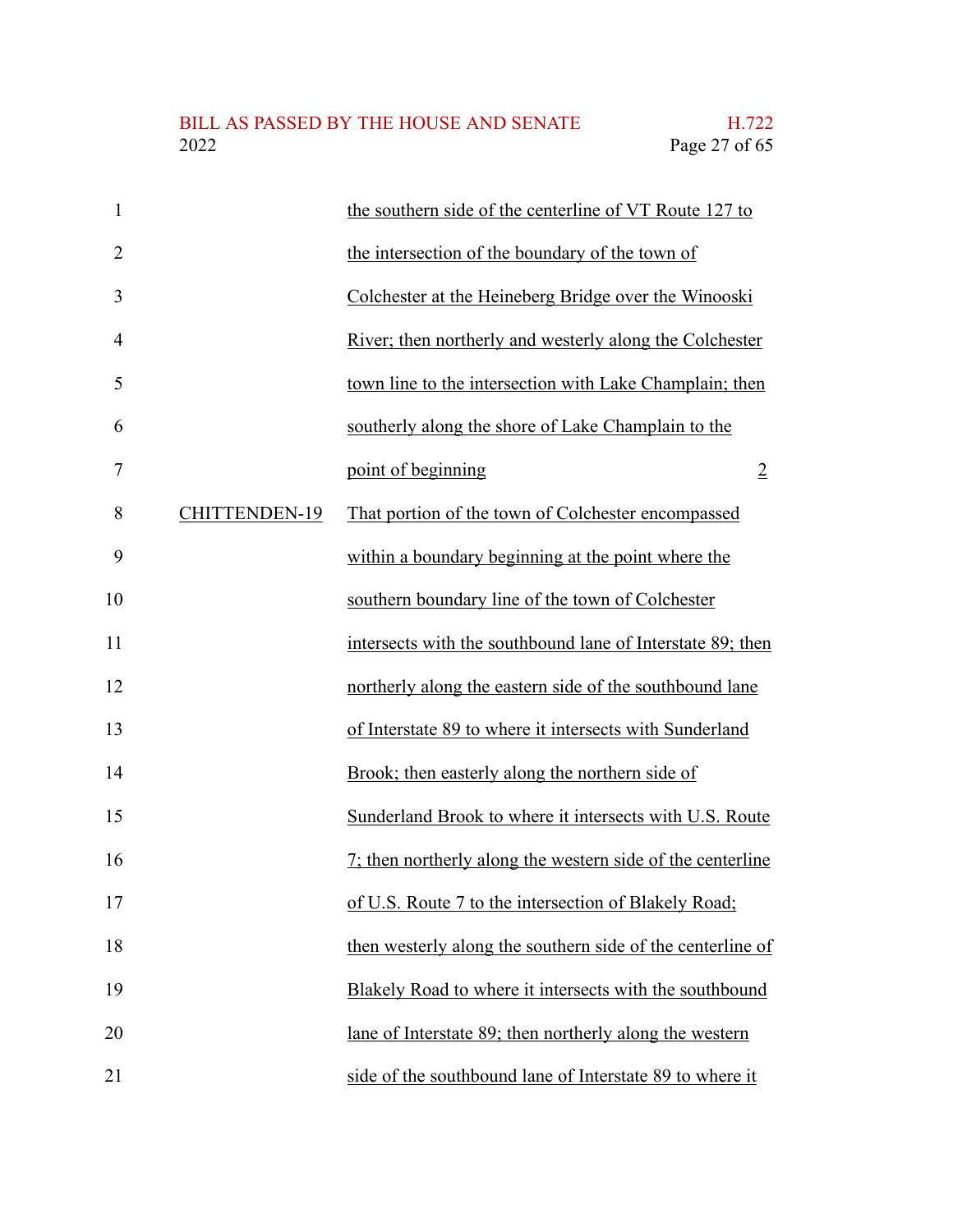| $\mathbf{1}$   |               | intersects with the Malletts Creek; then following        |
|----------------|---------------|-----------------------------------------------------------|
| $\overline{2}$ |               | Malletts Creek westerly out to its mouth joining Malletts |
| 3              |               | Bay; then westerly on the south side of a line drawn      |
| $\overline{4}$ |               | across Malletts Bay from Interstate 89 to the boundary    |
| 5              |               | of the town of South Hero; than southwesterly along the   |
| 6              |               | town line of South Hero to the boundary of the state of   |
| 7              |               | New York; then southerly along border of the state of     |
| 8              |               | New York to the boundary of the city of South             |
| 9              |               | Burlington; then easterly along the city line of South    |
| 10             |               | Burlington to the boundary of the city of Burlington;     |
| 11             |               | then southeasterly along the city line of Burlington to   |
| 12             |               | the boundary of the city of Winooski; then easterly       |
| 13             |               | along the city line of Winooski to the point of beginning |
| 14             |               | $\overline{2}$                                            |
| 15             | CHITTENDEN-20 | That portion of the town of Colchester not included in    |
| 16             |               | CHITTENDEN-19<br>$\overline{2}$                           |
| 17             | CHITTENDEN-21 | Winooski<br>$\overline{2}$                                |
| 18             | CHITTENDEN-22 | That portion of Essex encompassed within a boundary       |
| 19             |               | beginning at the point where the southern boundary line   |
| 20             |               | of the town of Essex intersects with the property         |
| 21             |               | boundary between 18 River Road and 30 River Road;         |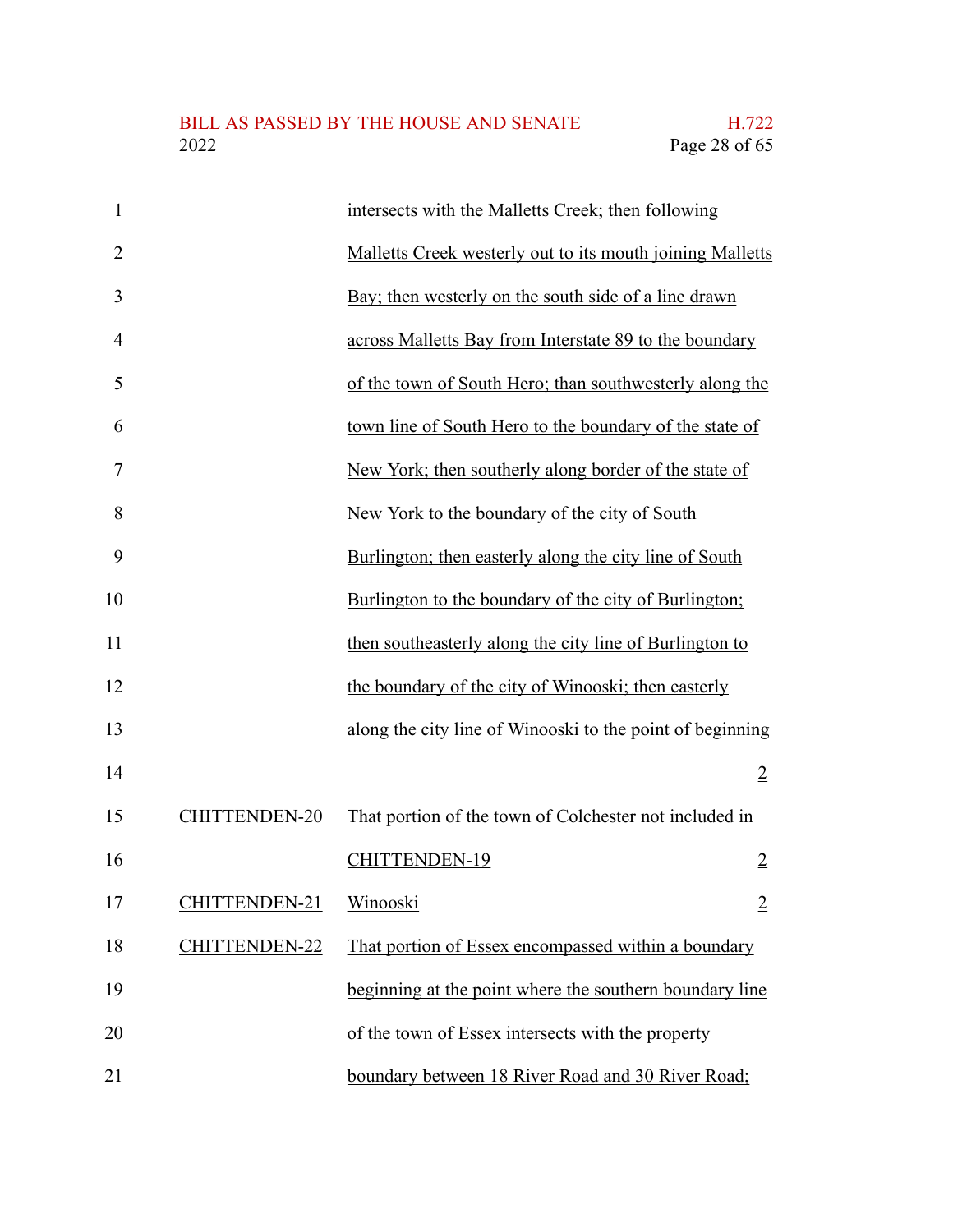| $\mathbf{1}$   | then northerly along the western side of the property      |
|----------------|------------------------------------------------------------|
| $\overline{2}$ | boundary between 18 River Road and 30 River Road to        |
| 3              | the intersection of River Road; then briefly easterly      |
| $\overline{4}$ | along the northern side of the centerline of River Road    |
| 5              | to 3 River Road; then turning northeasterly along the      |
| 6              | western side of the property line of 3 River Road to the   |
| 7              | southwestern corner of the property boundary of 56         |
| 8              | Forest Road; then northeasterly along the western side     |
| 9              | of the back property lines of the properties fronting the  |
| 10             | west side of Forest Road; then turning west-               |
| 11             | northwesterly along the western side of the back           |
| 12             | property lines of the properties fronting the west side of |
| 13             | Forest Road to the intersection of the back property       |
| 14             | lines of the properties fronting the west side of Sidney   |
| 15             | Drive; then northwesterly along the western side of the    |
| 16             | back property lines of the properties fronting the west    |
| 17             | side of Sidney Drive to the intersection of the back       |
| 18             | property lines of the properties fronting the east and     |
| 19             | north sides of Chestnut Lane; then turning                 |
| 20             | northwesterly along the southwestern side of the back      |
| 21             | property lines of the properties fronting the east and     |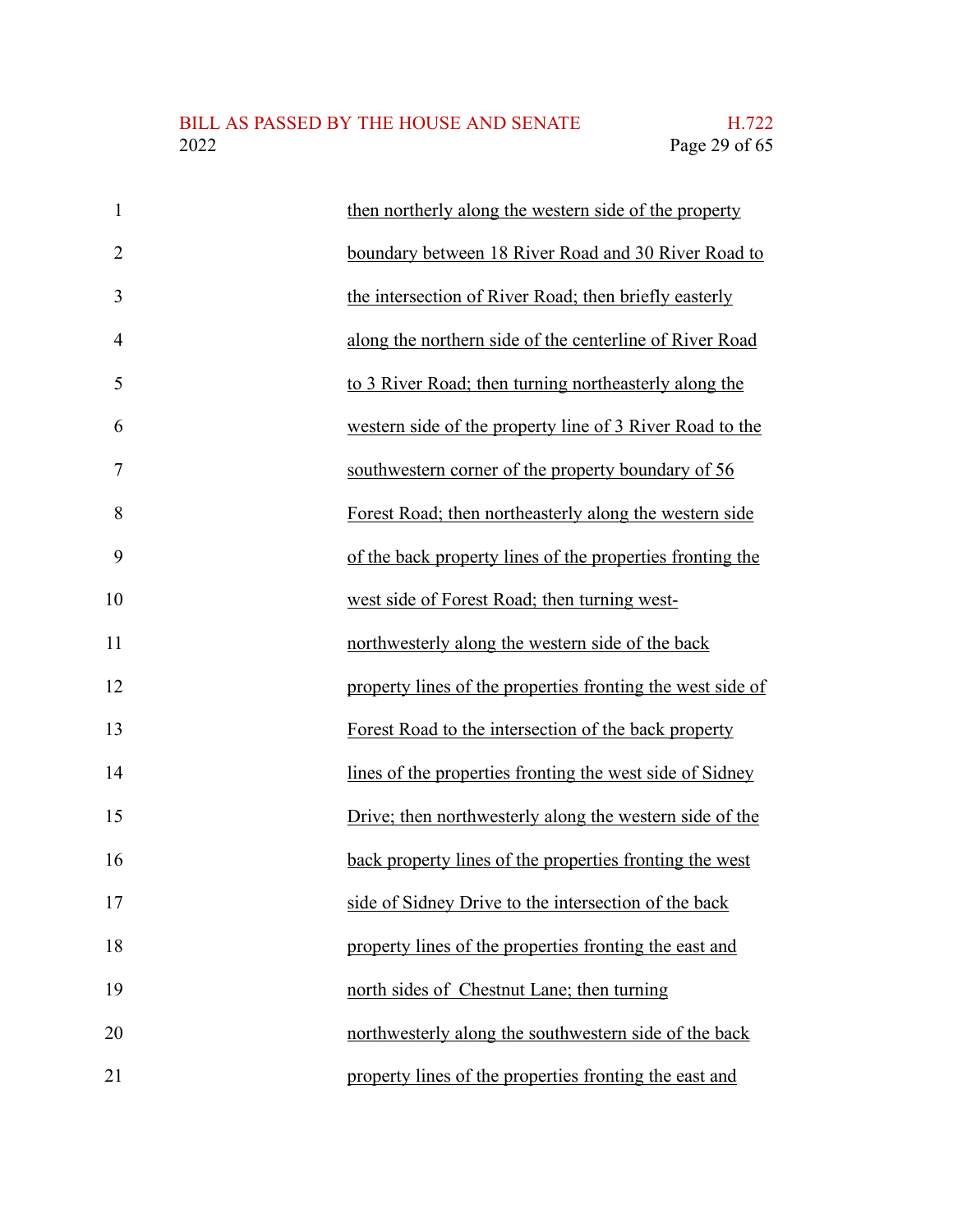| $\mathbf{1}$   | north sides of Chestnut Lane, the north side of Beech     |
|----------------|-----------------------------------------------------------|
| $\overline{2}$ | Street, then the north and west sides of Spruce Lane to   |
| 3              | the intersection of the southern property boundary line   |
| $\overline{4}$ | of 39 Essex Way; then northwesterly along the southern    |
| 5              | side of the property line of 39 Essex Way to where it     |
| 6              | intersects with the Indian Brook; then southerly along    |
| 7              | the eastern side of the Indian Brook to where it          |
| 8              | intersects with Hubbells Falls Drive; then northwesterly  |
| 9              | along the southwestern side of the centerline of          |
| 10             | Hubbells Falls Drive to the intersection of Juniper Ridge |
| 11             | Road; then southwesterly along the southeastern side of   |
| 12             | the centerline of Juniper Ridge Road to the intersection  |
| 13             | of Fairview Drive; then southerly following along the     |
| 14             | southeastern and then southwestern side of the            |
| 15             | centerline of Fairview Drive to the intersection of       |
| 16             | Hawthorne Circle; then westerly and northerly along the   |
| 17             | western and northern side of the centerline of            |
| 18             | Hawthorne Circle to the intersection of Fairview Drive;   |
| 19             | then northwesterly along the southwestern side of the     |
| 20             | centerline of Fairview Drive to the intersection of Main  |
| 21             | Street; then southwesterly along the southeastern side of |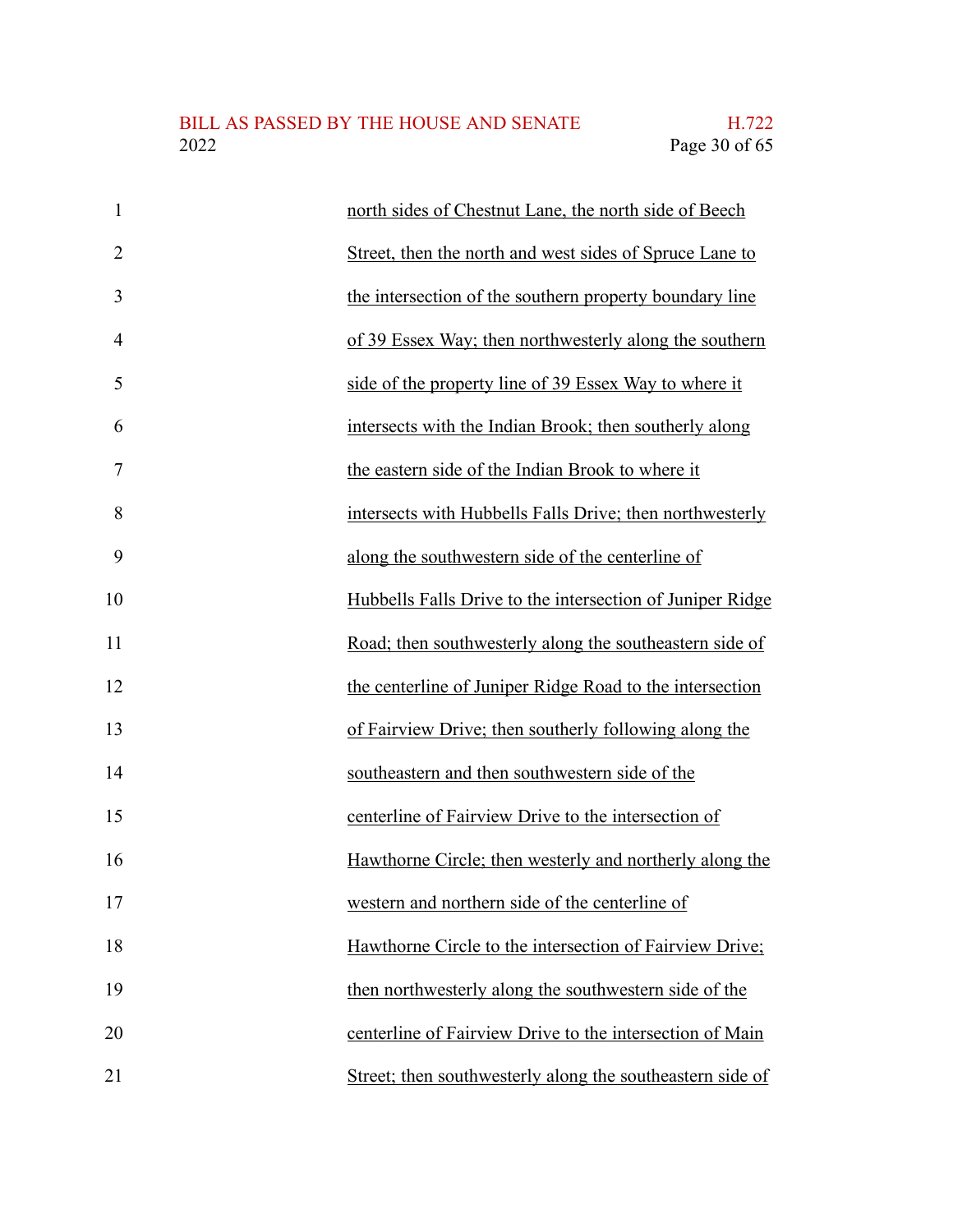| $\mathbf{1}$   | the centerline of Main Street to the intersection of      |
|----------------|-----------------------------------------------------------|
| $\overline{2}$ | Crestview Road; then northwesterly along the              |
| 3              | southwestern side of the centerline of Crestview Road to  |
| $\overline{4}$ | the intersection of Drury Drive; then northeasterly along |
| 5              | the southwestern side of the centerline of Drury Drive to |
| 6              | the intersection of Meadow Terrace; then northwesterly    |
| 7              | along the southwestern side of the centerline of Meadow   |
| 8              | Terrace to the intersection of Upland Road; then          |
| 9              | southwesterly along the southeastern side of the          |
| 10             | centerline of Upland Road to the intersection of Drury    |
| 11             | Drive; then southwesterly along the southeastern side of  |
| 12             | the centerline of Drury Drive to the intersection of      |
| 13             | Educational Drive; then northwesterly along the           |
| 14             | southwestern side of the centerline of Educational Drive  |
| 15             | to the intersection of Old Colchester Road and Grove      |
| 16             | Street; then southerly along the eastern side of Grove    |
| 17             | Street to the intersection of North Street; then briefly  |
| 18             | westerly along the southern side of the centerline of     |
| 19             | North Street to the intersection of Lincoln Street; then  |
| 20             | northerly along the western side of the centerline of     |
| 21             | Lincoln Street and continuing on the western side of      |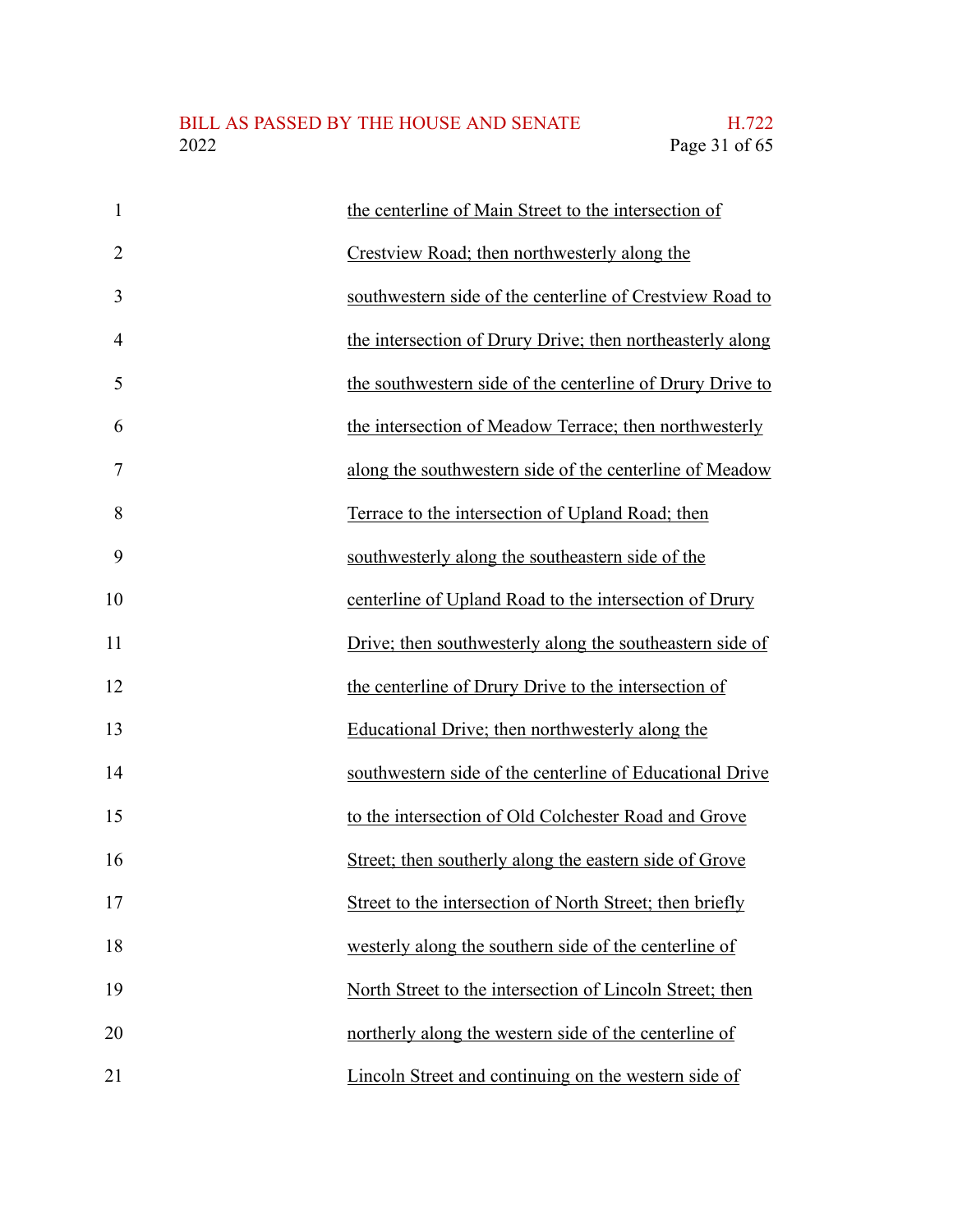| $\mathbf{1}$   | Lincoln Street when it turns into Colchester Road to      |
|----------------|-----------------------------------------------------------|
| $\overline{2}$ | where Colchester Road intersects with the property        |
| 3              | boundary line between 78 Lincoln Street and 98            |
| $\overline{4}$ | Colchester Road; then southwesterly along the             |
| 5              | southeasterly side of the property boundary line between  |
| 6              | 78 Lincoln Street and 98 Colchester Road to where it      |
| 7              | intersects with the Indian Brook; then westerly along the |
| 8              | southern side of the back property lines of those         |
| 9              | properties fronting the south side of Pinecrest Drive to  |
| 10             | the intersection of the back property lines of the        |
| 11             | properties fronting the end of Hampshire Court; then      |
| 12             | southwesterly along the southeastern side of the back     |
| 13             | property lines of the properties fronting the end of      |
| 14             | Hampshire Court and fronting the east side of Dartmoor    |
| 15             | Court; then turning northwesterly along the southern      |
| 16             | side of the back property lines of property fronting the  |
| 17             | northeast side of Edgewood Drive to the intersection of   |
| 18             | the back property lines of the properties fronting the    |
| 19             | west side of Warner Avenue; then turning southwesterly    |
| 20             | along the southeastern side of the back property lines of |
| 21             | the properties fronting the west side of Warner Avenue    |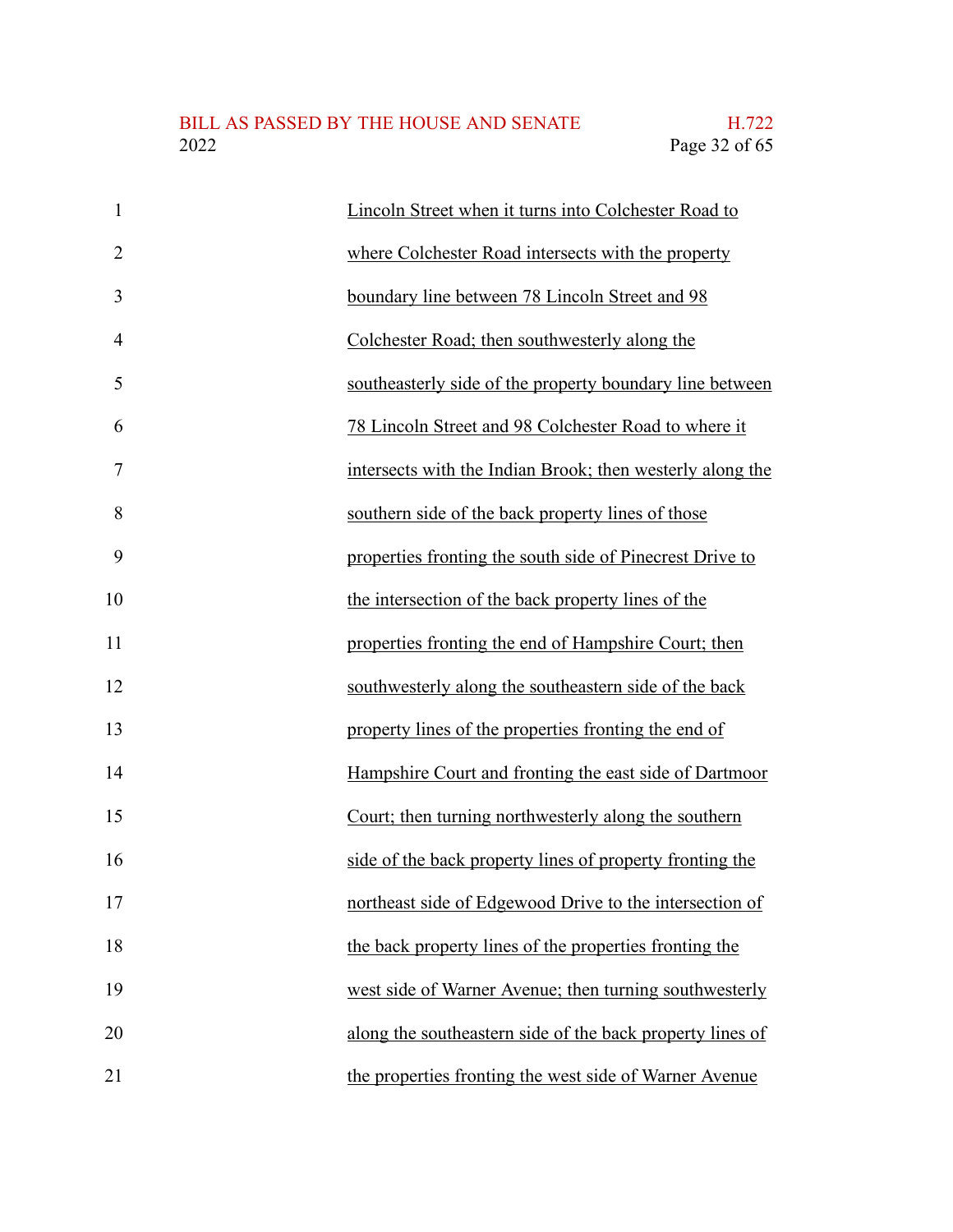| $\mathbf{1}$   |                      | to the end of the Sunderland Brook; then turning           |
|----------------|----------------------|------------------------------------------------------------|
| $\overline{2}$ |                      | southeasterly along the northeastern side of the property  |
| 3              |                      | boundary between 2 Warner Avenue and 4 Warner              |
| $\overline{4}$ |                      | Avenue to the intersection of Warner Avenue; then          |
| 5              |                      | southwesterly along the southeastern side of the           |
| 6              |                      | centerline of Warner Avenue to the intersection of Pearl   |
| $\overline{7}$ |                      | Street; then northwesterly along the southern side of the  |
| 8              |                      | centerline of Pearl Street to where it intersects with the |
| 9              |                      | powerlines running perpendicular to Pearl Street           |
| 10             |                      | between 235 Pearl Street and 241 Pearl Street; then        |
| 11             |                      | southerly along the eastern side of the powerlines to      |
| 12             |                      | where they intersect with the boundary of the city of      |
| 13             |                      | South Burlington; then southeasterly along the city line   |
| 14             |                      | of South Burlington to the boundary of the town of         |
| 15             |                      | Williston; then easterly along the town line of Williston  |
| 16             |                      | to the point of beginning<br>$\overline{2}$                |
| 17             | <b>CHITTENDEN-23</b> | That portion of the town of Essex not included in          |
| 18             |                      | CHITTENDEN-22 or CHITTENDEN-24<br>$\overline{2}$           |
|                | CHITTENDEN-24        | That portion of the town of Essex encompassed within a     |
|                |                      | boundary beginning at the point where the western          |
|                |                      | boundary line of the town of Essex intersects with VT      |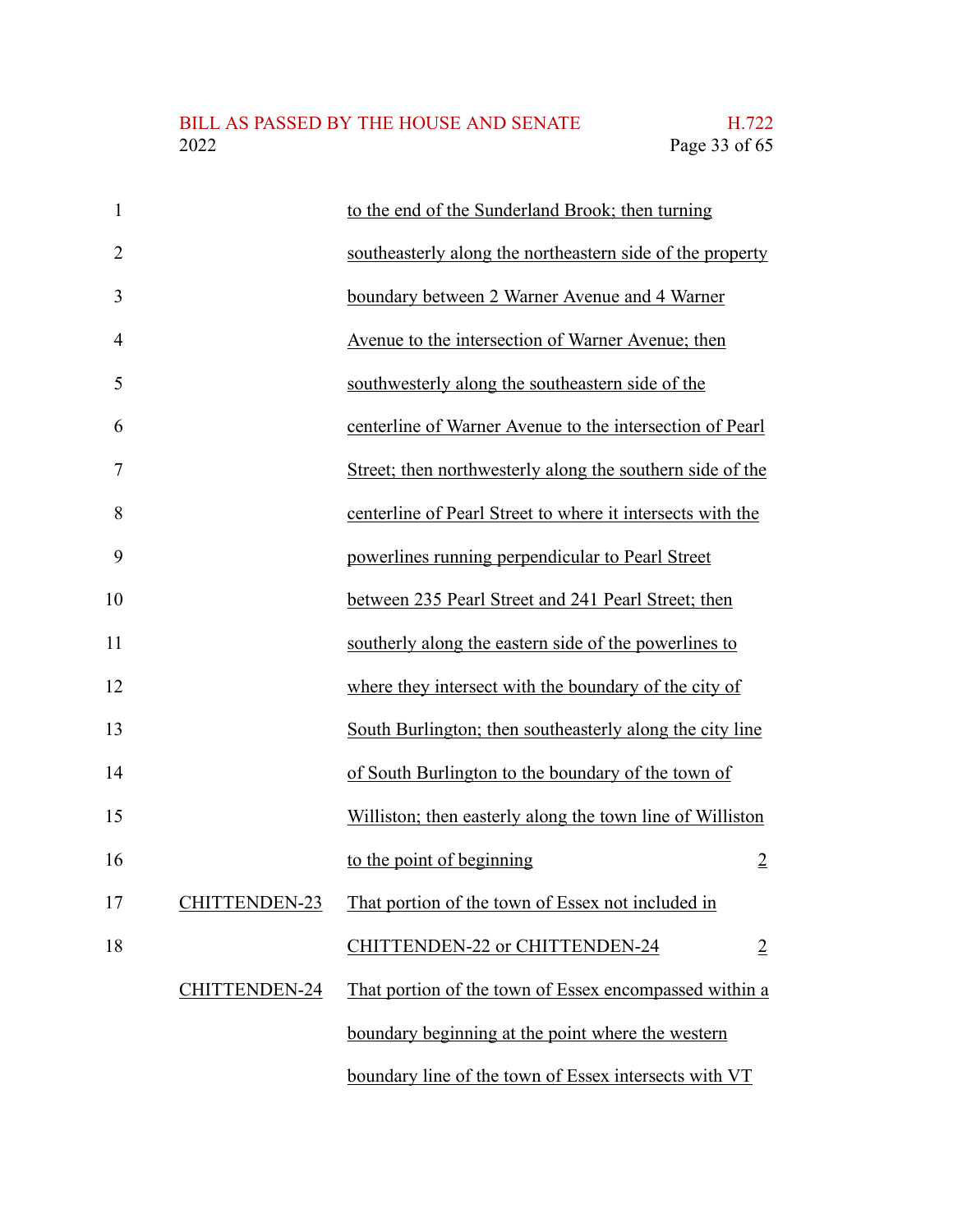Route 2A; then southerly along the eastern side of the centerline of VT Route 2A to the intersection of Gentes Road; then briefly easterly along the northern side of the centerline of Gentes Road to where it intersects with the railroad tracks before Lamore Road; then southerly along the eastern side of the railroad tracks to where they intersect with VT Route 289; then southeasterly along the northeastern side of the centerline of VT Route 289 to the intersection of Upper Main Street; then northeasterly along the northwesterly side of the centerline of Upper Main Street to the intersection of Center Road; then easterly along the northern side of the centerline of Center Road to the intersection of Jericho Road; then southeasterly along the northeastern side of the centerline of Jericho Road to the intersection of Allen Martin Drive; then southwesterly along the southeasterly side of the centerline of Allen Martin Road to the intersection of Sandhill Road; then southerly along the eastern side of Sandhill Road to the intersection of River Road; then westerly along the **northern** *southern* side of the centerline of River Road to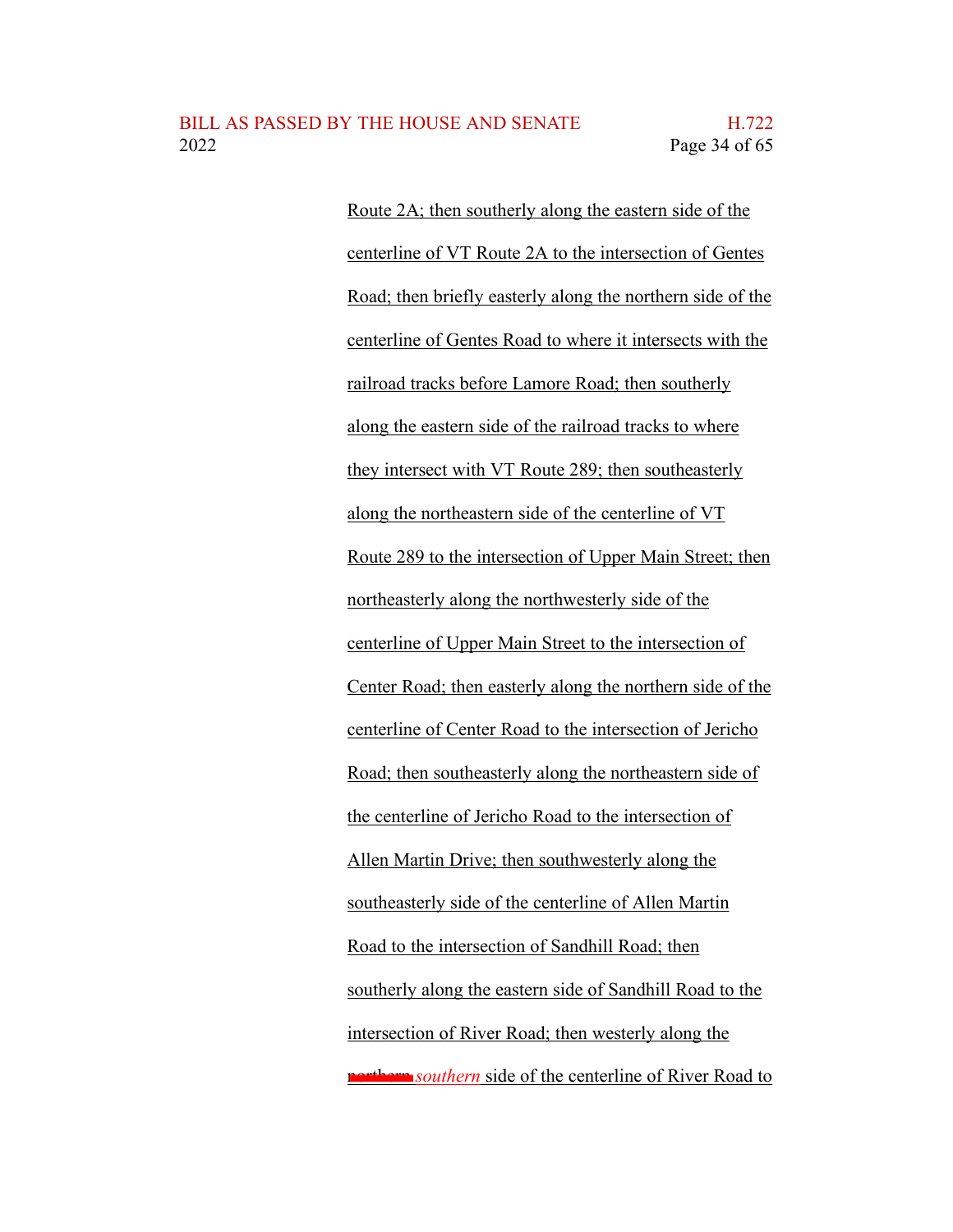|               | where it intersects with Alder Brook; then southerly       |
|---------------|------------------------------------------------------------|
|               | along the eastern side of Alder Brook to the boundary of   |
|               | the town of Williston; then easterly along the town line   |
|               | of Williston to the boundary of the town of Jericho; then  |
|               | northeasterly along the town line of Jericho to the        |
|               | boundary of the town of Westford; then westerly along      |
|               | the town line of Westford to the boundary of the town of   |
|               | Colchester; then southerly along the town line of          |
|               | Colchester to the point of beginning<br>$\overline{\perp}$ |
| CHITTENDEN-25 | Westford and that portion of the town of Milton            |
|               | encompassed within a boundary beginning at the point       |
|               | where the southern boundary line of the town of Milton     |
|               | intersects with Middle Road; then northerly along the      |
|               | eastern side of the centerline of Middle Road to the       |
|               | intersection of Hobbs Road; then easterly along the        |
|               | southern side of the centerline of Hobbs Road to the       |
|               | intersection of McMullen Road; then northerly along the    |
|               | eastern side of the centerline of McMullen Road to the     |
|               | intersection of Kingsbury Crossing; then easterly along    |
|               | the southern side of the centerline of Kingsbury           |
|               | Crossing to where it intersects with the railroad tracks;  |

1

2

3

4

5

6

7

8

9

10

11

12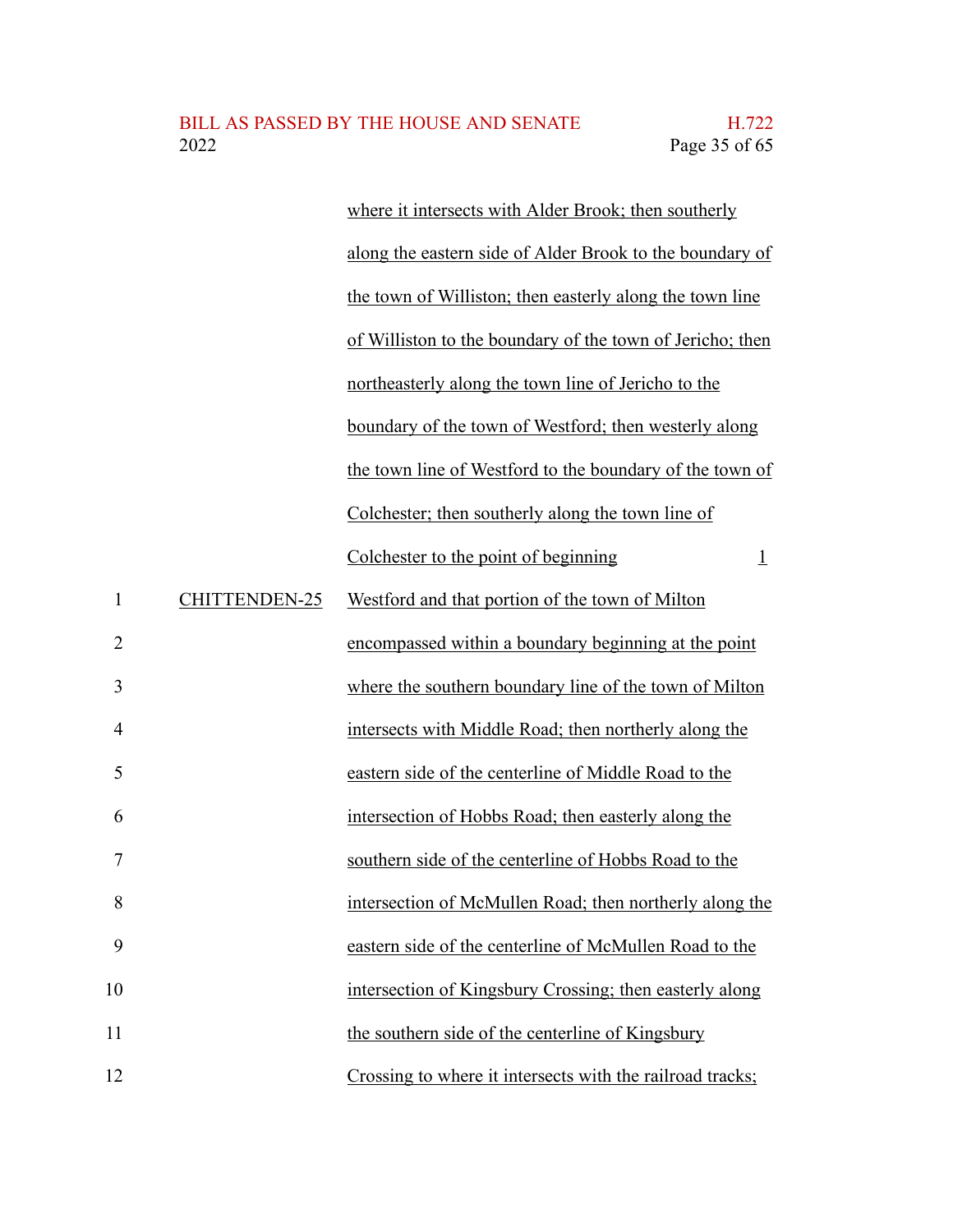| $\mathbf{1}$   |                    | then northerly along the eastern side of the railroad     |
|----------------|--------------------|-----------------------------------------------------------|
| $\overline{2}$ |                    | tracks to where they intersect Railroad Street; then      |
| 3              |                    | northerly along the eastern side of the centerline of     |
| $\overline{4}$ |                    | Railroad Street to the intersection of Main Street; then  |
| 5              |                    | easterly along the southern side of the centerline of     |
| 6              |                    | Main Street to the intersection of North Road; then       |
| $\overline{7}$ |                    | northerly along the eastern side of the centerline of     |
| 8              |                    | North Road to where it intersects with the railroad       |
| 9              |                    | tracks at the intersection of Cooper Road; then northerly |
| 10             |                    | along the eastern side of the railroad tracks to where    |
| 11             |                    | they intersect with the boundary of the town of Georgia;  |
| 12             |                    | then southeasterly along the town line of Georgia to the  |
| 13             |                    | boundary of the town of Westford; then southwesterly      |
| 14             |                    | along the town line of Westford to the boundary of the    |
| 15             |                    | town of Colchester; then westerly along the town line of  |
| 16             |                    | Colchester to the point of beginning<br>$\overline{1}$    |
| 17             | <b>CHITTENDEN-</b> |                                                           |
| 18             | <b>FRANKLIN</b>    | That portion of the town of Milton not included in        |
| 19             |                    | CHITTENDEN-25 or GRAND ISLE-CHITTENDEN                    |
| 20             |                    | and that portion of the town of Georgia encompassed       |
| 21             |                    | within a boundary beginning at the point where the        |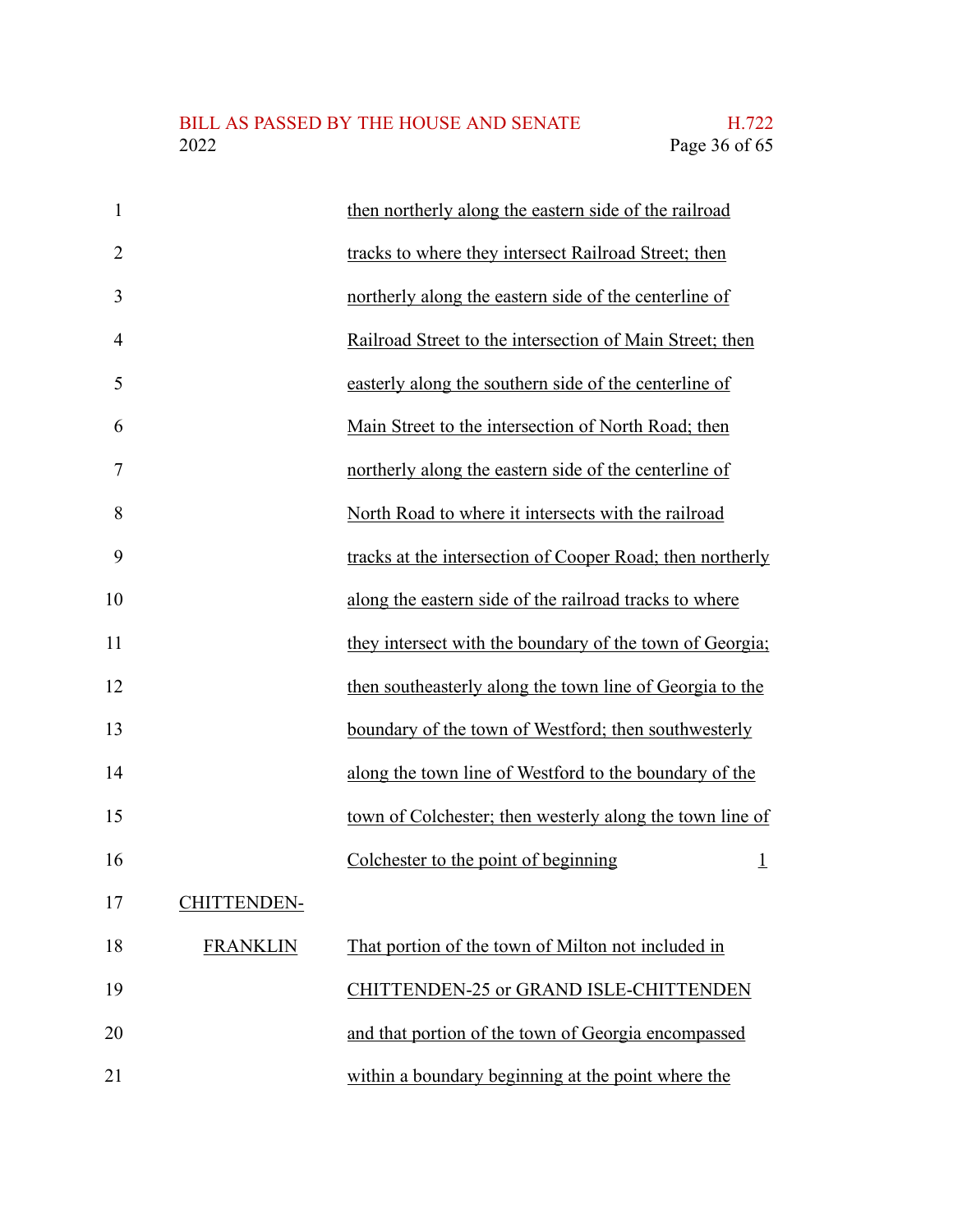| $\mathbf{1}$   | southern boundary line of the town of Georgia intersects   |
|----------------|------------------------------------------------------------|
| $\overline{2}$ | with the northbound lane of Interstate 89; then northerly  |
| 3              | along the eastern side of the northbound lane of           |
| $\overline{4}$ | Interstate 89 to where it intersects with U.S. Route 7;    |
| 5              | then southerly along the eastern side of the centerline of |
| 6              | U.S. Route 7 to the intersection of Highbridge Road;       |
| $\overline{7}$ | then southeasterly along the southern side of the          |
| 8              | centerline of Highbridge Road to Arrow Head Lake           |
| 9              | Road; then southerly and westerly along the western        |
| 10             | side of Arrow Head Lake Road to the intersection of        |
| 11             | Georgia Mountain Road; then westerly along the             |
| 12             | southern side of the centerline of Georgia Mountain        |
| 13             | Road to where it intersects with the railroad tracks on    |
| 14             | the southern bank of the Lamoille River; then southerly    |
| 15             | along the western side of the railroad tracks to the       |
| 16             | boundary of the town of Milton; then northeasterly         |
| 17             | along the town line of Milton to the point of beginning    |
| 18             | $\overline{2}$                                             |
| 19             |                                                            |
| 20             |                                                            |
|                |                                                            |

21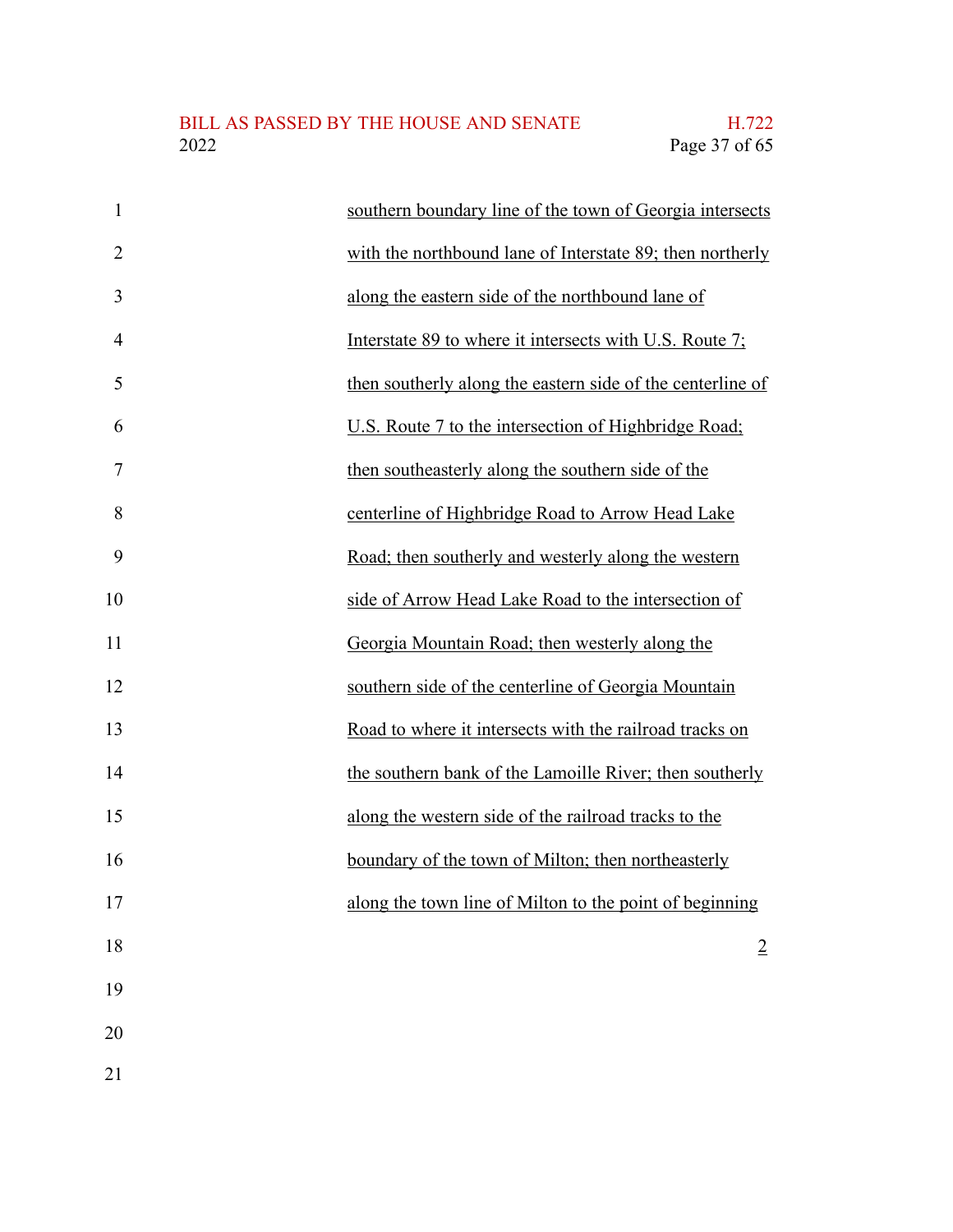| $\mathbf{1}$   | ESSEX-            |                                                         |
|----------------|-------------------|---------------------------------------------------------|
| $\overline{2}$ | <b>CALEDONIA</b>  | Bloomfield, Brunswick, Burke, East Haven, Ferdinand,    |
| 3              |                   | Granby, Guildhall, Lunenburg, Maidstone, and Victory    |
| 4              |                   | $\overline{\perp}$                                      |
| 5              | ESSEX-            |                                                         |
| 6              | <b>ORLEANS</b>    | Averill, Avery's Gore, Brighton, Canaan, Charleston,    |
| 7              |                   | Holland, Lemington, Lewis, Morgan, Norton,              |
| 8              |                   | Warner's Grant, and Warren's Gore<br>$\mathbf{1}$       |
| 9              | <b>FRANKLIN-1</b> | Fairfax and that portion of the town of Georgia not     |
| 10             |                   | included in CHITTENDEN-FRANKLIN<br>$\overline{2}$       |
| 11             | <b>FRANKLIN-2</b> | That portion of the Town of St. Albans encompassed      |
| 12             |                   | within a boundary beginning at the point where the      |
| 13             |                   | southern boundary line of the Town of St. Albans        |
| 14             |                   | intersects with U.S. Route 7; then northeasterly along  |
| 15             |                   | the northwestern side of the centerline of U.S. Route 7 |
| 16             |                   | to the boundary of the City of St. Albans; then         |
| 17             |                   | northwesterly along the town line of the City of St.    |
| 18             |                   | Albans to the intersection of Congress Street; then     |
| 19             |                   | easterly along the northern side of the centerline of   |
| 20             |                   | Congress Street to the intersection of VT Route 104;    |
| 21             |                   | then northeasterly along the northwestern side of the   |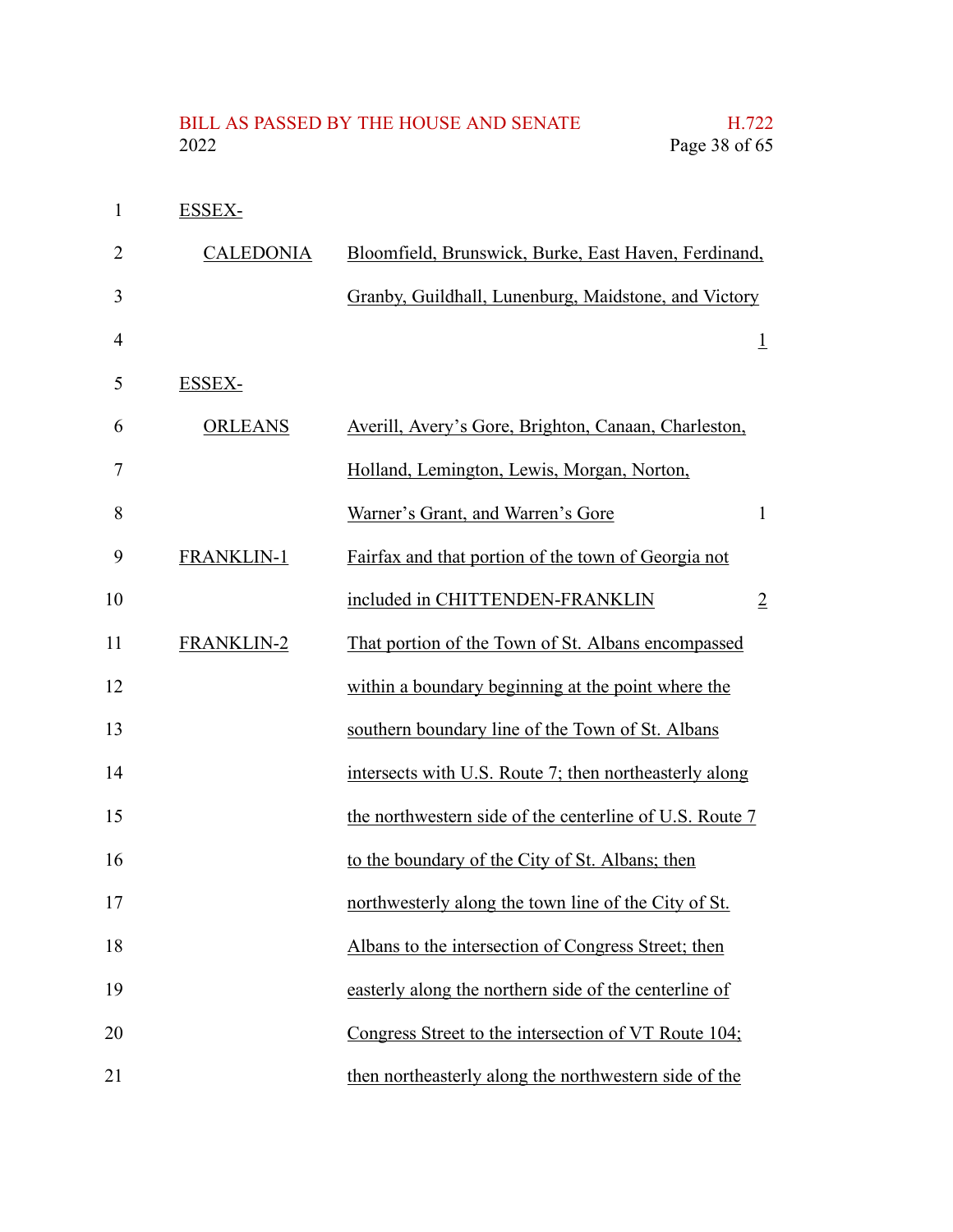| 1              |                   | centerline of VT Route 104 to where it intersects with     |
|----------------|-------------------|------------------------------------------------------------|
| $\overline{2}$ |                   | the southbound lane of Interstate 89; then southerly       |
| 3              |                   | along the eastern side of the southbound lane of           |
| 4              |                   | Interstate 89 to the boundary of the town of Fairfield;    |
| 5              |                   | then northeasterly along the town line of Fairfield to the |
| 6              |                   | boundary of the town of Swanton; then northwesterly        |
| 7              |                   | along the town line of Swanton to the boundary of the      |
| 8              |                   | town of North Hero; then southerly along the town line     |
| 9              |                   | of North Hero to the boundary of the town of Grand         |
| 10             |                   | Isle; then southerly along the town line of Grand Isle to  |
| 11             |                   | the boundary of the town of Georgia; then northeasterly    |
| 12             |                   | along the town line of Georgia to the point of beginning   |
| 13             |                   | $\perp$                                                    |
| 14             | <b>FRANKLIN-3</b> | That portion of the City of St. Albans encompassed         |
| 15             |                   | within a boundary beginning at the point where the         |
| 16             |                   | southwestern boundary line of the City of St. Albans       |
| 17             |                   | intersects with the property boundary line between 2       |
| 18             |                   | Bowles Lane and 28 Guyette Circle; then northeasterly      |
| 19             |                   | along the northwestern side of the property boundary       |
| 20             |                   | line between 2 Bowles Lane and 28 Guyette Circle to        |
| 21             |                   | the intersection of Bowles Lane, Guyette Circle, and       |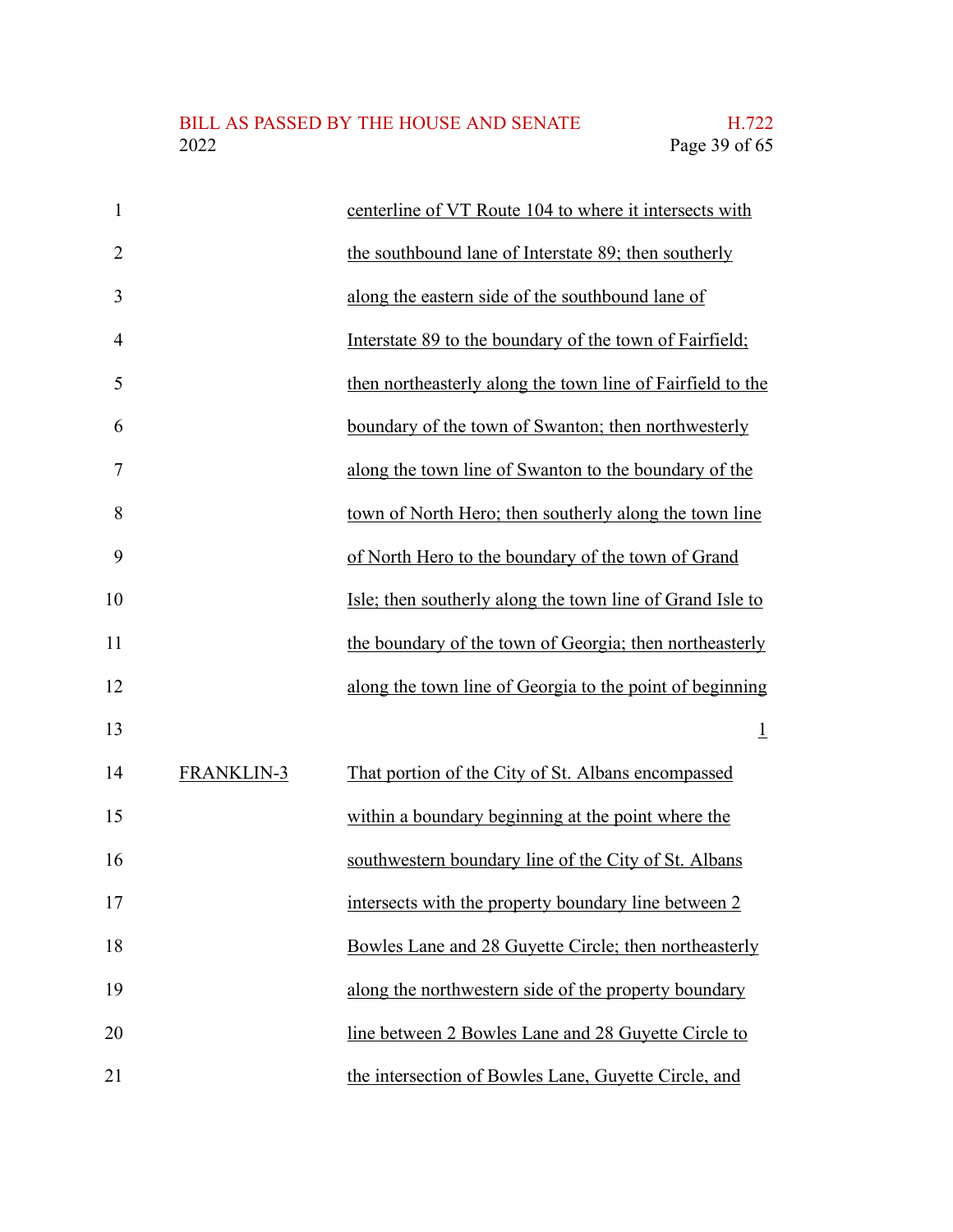| $\mathbf{1}$   |                   | Edward Street; then northeasterly along the                |                |
|----------------|-------------------|------------------------------------------------------------|----------------|
| $\overline{2}$ |                   | northwestern side of the centerline of Edward Street to    |                |
| 3              |                   | the intersection of Lake Street; then easterly along the   |                |
| $\overline{4}$ |                   | northern side of the centerline of Lake Street to the      |                |
| 5              |                   | intersection of U.S. Route 7; then southerly along the     |                |
| 6              |                   | eastern side of the centerline of U.S. Route 7 to the      |                |
| 7              |                   | intersection of Diamond Street; then easterly along the    |                |
| 8              |                   | northern side of the centerline of Diamond Street to the   |                |
| 9              |                   | intersection of Lincoln Avenue; then northerly along the   |                |
| 10             |                   | western side of the centerline of Lincoln Avenue to the    |                |
| 11             |                   | intersection of Fairfield Street; then southeasterly along |                |
| 12             |                   | the northeastern side of Fairfield Street to the boundary  |                |
| 13             |                   | line of the Town of St. Albans; then northerly along the   |                |
| 14             |                   | town line of the Town of St. Albans, then follow the       |                |
| 15             |                   | town line to the point of beginning                        | $\perp$        |
| 16             | <b>FRANKLIN-4</b> | Sheldon and Swanton                                        | $\overline{2}$ |
| 17             | <b>FRANKLIN-5</b> | Berkshire, Franklin, Highgate, and Richford                | $\overline{2}$ |
| 18             | <b>FRANKLIN-6</b> | Bakersfield, Fairfield, and Fletcher                       | $\overline{1}$ |
| 19             | <b>FRANKLIN-7</b> | <b>Enosburgh and Montgomery</b>                            | $\overline{1}$ |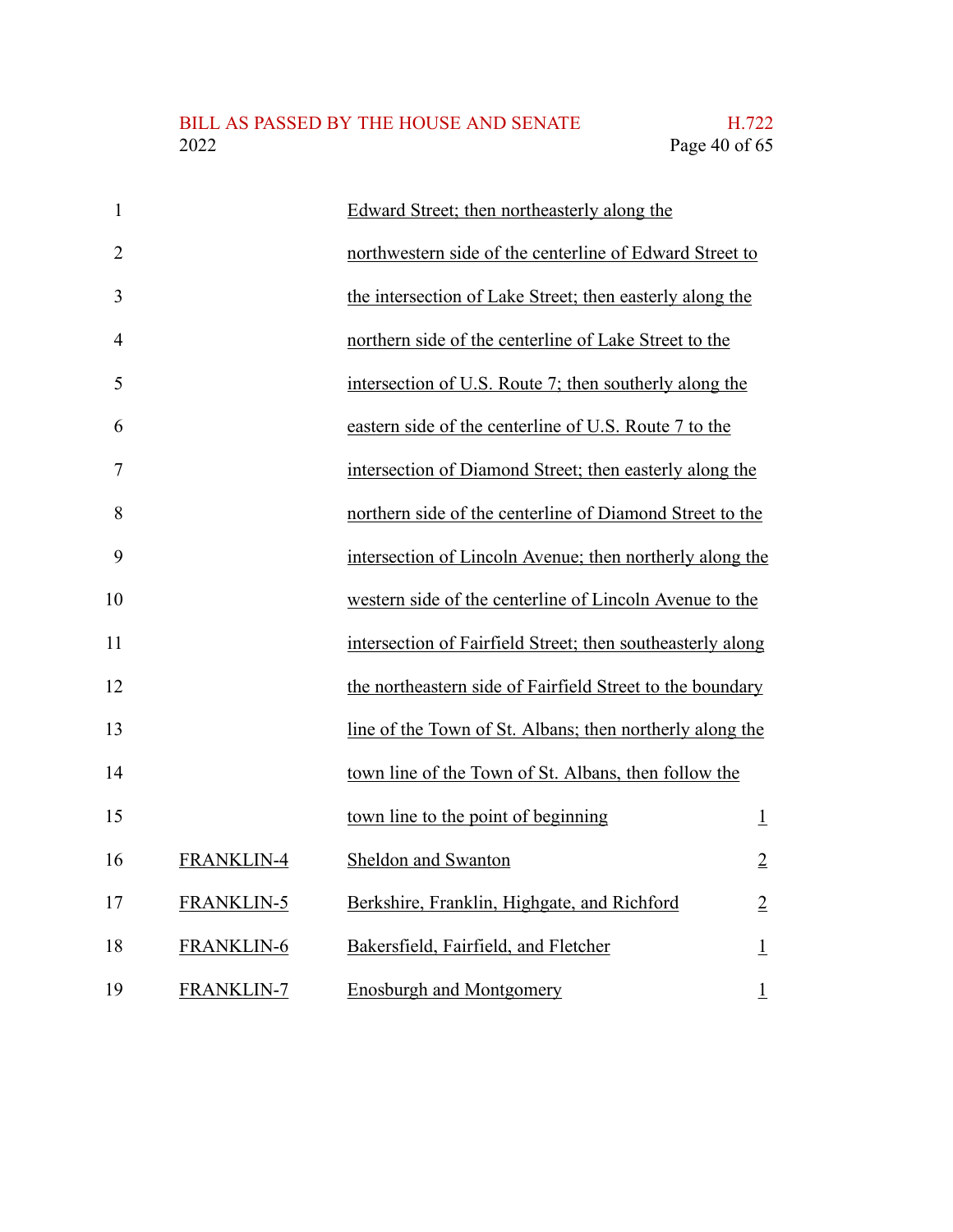# BILL AS PASSED BY THE HOUSE AND SENATE H.722<br>2022 Page 41 of 65

| $\mathbf{1}$   | <b>FRANKLIN-8</b>  | That portion of the City of St. Albans not included in     |
|----------------|--------------------|------------------------------------------------------------|
| $\overline{2}$ |                    | FRANKLIN-3 and that portion of the Town of St.             |
| 3              |                    | Albans not included in FRANKLIN-2<br>$\perp$               |
| 4              | <b>GRAND ISLE-</b> |                                                            |
| 5              | <b>CHITTENDEN</b>  | Alburgh, Grand Isle, Isle La Motte, North Hero, South      |
| 6              |                    | Hero, and that portion of the town of Milton               |
| 7              |                    | encompassed within a boundary beginning at the point       |
| 8              |                    | where the northern boundary line of the town of Milton     |
| 9              |                    | intersects with the southbound lane of Interstate 89; then |
| 10             |                    | southerly along the western side of the southbound lane    |
| 11             |                    | of Interstate 89 to where it intersects with the Lamoille  |
| 12             |                    | River; then southeasterly along the northwestern side of   |
| 13             |                    | the Lamoille River to where it intersects with the         |
| 14             |                    | boundary of the town of Colchester; then westerly along    |
| 15             |                    | the town line of Colchester to the boundary of the town    |
| 16             |                    | of South Hero; then northerly along the town line of       |
| 17             |                    | South Hero to the boundary of the town of Grand Isle;      |
| 18             |                    | then northerly along the town line of Grand Isle to the    |
| 19             |                    | boundary of the town of Georgia; then southeasterly        |
| 20             |                    | along the town line of Georgia to the point of beginning   |
| 21             |                    | $\overline{2}$                                             |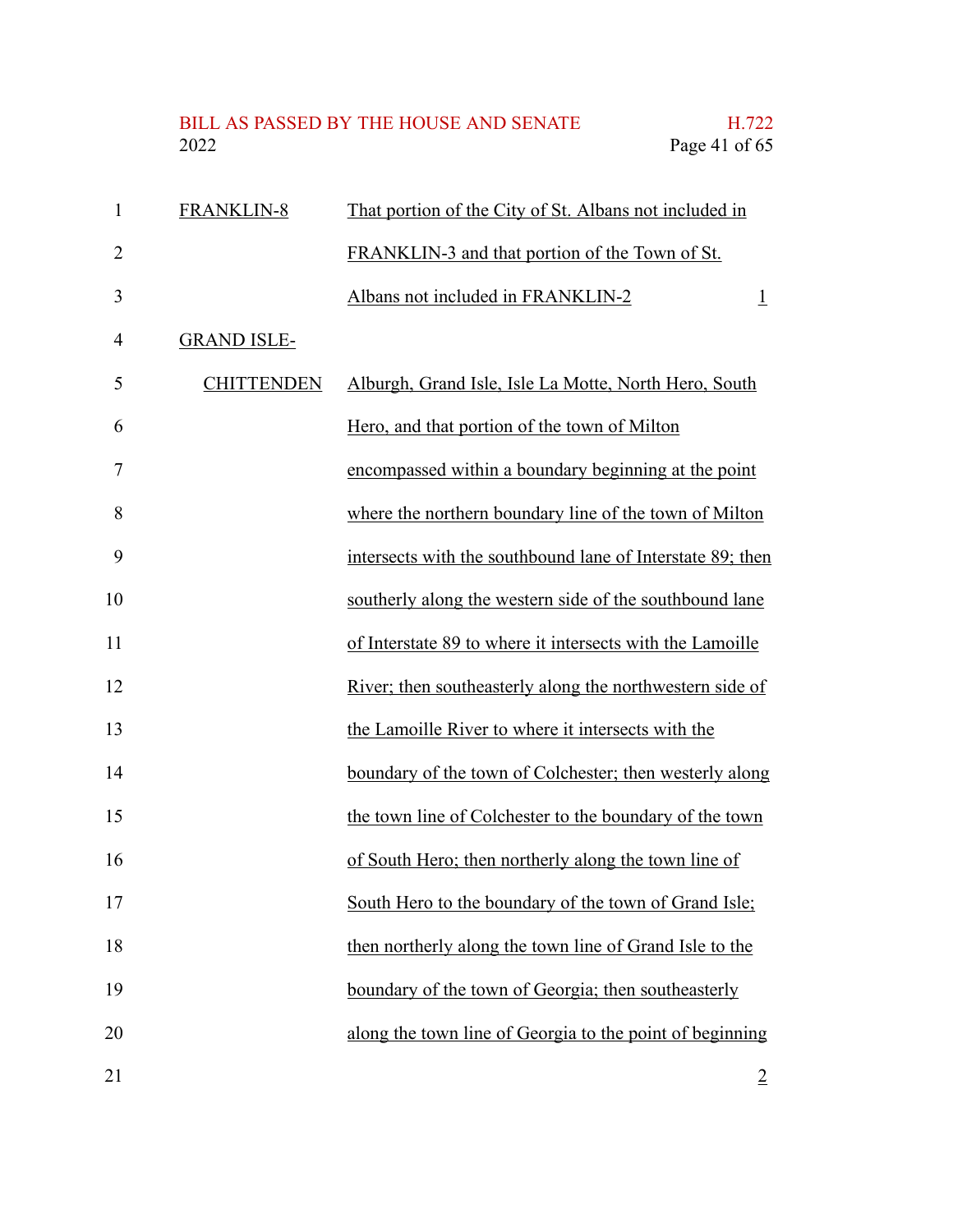# BILL AS PASSED BY THE HOUSE AND SENATE H.722<br>2022 Page 42 of 65

| $\mathbf{1}$   | LAMOILLE-1 | That portion of the town of Stowe encompassed within a    |
|----------------|------------|-----------------------------------------------------------|
| $\overline{2}$ |            | boundary beginning at the point where the northeastern    |
| 3              |            | boundary line of the town of Stowe intersects with        |
| $\overline{4}$ |            | Moulton Lane; then southeasterly along the                |
| 5              |            | southwestern side of the centerline of Moulton Lane to    |
| 6              |            | where it intersects with the Sterling Brook; then         |
| 7              |            | southerly along the western side of Sterling Brook to the |
| 8              |            | point it becomes the Waterbury River; then southerly      |
| 9              |            | along the western side of the Waterbury River to where    |
| 10             |            | it intersects with West Hill Road; then southeasterly     |
| 11             |            | along the southwestern side of the centerline of West     |
| 12             |            | Hill Road to the intersection of VT Route 100; then       |
| 13             |            | briefly northeasterly along the southeastern side of the  |
| 14             |            | centerline of VT Route 100 to the intersection of Brush   |
| 15             |            | Hill Road; then easterly along the southern side of the   |
| 16             |            | centerline of Brush Hill Road to the intersection of      |
| 17             |            | Brownsville Road; then easterly along the southern side   |
| 18             |            | of the centerline of Brownsville Road to the intersection |
| 19             |            | of Moss Glen Falls Road; then northerly along the         |
| 20             |            | eastern side of the centerline of Moss Glen Falls Road to |
| 21             |            | the intersection of Randolph Road; then briefly easterly  |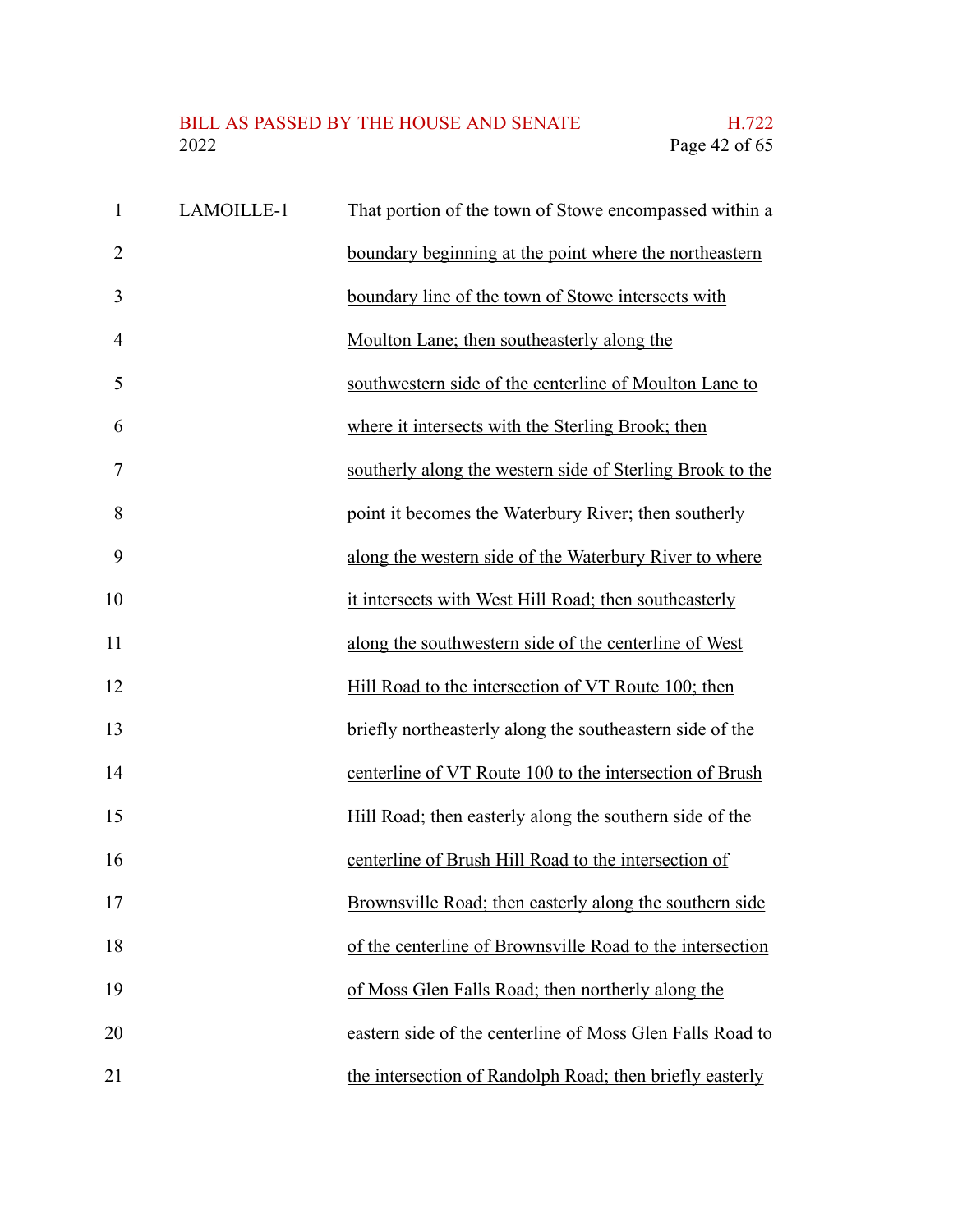| $\mathbf{1}$   |                   | along the southern side of the centerline of Randolph   |                |
|----------------|-------------------|---------------------------------------------------------|----------------|
| $\overline{2}$ |                   | Road to the intersection of Elmore Mountain Road; then  |                |
| 3              |                   | easterly along the southern side of the centerline of   |                |
| $\overline{4}$ |                   | Elmore Mountain Road to the boundary of the town of     |                |
| 5              |                   | Morristown; then easterly along the town line of        |                |
| 6              |                   | Morristown to the boundary of the town of Worcester;    |                |
| 7              |                   | then southwesterly along the town line of Worcester to  |                |
| 8              |                   | the boundary of the town of Waterbury; then westerly    |                |
| 9              |                   | along the town line of Waterbury to the boundary of the |                |
| 10             |                   | town of Bolton; then westerly along the town line of    |                |
| 11             |                   | Bolton to the boundary of the town of Underhill; then   |                |
| 12             |                   | northerly along the town line of Underhill to the       |                |
| 13             |                   | boundary of the town of Cambridge; then northerly       |                |
| 14             |                   | along the town line of Cambridge to the boundary of the |                |
| 15             |                   | town of Morristown; then southeasterly along the town   |                |
| 16             |                   | line of Morristown to the point of beginning            | $\perp$        |
| 17             | LAMOILLE-2        | Belvidere, Hyde Park, Johnson, and Wolcott              | $\overline{2}$ |
| 18             | LAMOILLE-3        | Cambridge and Waterville                                | $\perp$        |
| 19             | LAMOILLE-         |                                                         |                |
| 20             | <b>WASHINGTON</b> | Elmore, Morristown, Woodbury, Worcester, and that       |                |
| 21             |                   | portion of Stowe not included in LAMOILLE-1             | $\overline{2}$ |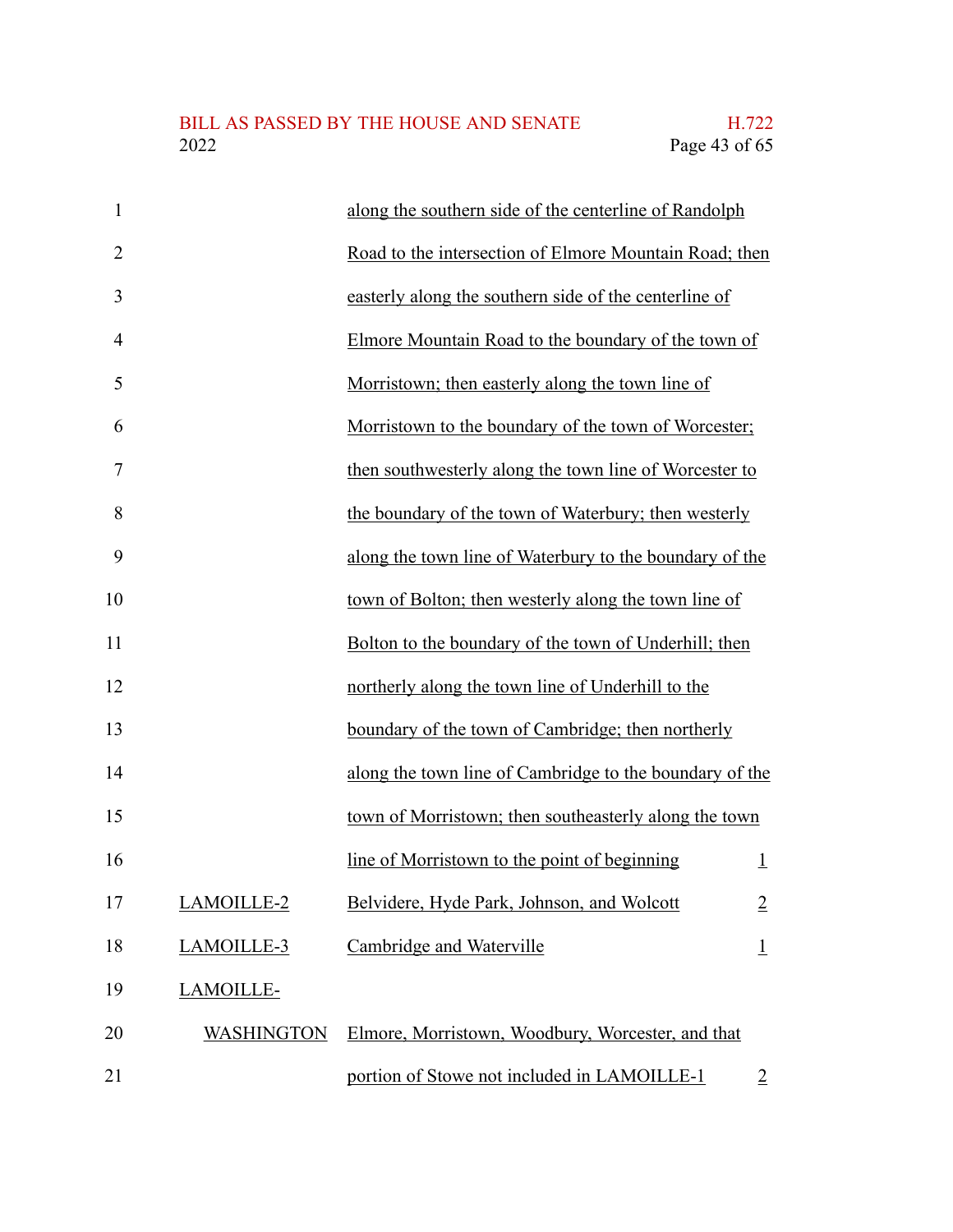| 1              | <b>ORANGE-1</b> | Corinth, Orange, Vershire, and Washington                 | $\perp$ |
|----------------|-----------------|-----------------------------------------------------------|---------|
| $\overline{2}$ | ORANGE-2        | Bradford, Fairlee, and West Fairlee                       | $\perp$ |
| 3              | ORANGE-3        | Chelsea and that portion of the town of Williamstown      |         |
| $\overline{4}$ |                 | encompassed within a boundary beginning at the point      |         |
| 5              |                 | where the northern boundary line of the town of           |         |
| 6              |                 | Williamstown intersects with McGlynn Road; then           |         |
| 7              |                 | southerly along the western side of the centerline of     |         |
| 8              |                 | McGlynn Road to the intersection of Graniteville Road;    |         |
| 9              |                 | then briefly westerly along the northern side of the      |         |
| 10             |                 | centerline of Graniteville Road to the intersection of    |         |
| 11             |                 | Martin Road; then easterly along the southern side of the |         |
| 12             |                 | centerline of Martin Road to the intersection of          |         |
| 13             |                 | Therriault Hill Road; then easterly along the southern    |         |
| 14             |                 | side of the centerline of Therriault Hill Road to the     |         |
| 15             |                 | intersection of Sugarhouse Road; then easterly along the  |         |
| 16             |                 | southern side of the centerline of Sugarhouse Road to     |         |
| 17             |                 | the boundary of the town of Washington; then southerly    |         |
| 18             |                 | along the town line of Washington to the boundary of      |         |
| 19             |                 | the town of Chelsea; then westerly along the town line    |         |
| 20             |                 | of Chelsea to the boundary of the town of Brookfield;     |         |
| 21             |                 | then westerly along the town line of Brookfield to        |         |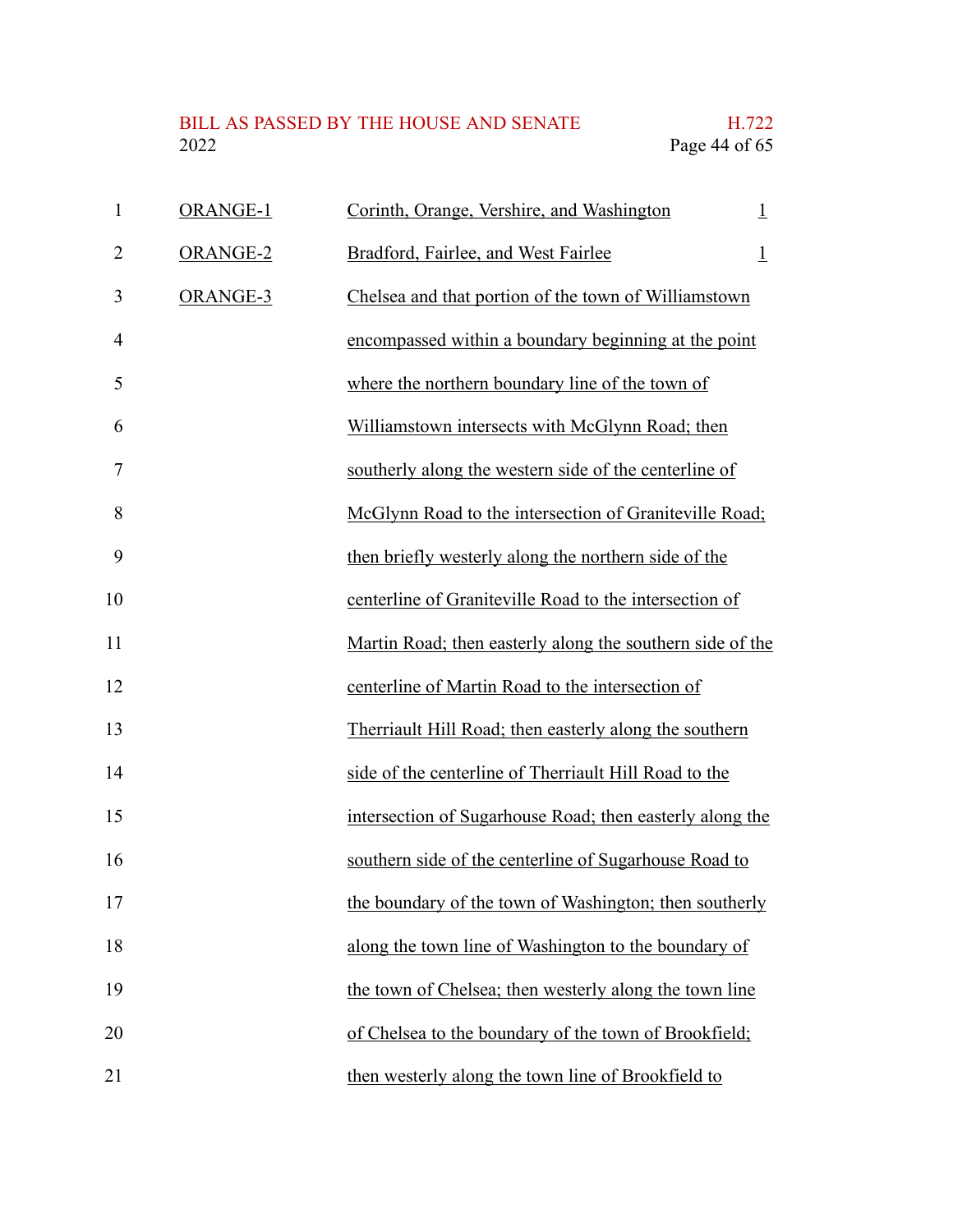#### BILL AS PASSED BY THE HOUSE AND SENATE H.722<br>2022 Page 45 of 65 Page 45 of 65

| $\mathbf{1}$   |                  | boundary of the town of Northfield; then northerly       |                |
|----------------|------------------|----------------------------------------------------------|----------------|
| $\overline{2}$ |                  | along the town line of Northfield to the boundary of the |                |
| 3              |                  | town of Berlin; then easterly and northerly along the    |                |
| 4              |                  | town line of Berlin to the boundary of the Town of       |                |
| 5              |                  | Barre; then easterly along the town line of Barre to the |                |
| 6              |                  | point of beginning                                       | $\perp$        |
| 7              | ORANGE-          |                                                          |                |
| 8              | <b>CALEDONIA</b> | Groton, Newbury, and Topsham                             | $\perp$        |
| 9              | ORANGE-          |                                                          |                |
| 10             | WASHINGTON-      |                                                          |                |
| 11             | <b>ADDISON</b>   | Braintree, Brookfield, Granville, Randolph, and          |                |
| 12             |                  | Roxbury                                                  | $\overline{2}$ |
| 13             | <b>ORLEANS-1</b> | Derby                                                    | $\perp$        |
| 14             | <b>ORLEANS-2</b> | <b>Newport City</b>                                      | $\perp$        |
| 15             | ORLEANS-3        | Barton, Brownington, and Westmore                        | $\perp$        |
| 16             | ORLEANS-4        | Albany, Craftsbury, Glover, and Greensboro               | $\overline{1}$ |
| 17             | <b>ORLEANS-</b>  |                                                          |                |
| 18             | <b>LAMOILLE</b>  | Coventry, Eden, Irasburg, Jay, Lowell, Newport Town,     |                |
| 19             |                  | Troy, and Westfield                                      | $\overline{2}$ |
| 20             | <b>RUTLAND-1</b> | Ira, Poultney, and that portion of the town of Wells not |                |
| 21             |                  | in RUTLAND-BENNINGTON                                    | $\perp$        |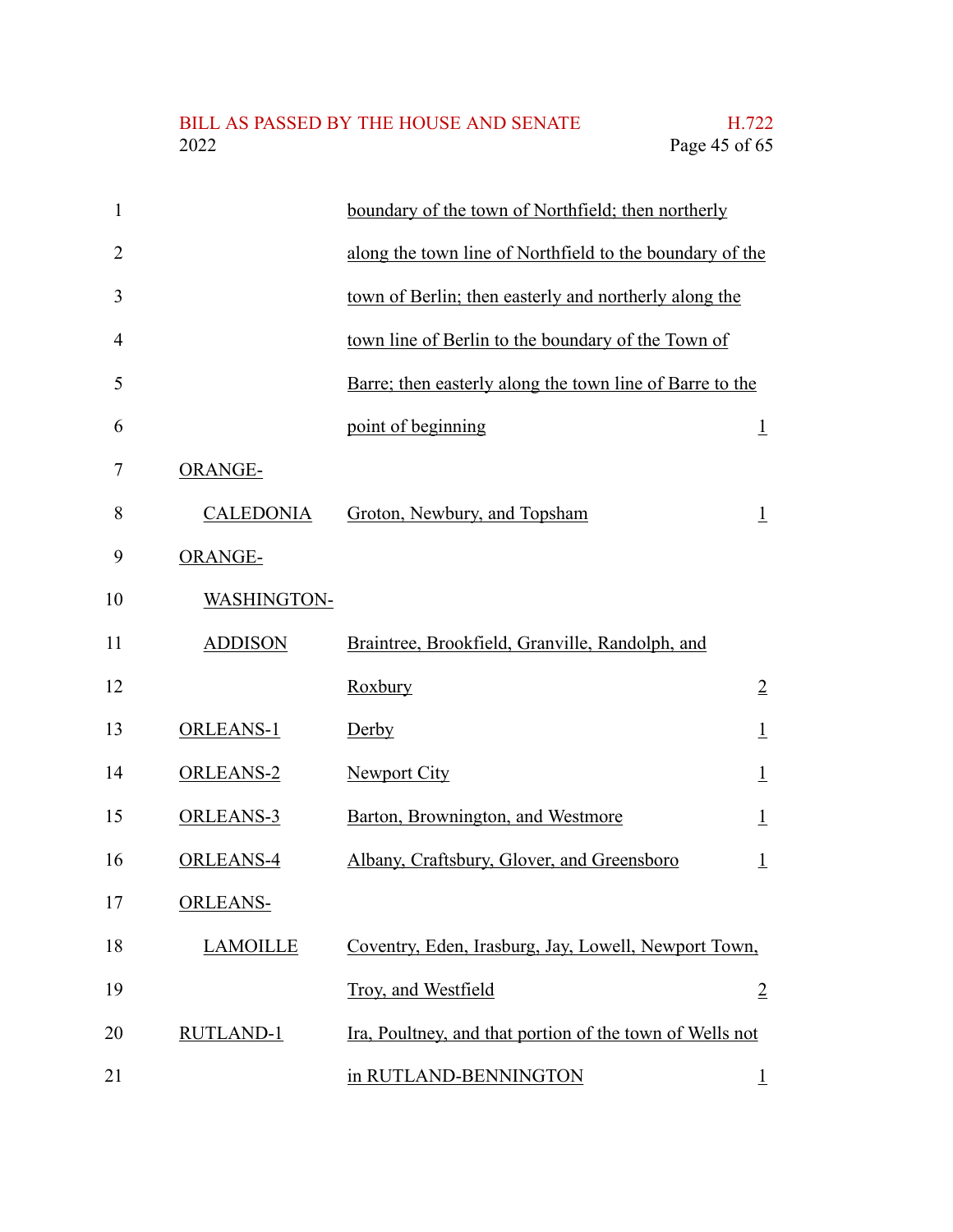# BILL AS PASSED BY THE HOUSE AND SENATE H.722<br>2022 Page 46 of 65

1

2

3

4

5

6

7

8

9

10

11

12

13

14

15

16

17

18

19

| <b>RUTLAND-2</b> | Clarendon, Wallingford, West Rutland, and                 |                |
|------------------|-----------------------------------------------------------|----------------|
|                  | that portion of Rutland Town not included in              |                |
|                  | RUTLAND-4                                                 | $\overline{2}$ |
| <b>RUTLAND-3</b> | Castleton                                                 | $\perp$        |
| <b>RUTLAND-4</b> | That portion of Rutland City not included in              |                |
|                  | RUTLAND-5, RUTLAND-6, or RUTLAND-7, and that              |                |
|                  | portion of Rutland Town encompassed within a              |                |
|                  | boundary beginning at the point where the northern        |                |
|                  | boundary line of Rutland Town intersects with North       |                |
|                  | Grove Street; then southerly along the eastern side of    |                |
|                  | the centerline of North Grove Street to the boundary of   |                |
|                  | Rutland City; then easterly along the northern side of    |                |
|                  | the city line of Rutland City to the intersection of U.S. |                |
|                  | Route 4; then northeasterly along the northwestern side   |                |
|                  | of the centerline of U.S. Route 4 to the boundary of the  |                |
|                  | town of Mendon; then northerly along the town line of     |                |
|                  | Mendon to the boundary of the town of Pittsford; then     |                |
|                  | westerly along the town line of Pittsford to the point of |                |
|                  | beginning                                                 | $\perp$        |

RUTLAND-5 That portion of Rutland City encompassed within a boundary beginning at the point where the northeastern 20 21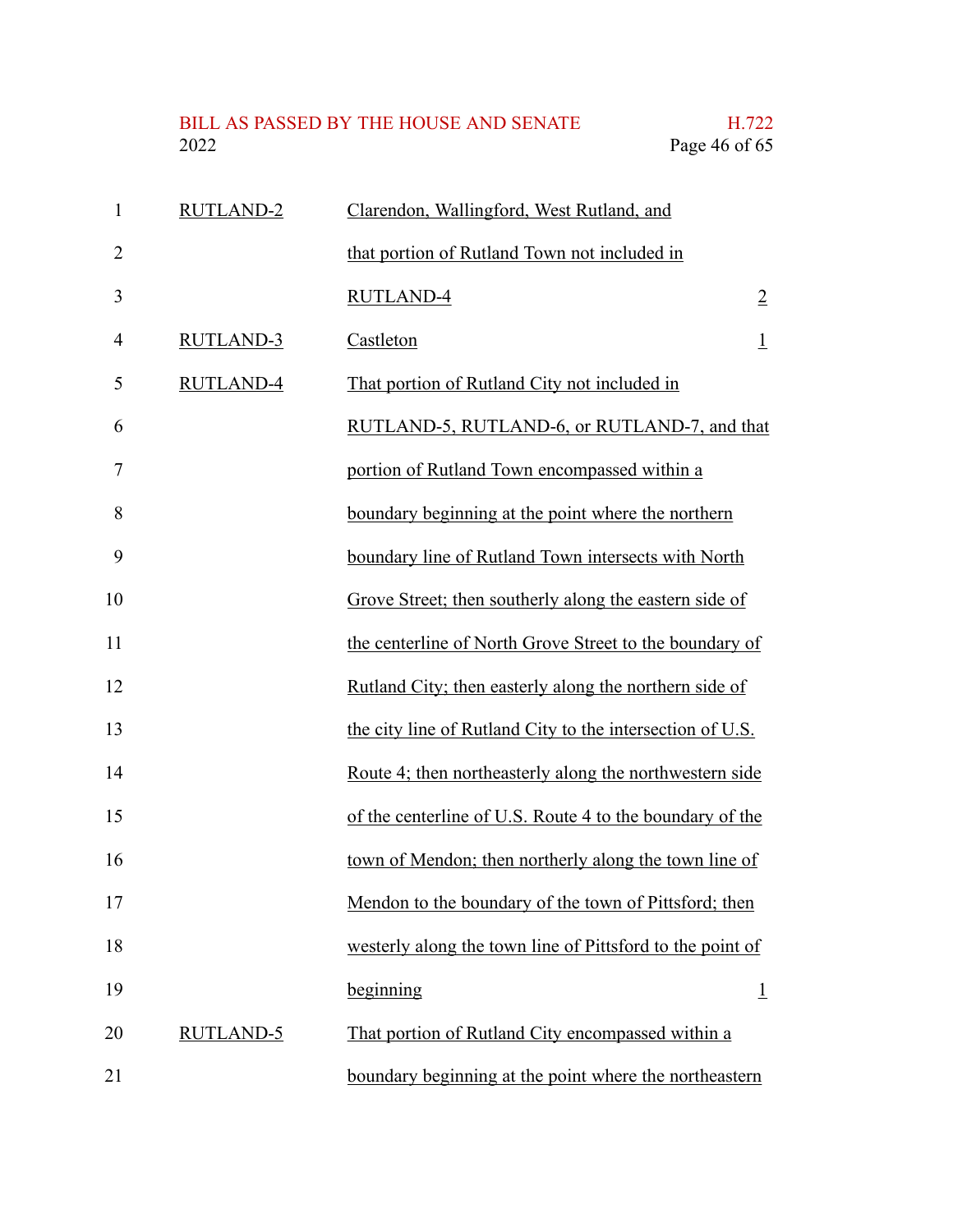| $\mathbf{1}$   |                  | boundary line of Rutland City intersects with U.S. Route        |
|----------------|------------------|-----------------------------------------------------------------|
| $\overline{2}$ |                  | 4; then southwesterly along the southeastern side of the        |
| 3              |                  | centerline of U.S. Route 4 to the intersection of East          |
| $\overline{4}$ |                  | Street; then southerly along the eastern side of the            |
| 5              |                  | centerline of East Street to the intersection of Jackson        |
| 6              |                  | <u>Avenue; then briefly westerly along the southern side of</u> |
| 7              |                  | the centerline of Jackson Avenue to intersection of U.S.        |
| 8              |                  | Route 7; then southerly along the eastern side of the           |
| 9              |                  | centerline of U.S. Route 7 to the intersection of Allen         |
| 10             |                  | Street; then briefly easterly along the northern side of        |
| 11             |                  | the centerline of Allen Street to where it intersects with      |
| 12             |                  | the railroad tracks; then southeasterly along the               |
| 13             |                  | northeastern side of the railroad tracks to where the           |
| 14             |                  | railroad tracks intersect with the boundary of Rutland          |
| 15             |                  | Town; then easterly along the town line of Rutland              |
| 16             |                  | Town, then follow the town line of Rutland Town to the          |
| 17             |                  | point of beginning<br>Ŧ                                         |
| 18             | <b>RUTLAND-6</b> | That portion of Rutland City encompassed within a               |
| 19             |                  | boundary beginning at the point where the western               |
| 20             |                  | boundary line of Rutland City intersects with West              |
| 21             |                  | Street; then easterly along the southern side of the            |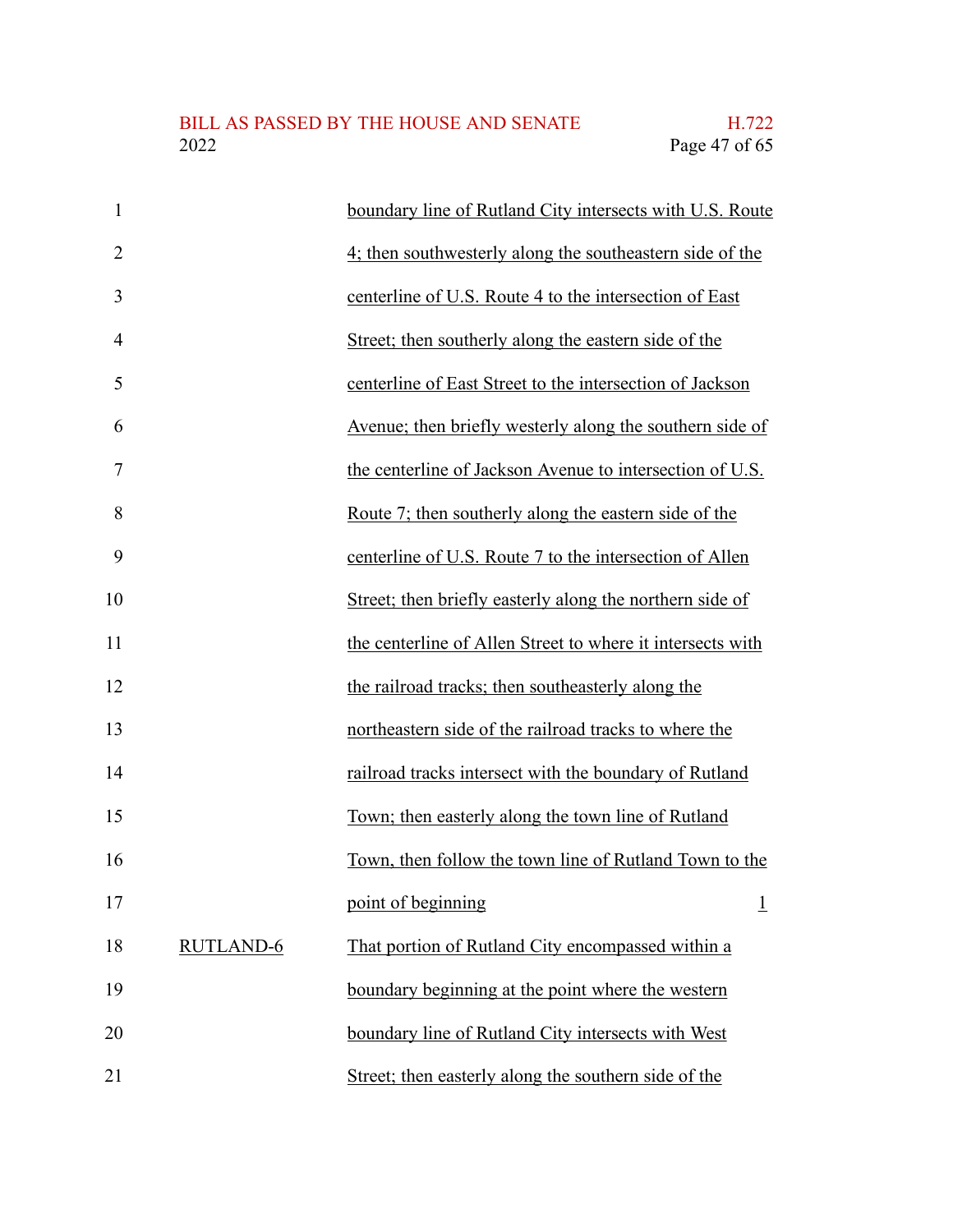| $\mathbf{1}$   |                  | centerline of West Street to the intersection of U.S.        |
|----------------|------------------|--------------------------------------------------------------|
| $\overline{2}$ |                  | <u>Route 7; then northerly along the eastern side of the</u> |
| 3              |                  | centerline of U.S. Route 7 to intersection of U.S. Route     |
| $\overline{4}$ |                  | 4; then easterly along the southern side of the centerline   |
| 5              |                  | of U.S. Route 4 to the intersection of East Street; then     |
| 6              |                  | southerly along the western side of the centerline of East   |
| $\overline{7}$ |                  | Street to the intersection of Jackson Avenue; then           |
| 8              |                  | westerly along the northern side of the centerline of        |
| 9              |                  | Jackson Avenue to the intersection of U.S. Route 7; then     |
| 10             |                  | southerly along the western side of the centerline of        |
| 11             |                  | U.S. Route 7 to the intersection of Allen Street; then       |
| 12             |                  | briefly easterly along the southern side of the centerline   |
| 13             |                  | of Allen Street to where it intersects with the railroad     |
| 14             |                  | tracks; then southeasterly along the southwestern side of    |
| 15             |                  | the railroad tracks to where the railroad tracks intersect   |
| 16             |                  | with the boundary of Rutland Town; then westerly along       |
| 17             |                  | the town line of Rutland Town; then follow the town          |
| 18             |                  | line of Rutland Town to the point of beginning<br>$\perp$    |
| 19             | <b>RUTLAND-7</b> | That portion of Rutland City encompassed within a            |
| 20             |                  | boundary beginning at the point where the western            |
| 21             |                  | boundary line of Rutland City intersects with West           |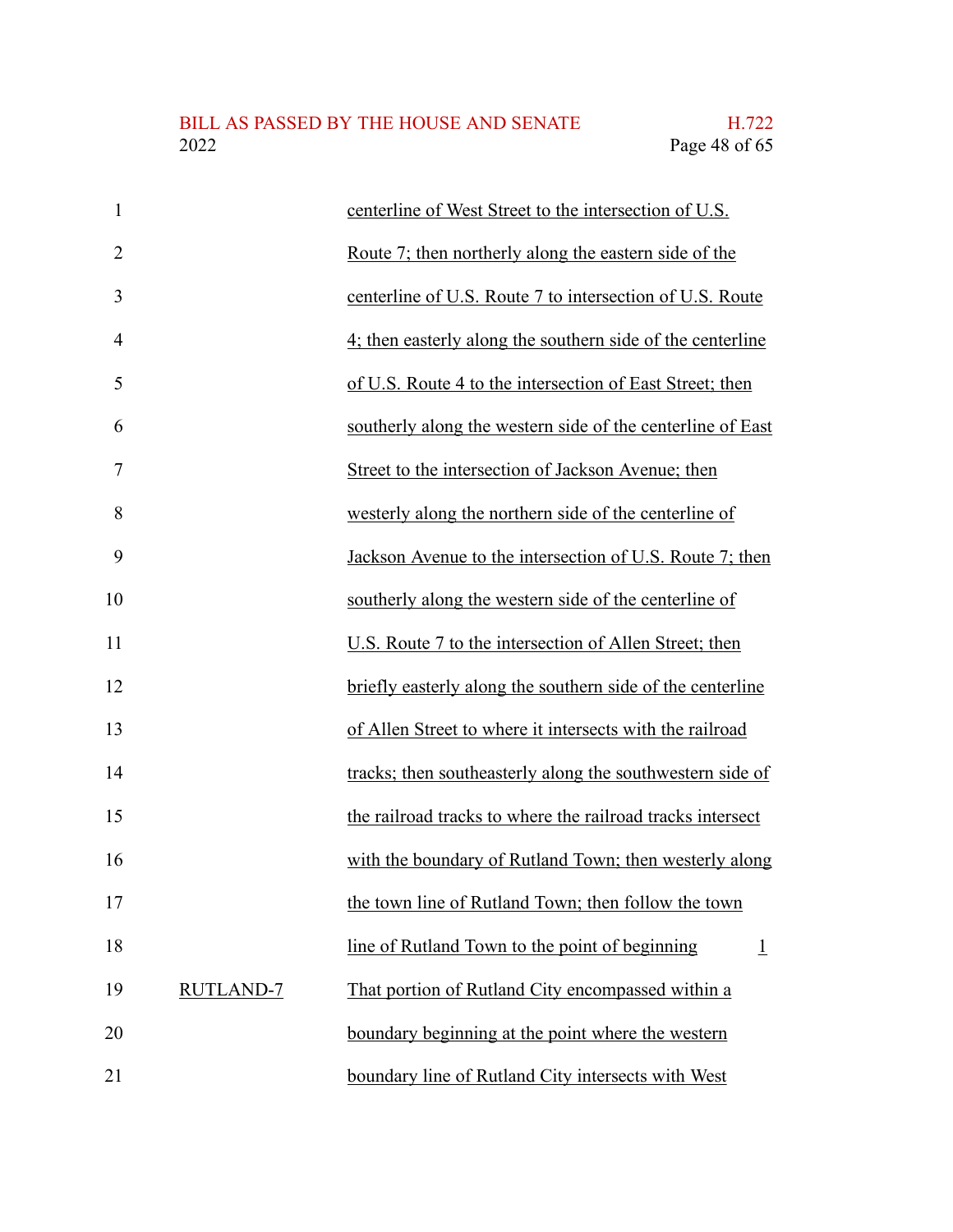| $\mathbf{1}$   |                   | Street; then easterly along the northern side of the     |                |
|----------------|-------------------|----------------------------------------------------------|----------------|
| $\overline{2}$ |                   | centerline of West Street to the intersection of Church  |                |
| 3              |                   | Street; then northerly along the western side of the     |                |
| $\overline{4}$ |                   | centerline of Church Street to intersection of North     |                |
| 5              |                   | Street; then briefly easterly along the northern side of |                |
| 6              |                   | the centerline of North Street to the intersection of    |                |
| 7              |                   | Lincoln Avenue; then briefly southerly along the eastern |                |
| 8              |                   | side of the centerline of Lincoln Avenue to the          |                |
| 9              |                   | intersection of Melrose Avenue; then easterly along the  |                |
| 10             |                   | north side of the centerline of Melrose Avenue to the    |                |
| 11             |                   | intersection of U.S. Route 7; then northerly along the   |                |
| 12             |                   | western side of the centerline of U.S. Route 7 to the    |                |
| 13             |                   | boundary of Rutland Town; then westerly along the        |                |
| 14             |                   | town line of Rutland Town; then follow the town line of  |                |
| 15             |                   | Rutland Town to the point of beginning                   | $\perp$        |
| 16             | <b>RUTLAND-8</b>  | Pittsford and Proctor                                    | $\overline{1}$ |
| 17             | RUTLAND-9         | Brandon                                                  | $\overline{1}$ |
| 18             | <b>RUTLAND-10</b> | Benson, Fair Haven, and West Haven                       | $\perp$        |
| 19             | RUTLAND-11        | Chittenden, Killington, Mendon, and Pittsfield           | $\perp$        |
| 20             | <b>RUTLAND-</b>   |                                                          |                |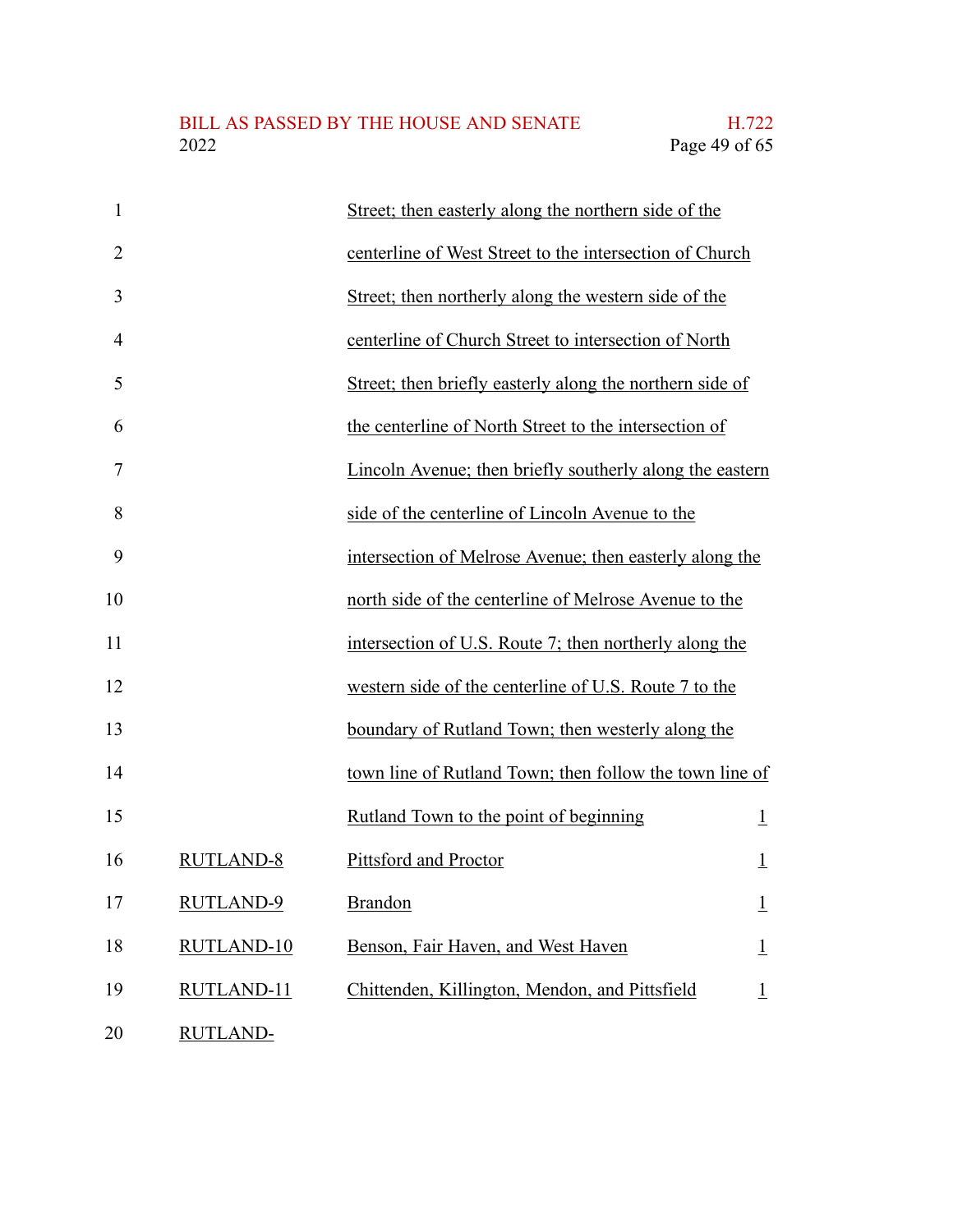# BILL AS PASSED BY THE HOUSE AND SENATE H.722<br>2022 Page 50 of 65

| $\mathbf{1}$   | <b>BENNINGTON</b>   | Middletown Springs, Pawlet, Rupert, Tinmouth, and          |                    |
|----------------|---------------------|------------------------------------------------------------|--------------------|
| $\overline{2}$ |                     | that portion of the town of Wells encompassed within a     |                    |
| 3              |                     | boundary beginning at the point where the northern         |                    |
| $\overline{4}$ |                     | boundary line of Wells intersects with VT Route 30;        |                    |
| 5              |                     | then southerly along the eastern side of the centerline of |                    |
| 6              |                     | VT Route 30 to the intersection of VT Route 30 and         |                    |
| 7              |                     | Main Street; then continuing southwesterly along the       |                    |
| 8              |                     | southeastern side of the centerline of VT Route 30 to the  |                    |
| 9              |                     | boundary of Pawlet; then easterly along the town line of   |                    |
| 10             |                     | Pawlet to the boundary of the town of Tinmouth; then       |                    |
| 11             |                     | northerly along the town line of Tinmouth to the           |                    |
| 12             |                     | boundary of the town of Middletown Springs; then           |                    |
| 13             |                     | northeasterly along the town line of Middletown Springs    |                    |
| 14             |                     | to the boundary of the town of Poultney, then westerly     |                    |
| 15             |                     | along the town line of Poultney to the point of            |                    |
| 16             |                     | beginning                                                  | $\overline{1}$     |
| 17             | <b>RUTLAND-</b>     |                                                            |                    |
| 18             | <b>WINDSOR</b>      | Ludlow, Mount Holly, and Shrewsbury                        | $\overline{\perp}$ |
| 19             | <b>WASHINGTON-1</b> | Berlin and Northfield                                      | $\overline{2}$     |
| 20             | <b>WASHINGTON-2</b> | Duxbury, Fayston, Moretown, Waitsfield, and Warren 2       |                    |
| 21             | <b>WASHINGTON-3</b> | <b>Barre City</b>                                          | $\overline{2}$     |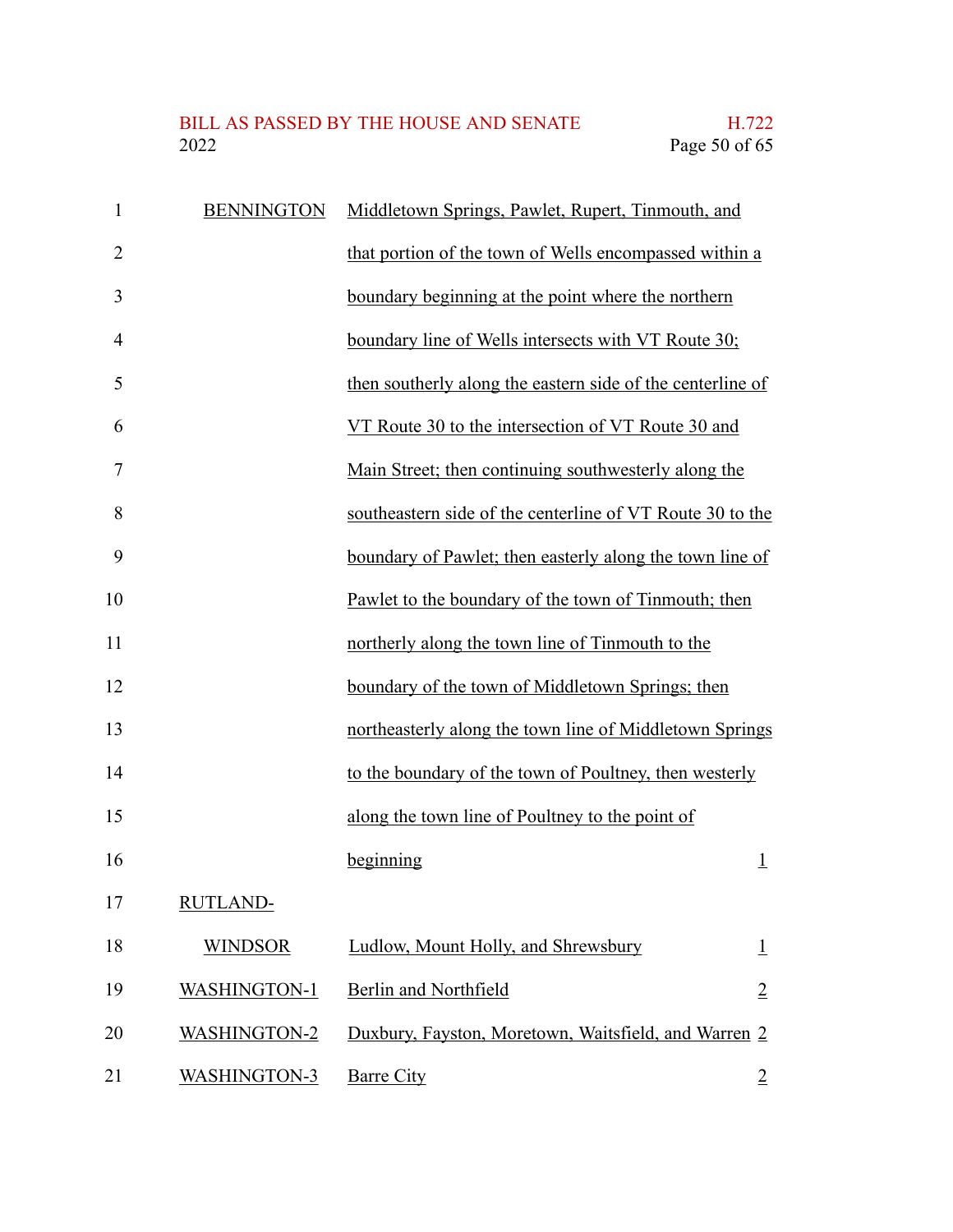BILL AS PASSED BY THE HOUSE AND SENATE H.722<br>2022 Page 51 of 65 Page 51 of 65

| 1  | <b>WASHINGTON-4</b> | Montpelier                                            | $\overline{2}$     |
|----|---------------------|-------------------------------------------------------|--------------------|
| 2  | <b>WASHINGTON-5</b> | <b>East Montpelier and Middlesex</b>                  | $\overline{1}$     |
| 3  | <b>WASHINGTON-6</b> | Calais, Marshfield, and Plainfield                    | $\perp$            |
| 4  | <b>WASHINGTON-</b>  |                                                       |                    |
| 5  | <b>CHITTENDEN</b>   | Bolton, Buels Gore, Huntington, and Waterbury         | $\overline{2}$     |
| 6  | <b>WASHINGTON-</b>  |                                                       |                    |
| 7  | <b>ORANGE</b>       | Barre Town and that portion of the town of            |                    |
| 8  |                     | Williamstown not included in ORANGE-3                 | $\overline{2}$     |
| 9  | WINDHAM-1           | Guilford and Vernon                                   | $\perp$            |
| 10 | WINDHAM-2           | Dover, Jamaica, Somerset, Stratton, and Wardsboro     | $\perp$            |
| 11 | WINDHAM-3           | Brookline, Rockingham, and Westminster                | $\overline{2}$     |
| 12 | WINDHAM-4           | Dummerston and Putney                                 | $\perp$            |
| 13 | WINDHAM-5           | Marlboro, Newfane, and Townshend                      | $\overline{\perp}$ |
| 14 | WINDHAM-6           | Halifax, Wilmington, and Whitingham                   | $\perp$            |
| 15 | WINDHAM-7           | That portion of the town of Brattleboro encompassed   |                    |
| 16 |                     | within a boundary beginning at the point where the    |                    |
| 17 |                     | boundary line between the town of Brattleboro and the |                    |
| 18 |                     | town of Dummerston intersects with Wickopee Hill      |                    |
| 19 |                     | Road; then southerly along the western side of the    |                    |
| 20 |                     | centerline of Wickopee Hill Road and then continuing  |                    |
| 21 |                     | southerly along the western side of the centerline of |                    |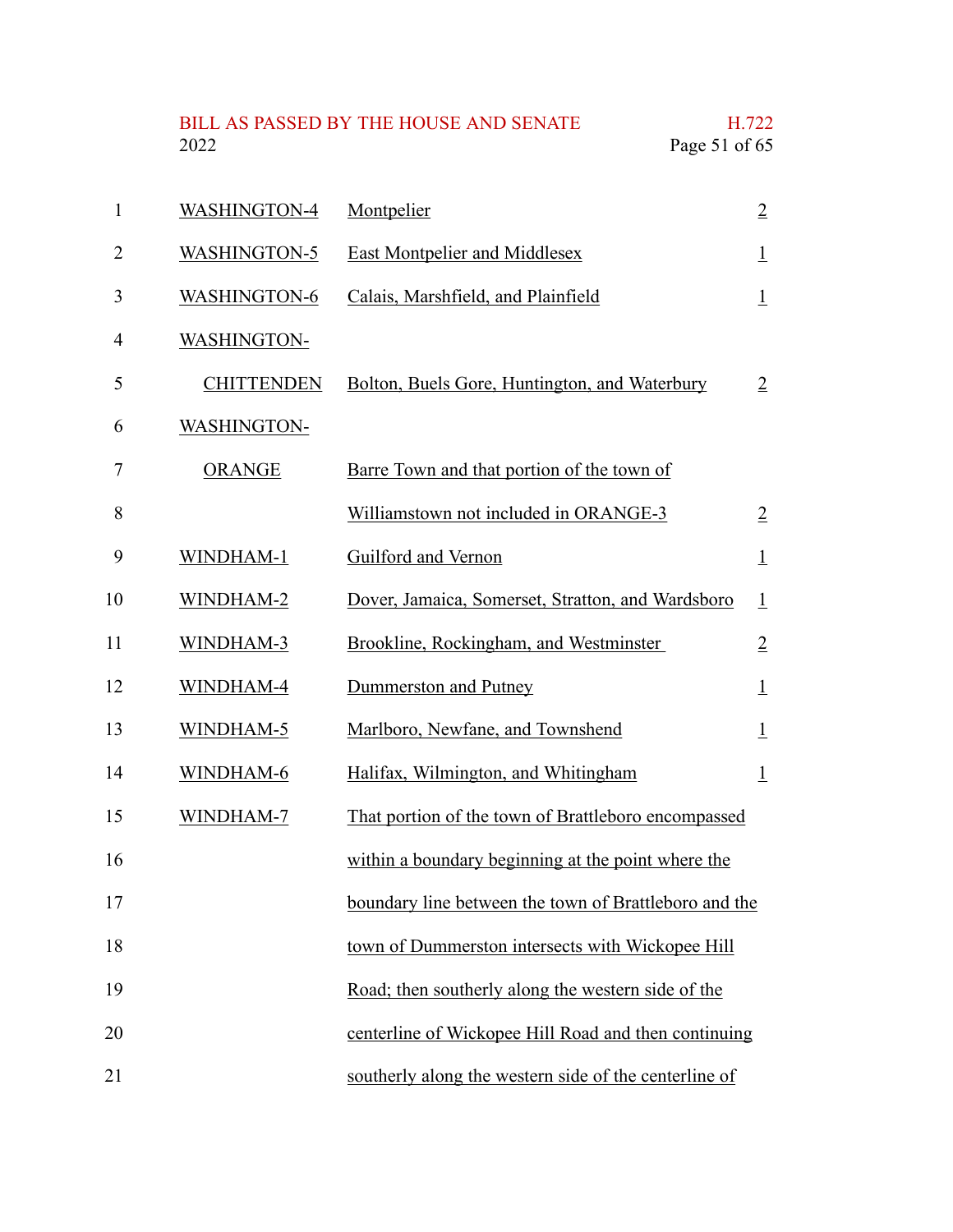| $\mathbf{1}$   | Pleasant Valley Road to the intersection of                 |
|----------------|-------------------------------------------------------------|
| $\overline{2}$ | Meadowbrook Road; then northeasterly along the              |
| 3              | southern side of the centerline of Meadowbrook Road to      |
| $\overline{4}$ | the intersection of Upper Dummerston Road; then             |
| 5              | southerly along the western side of the centerline of       |
| 6              | Upper Dummerston Road to the intersection of East           |
| $\overline{7}$ | Orchard Street; then southerly along the western side of    |
| 8              | the centerline of East Orchard Street to the intersection   |
| 9              | of Orchard Street; then southerly along the western side    |
| 10             | of the centerline of Orchard Street to the intersection of  |
| 11             | Western Avenue; then westerly along the northern side       |
| 12             | of the centerline of Western Avenue to the intersection     |
| 13             | of Guilford Street; then southerly along the western side   |
| 14             | of the centerline of Guilford Street to the intersection of |
| 15             | Maple Street; then easterly along the southern side of      |
| 16             | the centerline of Maple Street to where it intersects with  |
| 17             | tax map parcel 00110367.000; then southerly along the       |
| 18             | western side of the western boundary of tax map parcels     |
| 19             | 00110367.000 and 00110368.000; then westerly along          |
| 20             | the northern side of the southern boundary of tax parcel    |
| 21             | 00110369.000 to tax map parcel 00110378.000; then           |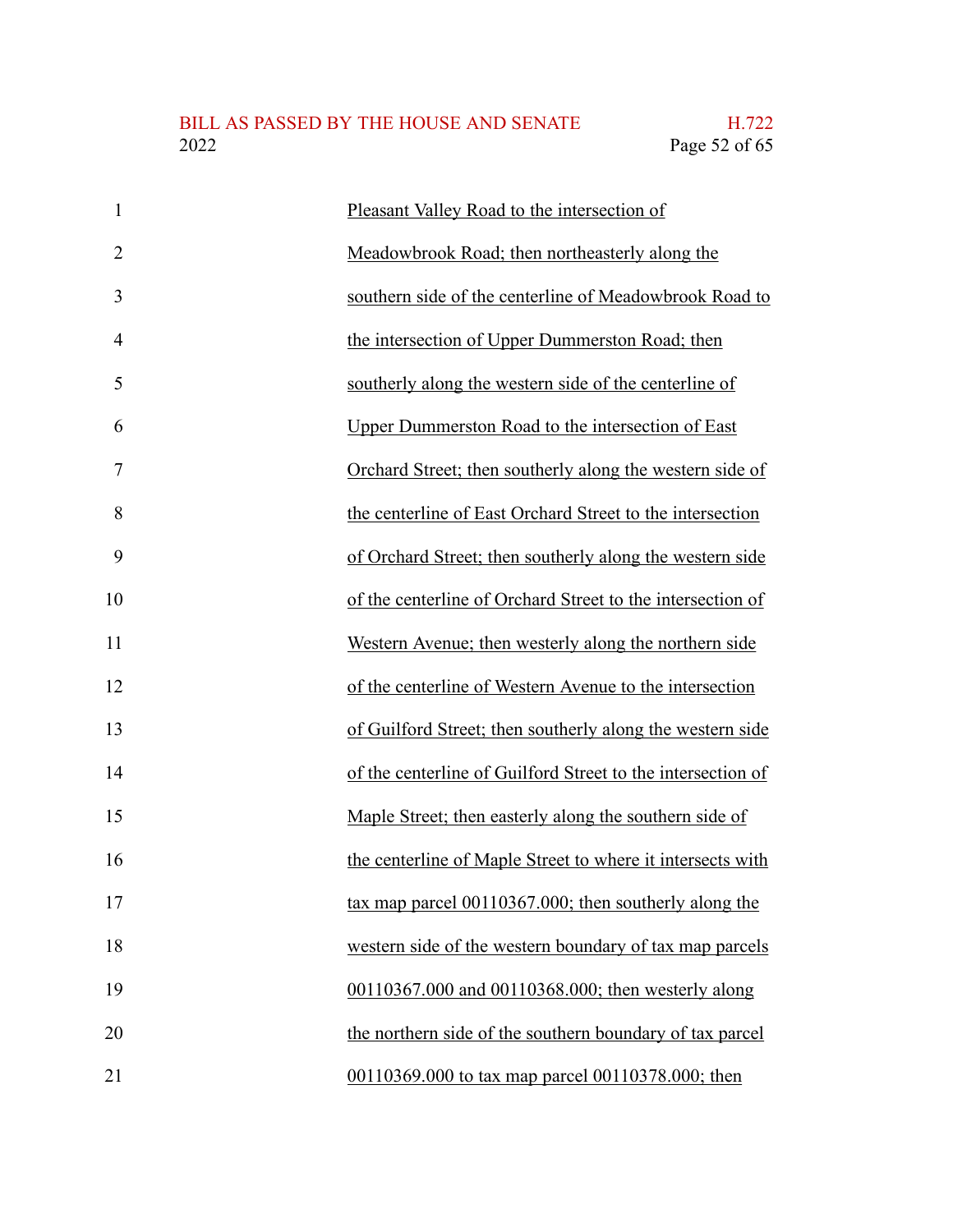| $\mathbf{1}$   |           | north easterly along the eastern side of the easterly      |
|----------------|-----------|------------------------------------------------------------|
| $\overline{2}$ |           | boundary of tax parcel 0110378.000 following the           |
| 3              |           | parcel boundary to Guilford Street; then southerly along   |
| 4              |           | the western side of the centerline of Guilford Street to   |
| 5              |           | the boundary of the town of Guilford; then westerly        |
| 6              |           | along the town line of Guilford to the boundary of the     |
| 7              |           | town of Marlboro; then northerly along the town line of    |
| 8              |           | Marlboro to the boundary of the town of Dummerston;        |
| 9              |           | then easterly along the town line of Dummerston to the     |
| 10             |           | point of beginning<br>$\perp$                              |
| 11             |           | Tax parcel ID numbers in WINDHAM-7 are those               |
| 12             |           | numbers recorded in the town clerk's office as of April    |
| 13             |           | 1, 2020.                                                   |
| 14             | WINDHAM-8 | That portion of the town of Brattleboro encompassed        |
| 15             |           | within a boundary beginning at the point where the         |
| 16             |           | eastern boundary line of the town of Brattleboro along     |
| 17             |           | the Connecticut River intersects with the Whetstone        |
| 18             |           | Brook; then westerly along the southern side of the        |
| 19             |           | Whetstone Brook to the intersection with Elm Street;       |
| 20             |           | then northerly along the western side of the centerline of |
| 21             |           | Elm Street to the intersection of Frost Street; then       |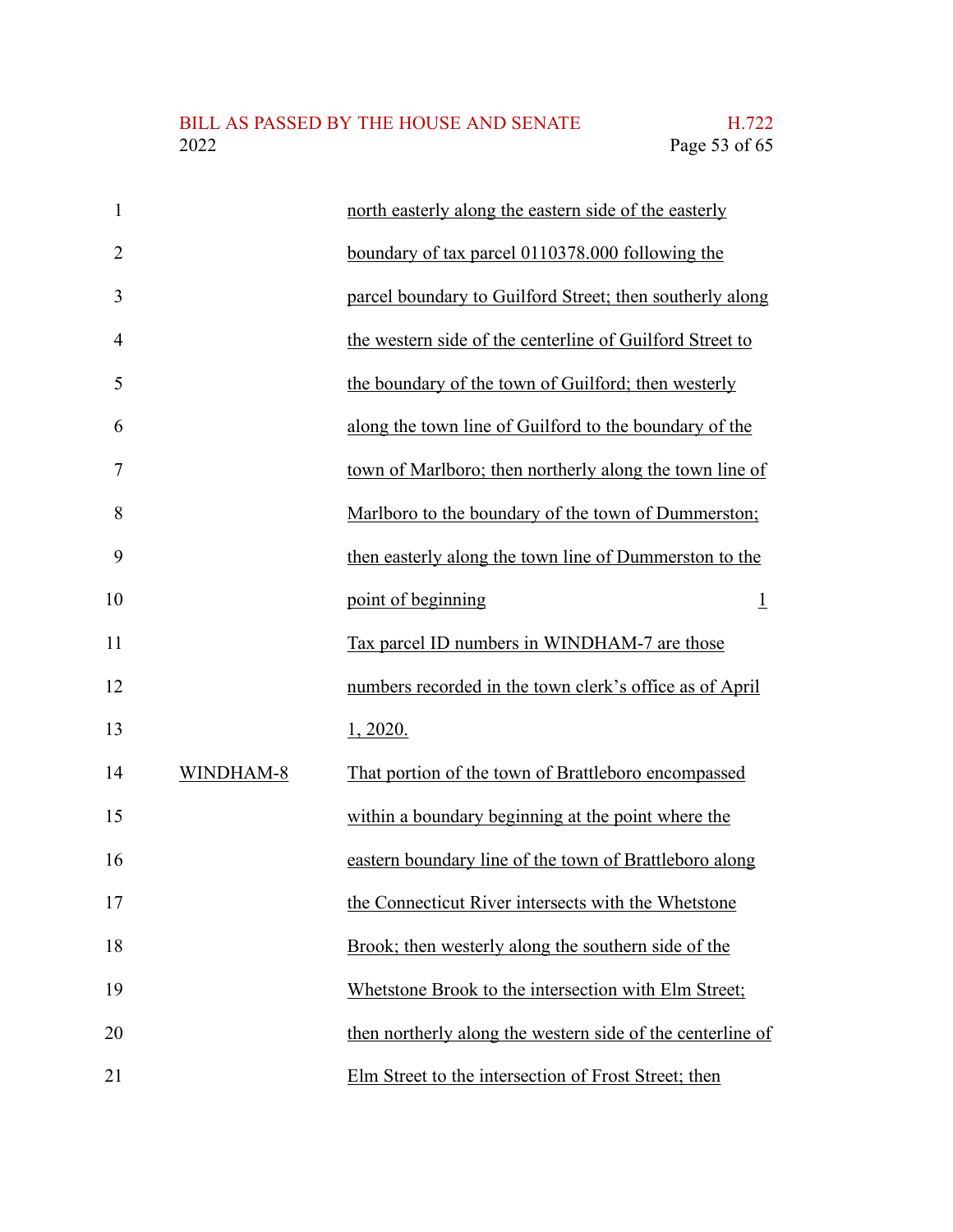| $\mathbf{1}$   | westerly along the southern side of the centerline of      |
|----------------|------------------------------------------------------------|
| $\overline{2}$ | Frost Street to the intersection of Williams Street; then  |
| 3              | westerly along the southern side of the centerline of      |
| $\overline{4}$ | Williams Street to the intersection of Brannan Street;     |
| 5              | then southerly along the eastern side of the centerline of |
| 6              | Brannan Street to the intersection of West Street; then    |
| 7              | westerly along the southern side of the centerline of      |
| 8              | West Street to the intersection of Strand Avenue; then     |
| 9              | southerly along the eastern side of the centerline of West |
| 10             | Street to the intersection of Williams Street; then        |
| 11             | westerly along the southern side of the centerline of      |
| 12             | Williams Street past Whetstone Drive to where it           |
| 13             | intersects with the Whetstone Brook; then westerly         |
| 14             | along the southern side the centerline of the Whetstone    |
| 15             | Brook past Interstate 91 to the intersection of Guilford   |
| 16             | Street; then southerly along the eastern side of the       |
| 17             | centerline of Guilford Street to the intersection of Maple |
| 18             | Street; then easterly along the northern side of the       |
| 19             | centerline of Maple Street to the westerly boundary of     |
| 20             | tax parcel 00110367.000; then southerly along the          |
| 21             | eastern side of the western boundary of tax parcels        |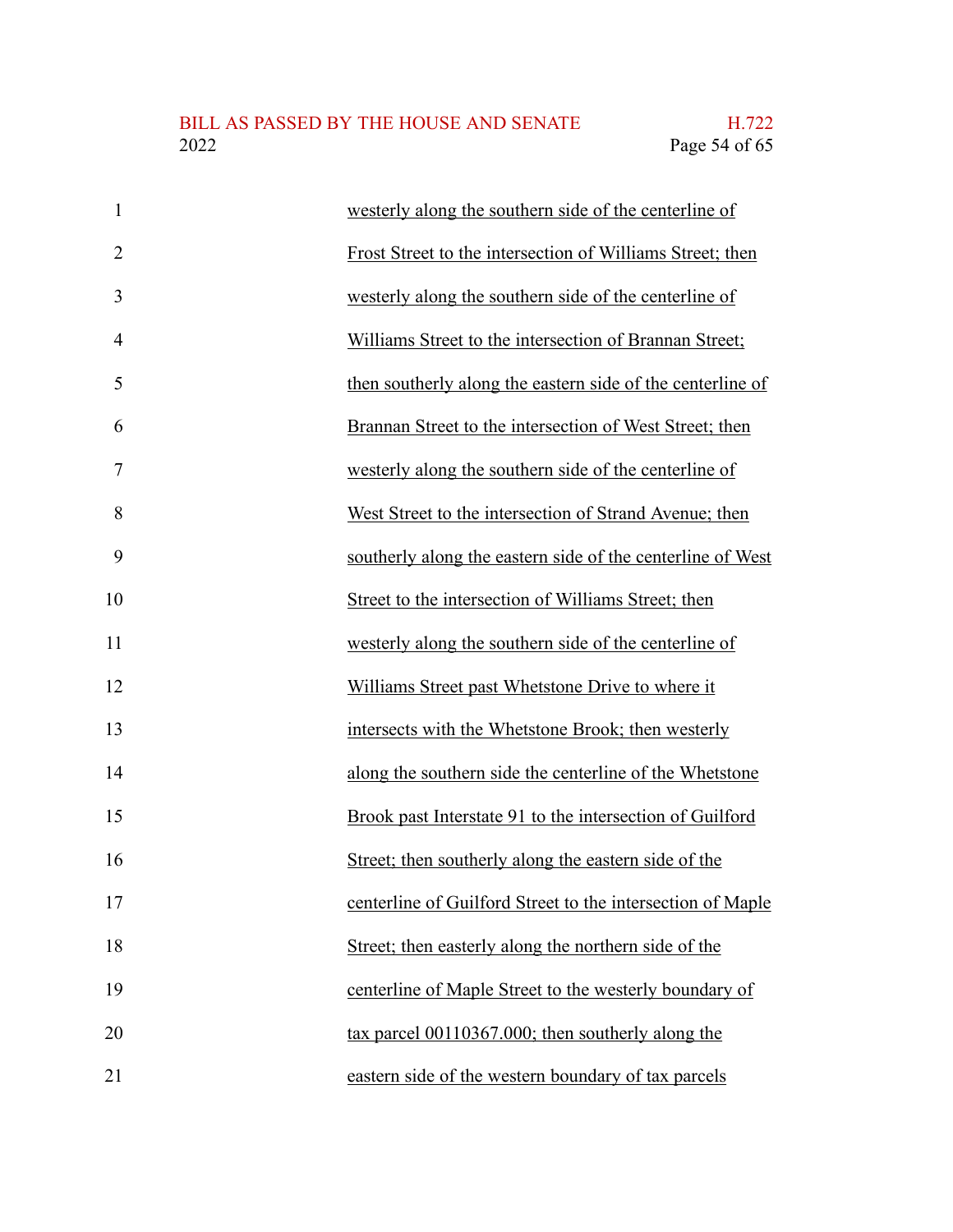| $\mathbf{1}$   |                   | 00110367.000 and 00110368.000; then westerly along       |                    |
|----------------|-------------------|----------------------------------------------------------|--------------------|
| $\overline{2}$ |                   | the south side of the southern boundary of tax parcel    |                    |
| 3              |                   | 00110369.000 to tax parcel 00110378.000; then            |                    |
| $\overline{4}$ |                   | northeasterly along the western side of the eastern      |                    |
| 5              |                   | boundary of tax parcel 00110378.000 following the        |                    |
| 6              |                   | parcel boundary to Guilford Street; then southerly along |                    |
| $\overline{7}$ |                   | the eastern side of the centerline of Guilford Street to |                    |
| 8              |                   | the boundary of the town of Guilford; then easterly      |                    |
| 9              |                   | along the town line of Guilford to the intersection with |                    |
| 10             |                   | the Connecticut River; then northerly along the          |                    |
| 11             |                   | Connecticut River to the point of beginning.             | $\perp$            |
| 12             |                   | Tax parcel ID numbers in WINDHAM-8 are those             |                    |
| 13             |                   | numbers recorded in the town clerk's office as of April  |                    |
| 14             |                   | 1, 2020.                                                 |                    |
| 15             | WINDHAM-9         | That portion of the town of Brattleboro not located in   |                    |
| 16             |                   | WINDHAM-7 or WINDHAM-8                                   | $\overline{\perp}$ |
| 17             | WINDHAM-          |                                                          |                    |
| 18             | WINDSOR-          |                                                          |                    |
| 19             | <b>BENNINGTON</b> | Andover, Londonderry, Weston, and Winhall                | $\overline{\perp}$ |
| 20             | WINDSOR-1         | Hartland, West Windsor, and Windsor                      | $\overline{2}$     |
| 21             | WINDSOR-2         | Baltimore, Cavendish, and Weathersfield                  |                    |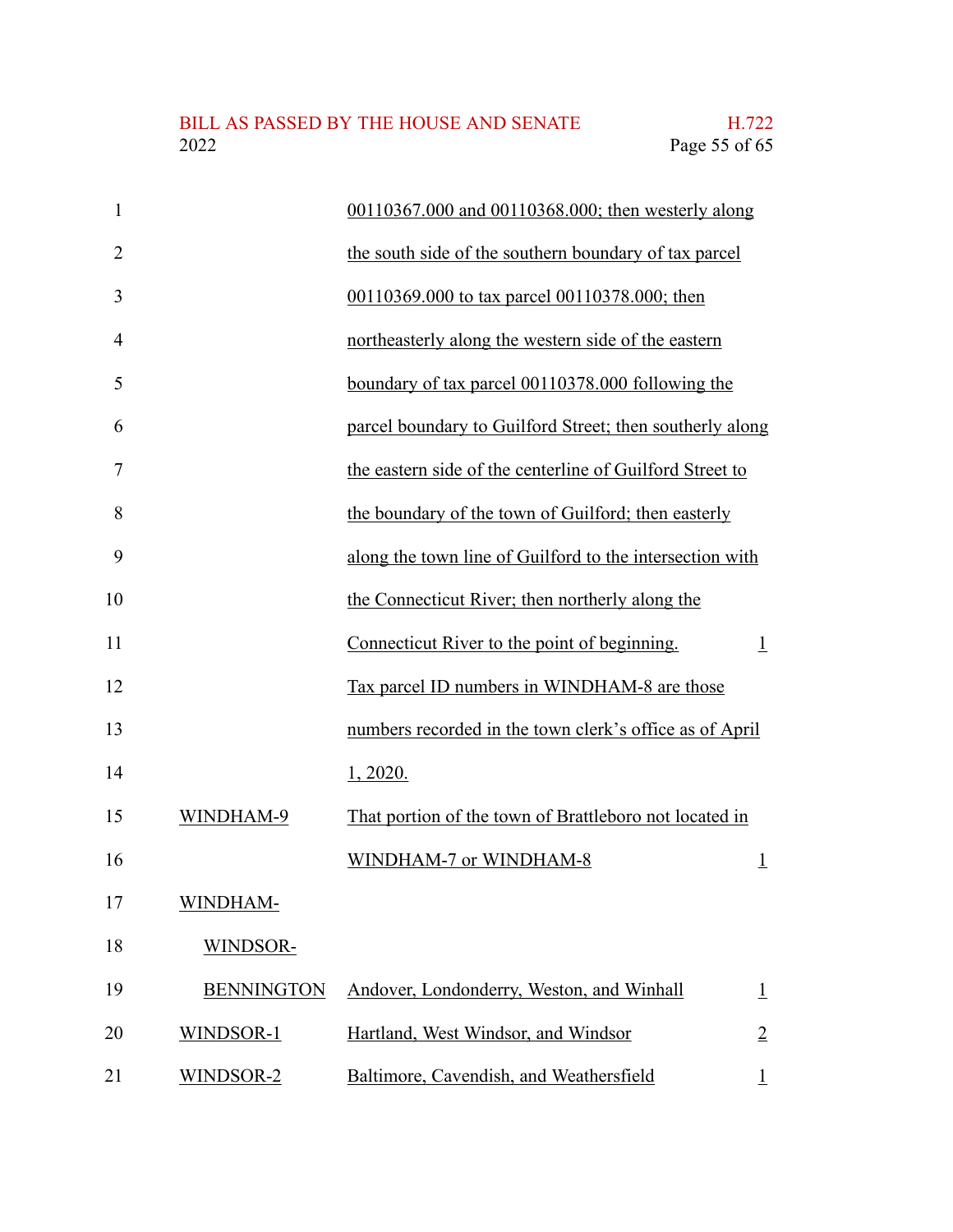| $\mathbf{1}$   | WINDSOR-3 | Springfield                                                | $\overline{2}$ |
|----------------|-----------|------------------------------------------------------------|----------------|
| $\overline{2}$ | WINDSOR-4 | Barnard, Bridgewater, Pomfret, and that portion of the     |                |
| 3              |           | town of Hartford encompassed within a boundary             |                |
| $\overline{4}$ |           | beginning at the point where the northern boundary line    |                |
| 5              |           | of Hartford and Norwich intersects with Joshua Road;       |                |
| 6              |           | then southerly along the western side of the centerline of |                |
| 7              |           | Joshua Road to the intersection of Jericho Street; then    |                |
| 8              |           | southwesterly along the northern side of the centerline    |                |
| 9              |           | of Jericho Street to the intersection of VT Route 14;      |                |
| 10             |           | then easterly along the southern side of the centerline of |                |
| 11             |           | VT Route 14 to the intersection of the centerline of       |                |
| 12             |           | Runnals Road and VT Route 14; then turn south along        |                |
| 13             |           | the southwesterly side of a straight line extension from   |                |
| 14             |           | the end of Runnals Road across the White River to the      |                |
| 15             |           | intersection of Old River Road and the beginning of        |                |
| 16             |           | Costello Road; then westerly along the northern side of    |                |
| 17             |           | the centerline of Costello Road to the intersection of Old |                |
| 18             |           | Quechee Road; then southwesterly along the                 |                |
| 19             |           | northeasterly side of the centerline of Old Quechee        |                |
| 20             |           | Road to the intersection of Quechee Main Street; then      |                |
| 21             |           | westerly along the northern side of the centerline of      |                |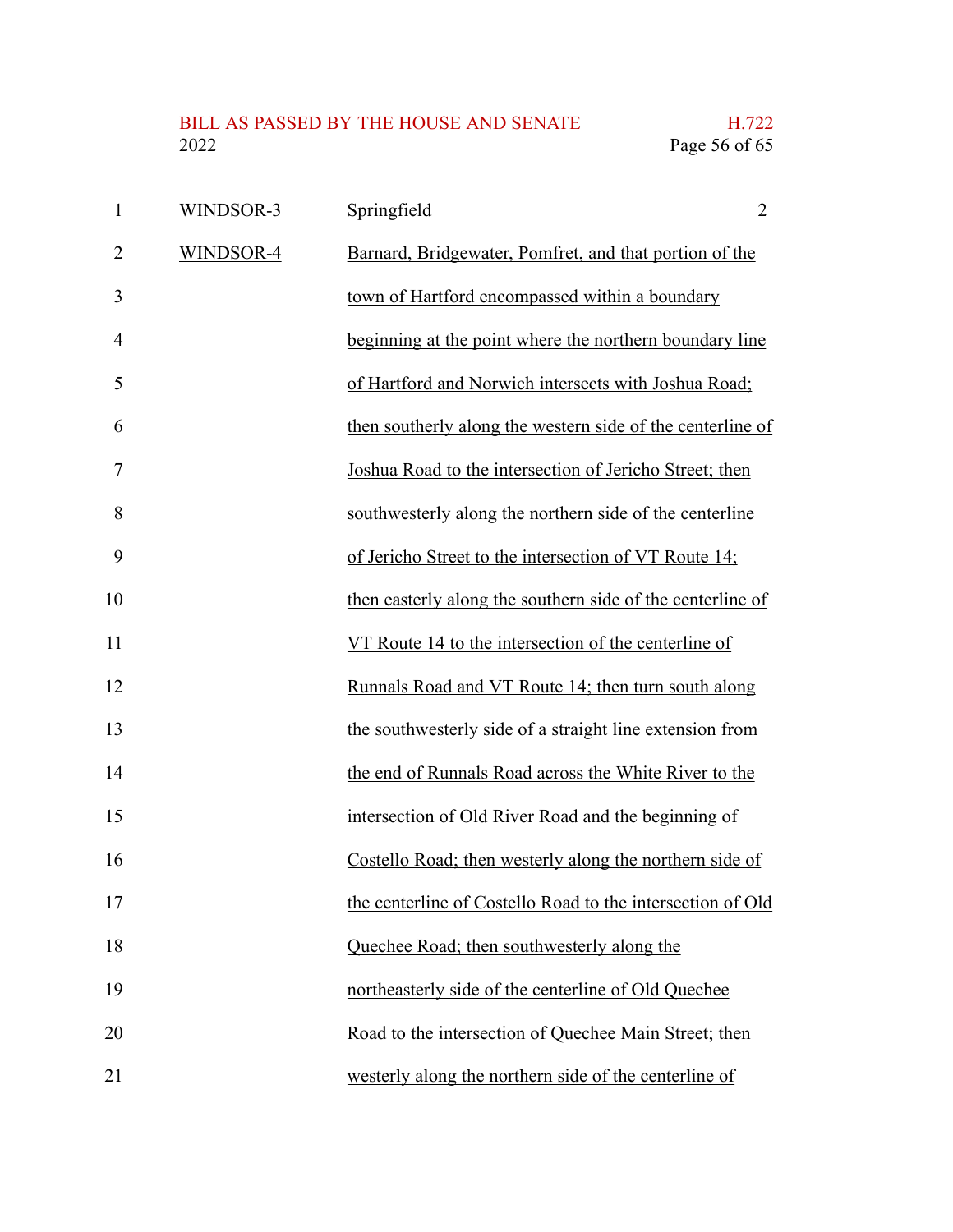| $\mathbf{1}$   |                 | Quechee Main Street to the intersection of Waterman      |                |
|----------------|-----------------|----------------------------------------------------------|----------------|
| $\overline{2}$ |                 | Hill Road and the Quechee Covered Bridge; then           |                |
| 3              |                 | westerly along the northern side of the Ottauquechee     |                |
| $\overline{4}$ |                 | River to the boundary line of the town of Hartland; then |                |
| 5              |                 | westerly along the town line of Hartland to the boundary |                |
| 6              |                 | of the town of Woodstock; then westerly along the town   |                |
| 7              |                 | line of Woodstock to the boundary of the town of         |                |
| 8              |                 | Pomfret; then northerly along the town line of Pomfret   |                |
| 9              |                 | to the boundary of the town of Sharon; then easterly     |                |
| 10             |                 | along the town line of Sharon to the boundary of the     |                |
| 11             |                 | town of Norwich; then easterly along the town line of    |                |
| 12             |                 | Norwich to the point of beginning                        | $\perp$        |
| 13             | WINDSOR-5       | Plymouth, Reading, and Woodstock                         | $\perp$        |
| 14             | WINDSOR-6       | That portion of the town of Hartford not located in      |                |
| 15             |                 | WINDSOR-4                                                | $\overline{2}$ |
| 16             | WINDSOR-        |                                                          |                |
| 17             | <b>ADDISON</b>  | Bethel, Hancock, Rochester, and Stockbridge              | $\overline{1}$ |
| 18             | WINDSOR-        |                                                          |                |
| 19             | <b>ORANGE-1</b> | Royalton and Tunbridge                                   | $\overline{1}$ |
| 20             | WINDSOR-        |                                                          |                |
| 21             | ORANGE-2        | Norwich, Sharon, Strafford, and Thetford                 | $\overline{2}$ |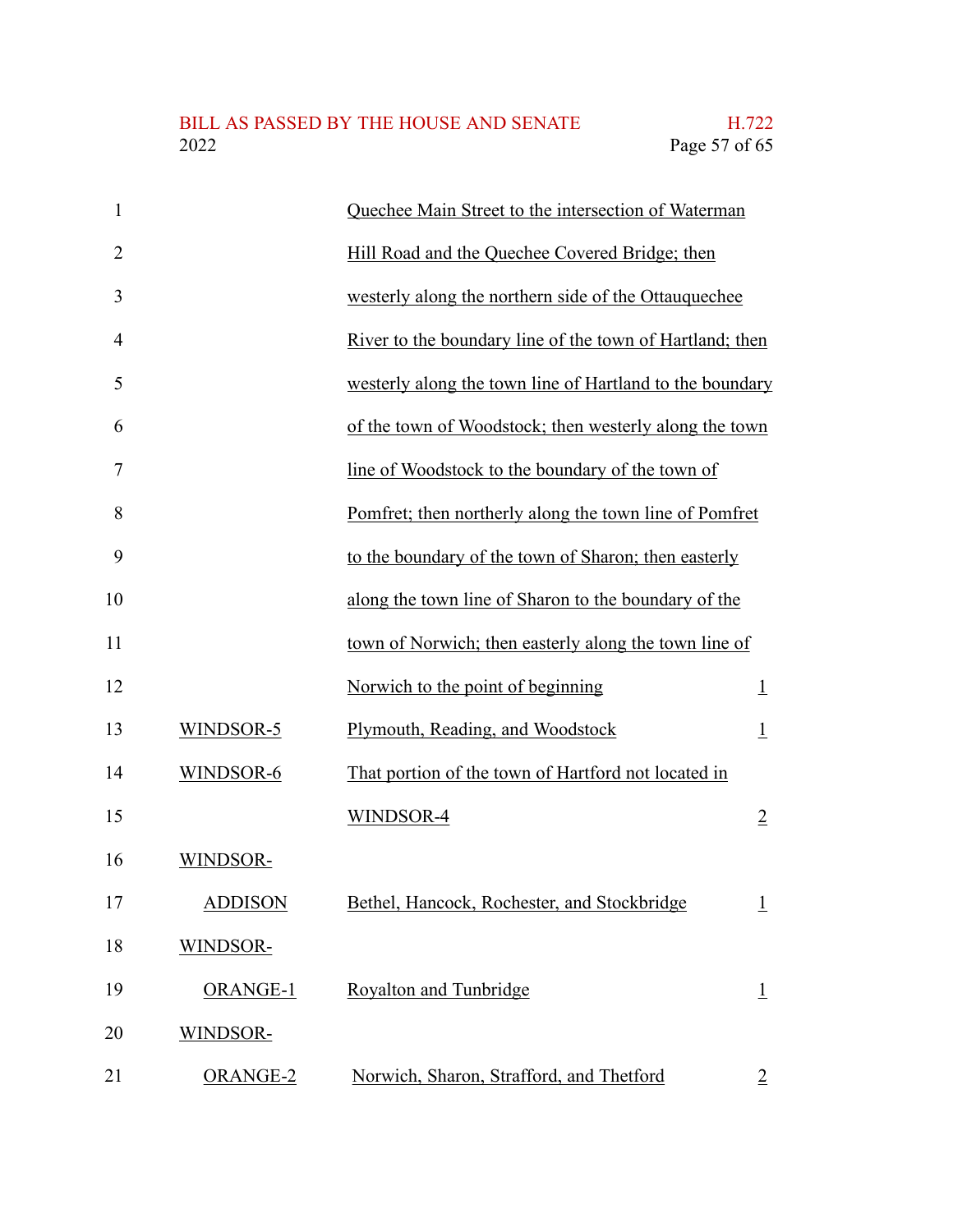#### BILL AS PASSED BY THE HOUSE AND SENATE H.722 2022 Page 58 of 65

WINDSOR-1

WINDHAM Athens, Chester, Grafton, and Windham 1 2

EFFECTIVE DATE 3

#### This act shall take effect on passage. 4

*Sec. 3. 17 V.S.A. § 1881 is amended to read:*

*§ 1881. NUMBER TO BE ELECTED*

*Senatorial districts and the number of Senators to be elected from each are as follows:*

*(1) Addison Senatorial District, composed of the towns of Addison, Bridport, Bristol, Buel's Gore, Cornwall, Ferrisburgh, Goshen, Granville, Hancock, Huntington, Leicester, Lincoln, Middlebury, Monkton, New Haven, Orwell, Panton, Rochester, Ripton, Salisbury, Shoreham, Starksboro, Vergennes, Waltham, Weybridge, and Whiting........ two;*

*(2) Bennington Senatorial District, composed of the towns of Arlington, Bennington, Dorset, Glastenbury, Landgrove, Londonderry, Manchester, Peru, Pownal, Readsboro, Rupert, Sandgate, Searsburg, Shaftsbury, Somerset, Stamford, Stratton, Sunderland, Wilmington, Winhall, and Woodford........ two;*

*(3) Caledonia Senatorial District, composed of the towns of Barnet, Bradford, Burke, Danville, Fairlee, Groton, Hardwick, Kirby, Lyndon, Newark, Newbury, Orange, Peacham, Ryegate, St. Johnsbury, Sheffield, Stannard,*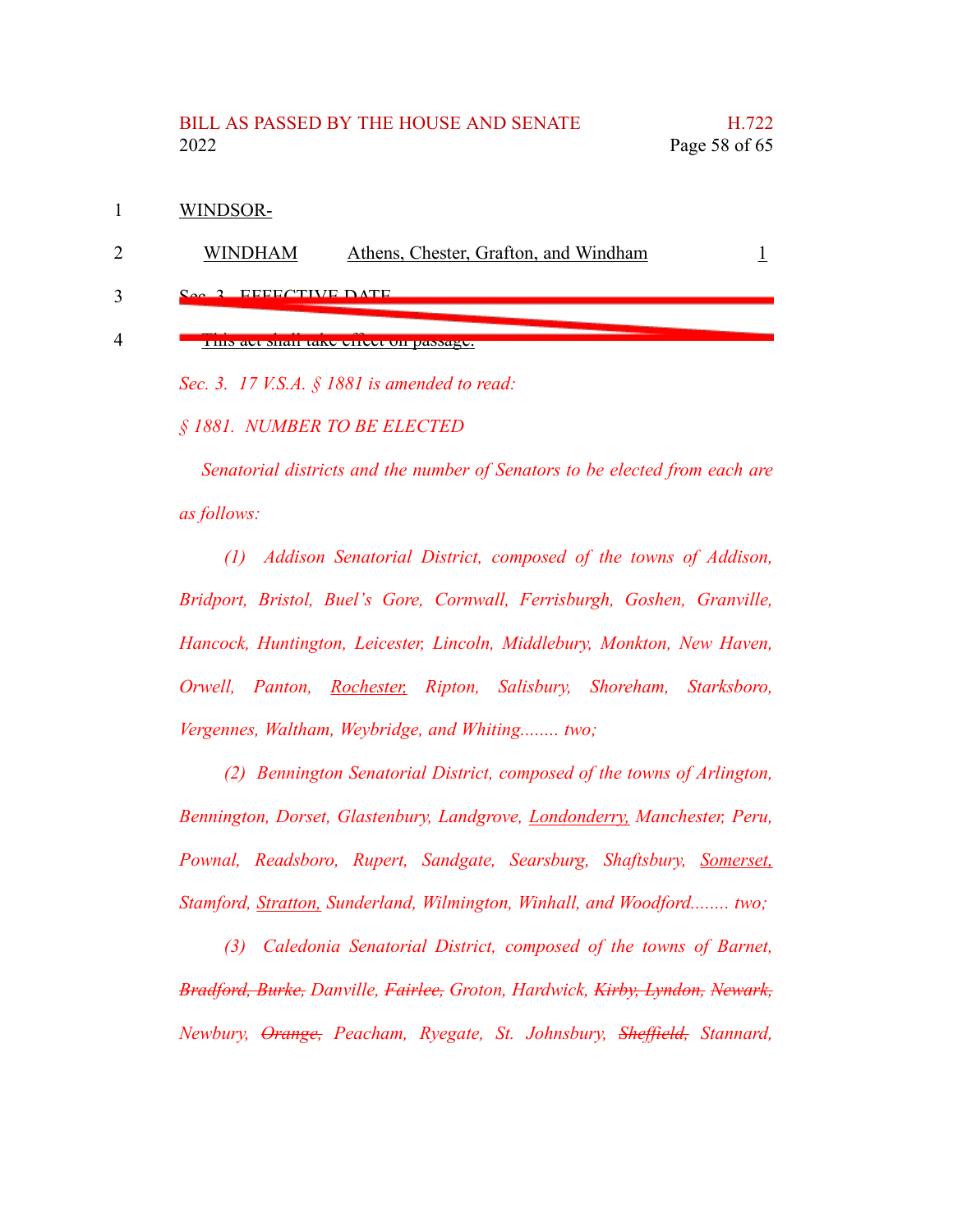*Sutton, Topsham, Walden, Waterford, West Fairlee, and Wheelock................ two one;*

*(4) Chittenden Chittenden-Central Senatorial District, composed of towns of Bolton, Burlington, Charlotte, Essex, Hinesburg, Jericho, Milton, Richmond, St. George, Shelburne, South Burlington, Underhill, Westford, Williston, and Winooski the city of Winooski, that portion of the town of Essex not included in Chittenden-North Senatorial District, that portion of the town of Colchester not included in Grand Isle Senatorial District, and that portion of the city of Burlington encompassed within a boundary beginning at the point where the eastern boundary line of the city of Burlington intersects with the South Burlington Recreation Path; then westerly along the northern side of the boundary between the South Burlington Recreation Path and the Burlington Country Club to where the South Burlington Recreation Path turns north; then continuing westerly along the northern side of the property boundary of the Burlington Country Club to the property boundary line between 544 South Prospect Street and 500 South Prospect Street; then westerly along the northern side of the property line between 544 South Prospect Street and 500 Prospect Street to where it intersects with South Prospect Street; then northerly along the eastern side of the centerline of South Prospect Street to the intersection of Cliff Street; then westerly along the northern side of the centerline of Cliff Street to the intersection of U.S.*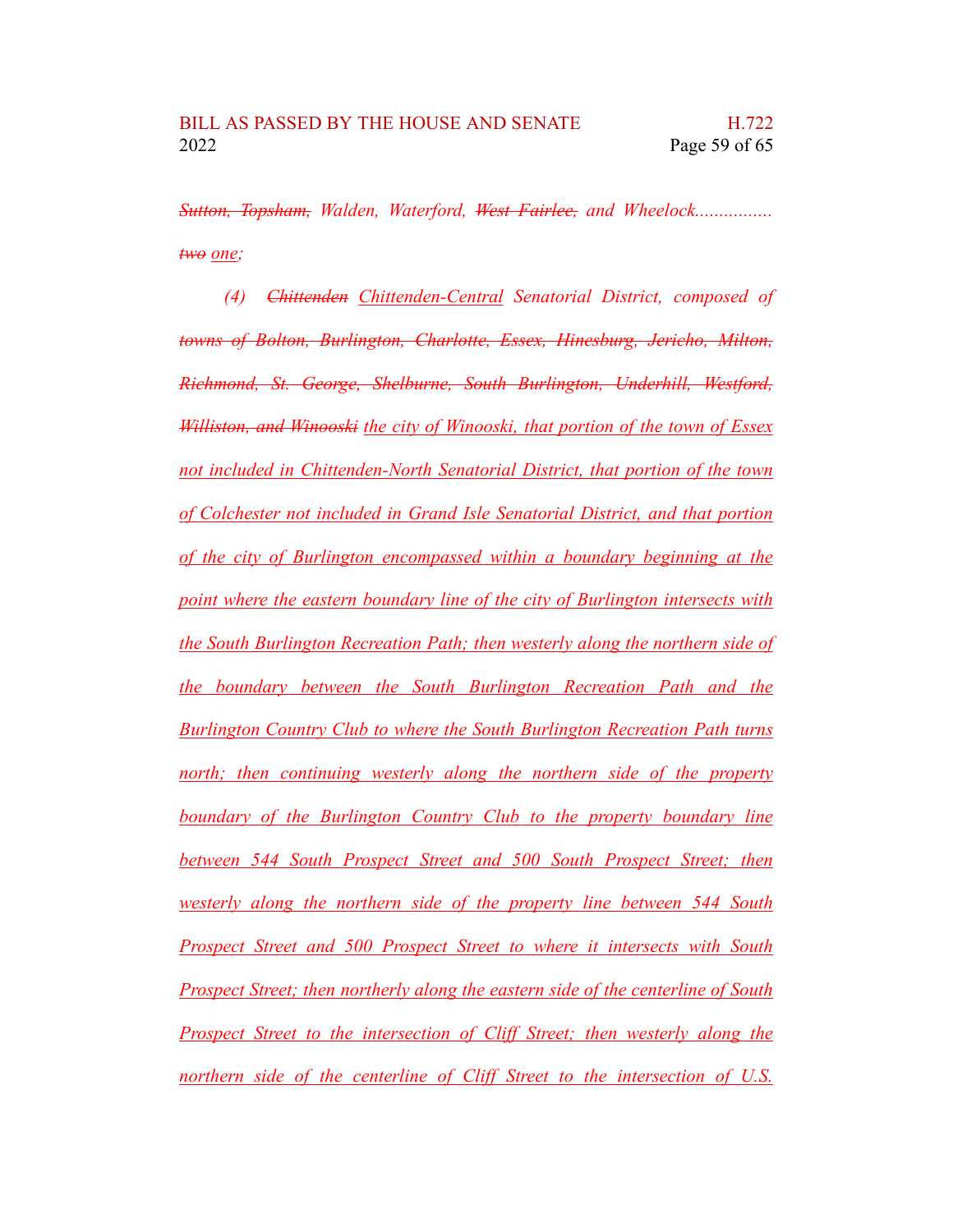*Route 7; then briefly northerly along the eastern side of the centerline of U.S. Route 7 to the intersection of Spruce Street; then westerly along the northern side of the centerline of Spruce Street to the intersection of South Union Street; then northerly along the eastern side of the centerline of South Union Street to the intersection of Adams Street; then westerly along the northern side of the centerline of Adams Street to the intersection of South Winooski Avenue; then northerly along the eastern side of the centerline of South Winooski Avenue to the intersection of Maple Street; then westerly along the northern side of the centerline of Maple Street to the end of Maple Street; then continuing on a line due west across Lake Champlain to the boundary of the city of South Burlington in Lake Champlain; then northerly along the city line of South Burlington in Lake Champlain and continuing along the city line of South Burlington as it follows the eastern shore of Lake Champlain to the boundary of the town of Colchester; then northerly and then southeasterly along the town line of Colchester to the boundary of the city of Winooski; then southeasterly along the city line of Winooski to the boundary of the city of South Burlington; then southwesterly along the city line of South Burlington to the point of beginning......... six three;*

*(5) Chittenden-North Senatorial District, composed of towns of Fairfax, Milton, Westford, and that portion of the town of Essex encompassed within a boundary beginning at the point where the western boundary line of the town*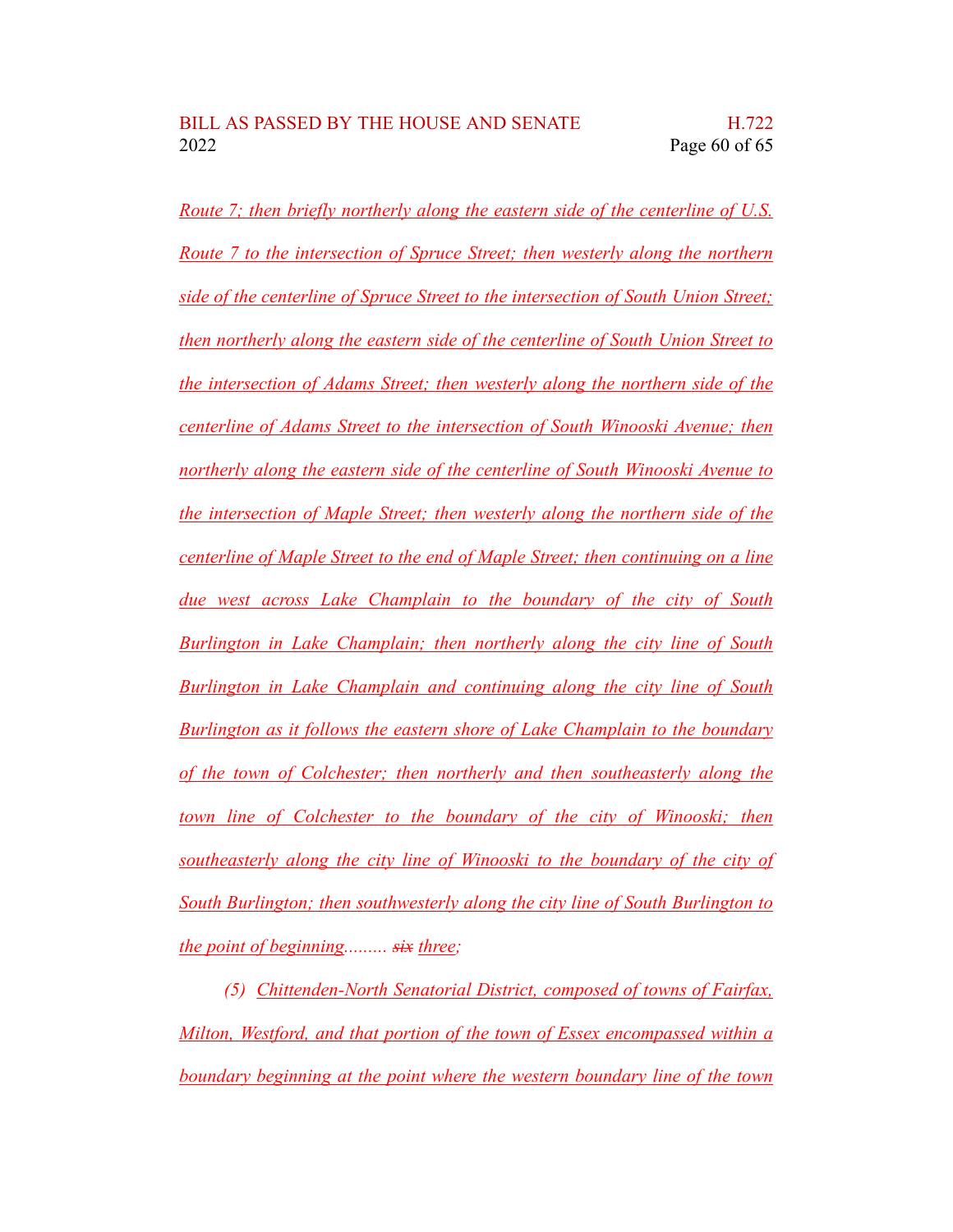*of Essex intersects with VT Route 2A; then southerly along the eastern side of the centerline of VT Route 2A to the intersection of Gentes Road; then briefly easterly along the northern side of the centerline of Gentes Road to where it intersects with the railroad tracks before Lamore Road; then southerly along the eastern side of the railroad tracks to where they intersect with VT Route 289; then southeasterly along the northeastern side of the centerline of VT Route 289 to the intersection of Upper Main Street; then northeasterly along the northwestern side of the centerline of Upper Main Street to the intersection of Center Road; then easterly along the northern side of the centerline of Center Road to the intersection of Jericho Road; then southeasterly along the northeastern side of the centerline of Jericho Road to the intersection of Allen Martin Drive; then southwesterly along the southeastern side of the centerline of Allen Martin Road to the intersection of Sandhill Road; then southerly along the eastern side of Sandhill Road to the intersection of River Road; then westerly along the southern side of the centerline of River Road to where it intersects with Alder Brook; then southerly along the eastern side of Alder Brook to the boundary of the town of Williston; then easterly along the town line of Williston to the boundary of the town of Jericho; then northeasterly along the town line of Jericho to the boundary of the town of Westford; then westerly along the town line of Westford to the boundary of the town of*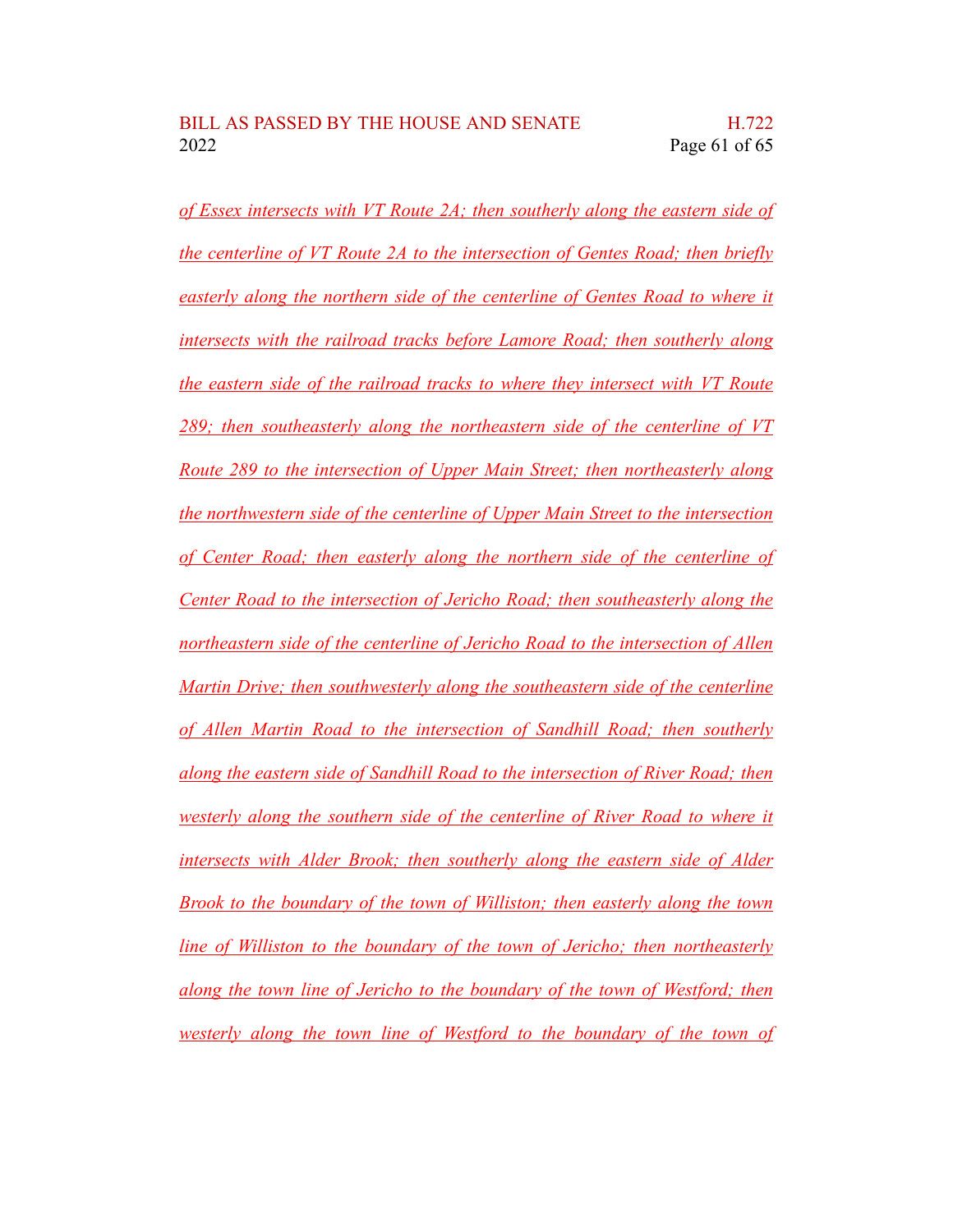*Colchester; then southerly along the town line of Colchester to the point of beginning………. one;*

*(6) Chittenden-Southeast Senatorial District, composed of towns of Bolton, Charlotte, Hinesburg, Jericho, Richmond, Shelburne, South Burlington, St. George, Underhill, Williston, and that portion of the city of Burlington not included in Chittenden-Central Senatorial District……. three;*

*(7) Essex-Orleans Essex Senatorial District, composed of the towns of Albany, Averill, Avery's Gore, Barton, Bloomfield, Brighton, Brownington, Brunswick, Canaan, Charleston, Concord, Coventry, Craftsbury, Derby, East Haven, Ferdinand, Glover, Granby, Greensboro, Guildhall, Holland, Irasburg, Jay, Kirby, Lemington, Lewis, Lowell, Lunenburg, Lyndon, Maidstone, Montgomery, Morgan, Newport City, Newport Town, Norton, Richford, Troy, Victory, Warner's Grant, and Warren Gore, Westfield, Westmore, and Wolcott................ two one;*

*(6)(8) Franklin Senatorial District, composed of the towns of Alburgh, Bakersfield, Berkshire, Enosburgh, Fairfax, Fairfield, Fletcher, Franklin, Georgia, Highgate, Richford, St. Albans City, St. Albans Town, Sheldon, and Swanton................ two;*

*(7)(9) Grand Isle Senatorial District, composed of the towns of Colchester, Grand Isle, Isle La Motte, North Hero, and South Hero, and that portion of the town of Colchester encompassed within a boundary beginning at*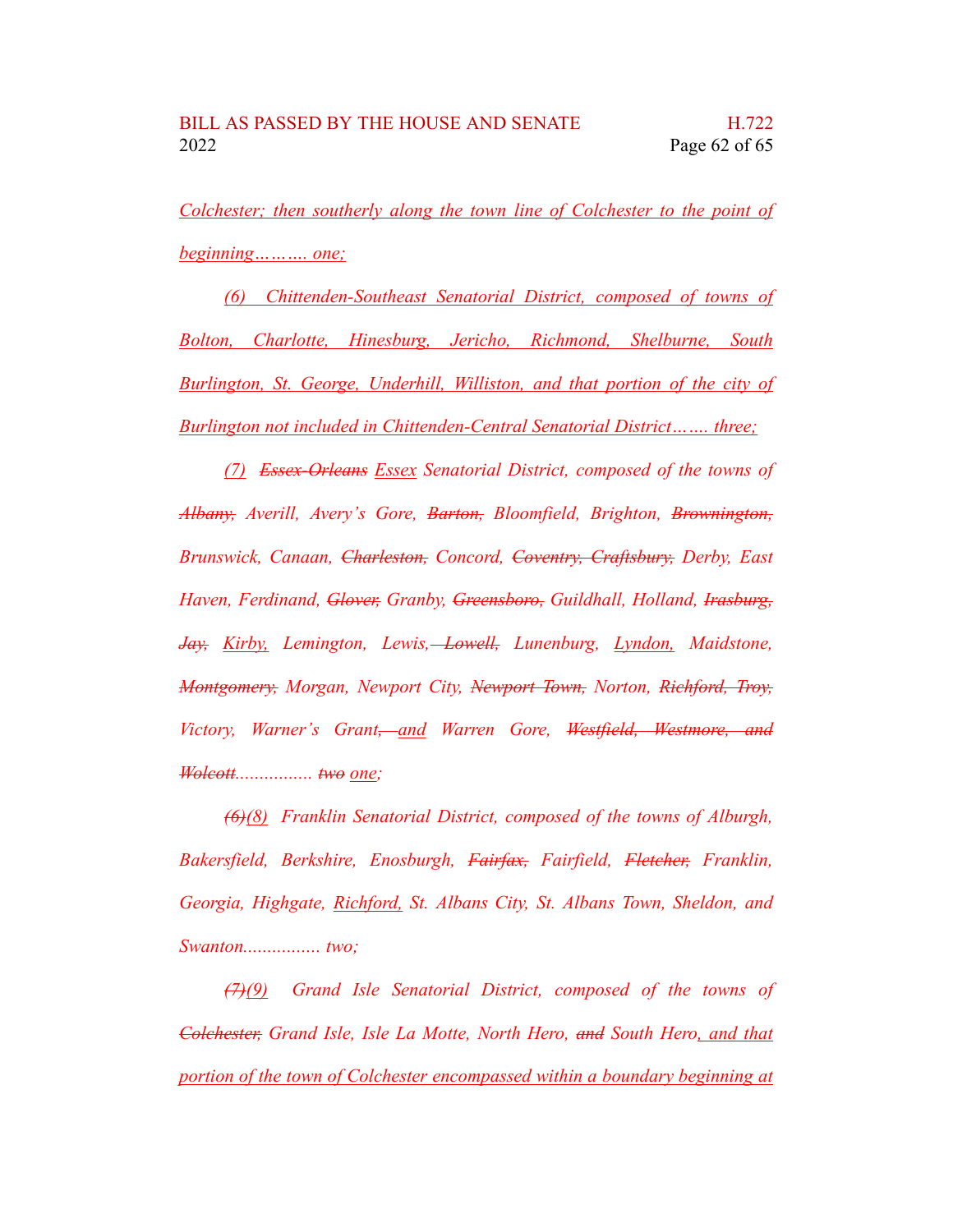*the point where the southern boundary line of Colchester and the northern boundary of the city of Winooski intersects with U.S. Route 7; then northerly along the western side of the centerline of U.S. Route 7 to the intersection of Hercules Drive; then easterly along the northern side of the centerline of Hercules Drive; then continue southerly along the eastern side of the centerline of Hercules Drive to the intersection of Vermont National Guard Road; then southeasterly along the northeastern side of the centerline of Vermont National Guard Road to the intersection of Hegeman Avenue; then northeasterly along the northwestern side of the centerline of Hegeman Avenue to the intersection of Barnes Avenue; then briefly northwesterly along the southwestern side of the centerline of Barnes Avenue to the intersection of Troy Avenue; then northeasterly along the northwestern side of the centerline of Troy Avenue to where it joins Hegeman Avenue; then briefly southeasterly along the northeastern side of the centerline of Hegeman Avenue to the intersection of Vermont Avenue; then briefly easterly along the northern side of the centerline of Vermont Avenue to where it intersects with the boundary of the town of Essex; then northeasterly along the town line of Essex to the boundary of the town of Milton; then northwesterly along the town line of Milton to the boundary of the town of South Hero; then southwesterly along the town line of South Hero to the state border of New York; then southerly along the state border of New York to the boundary of the city of South*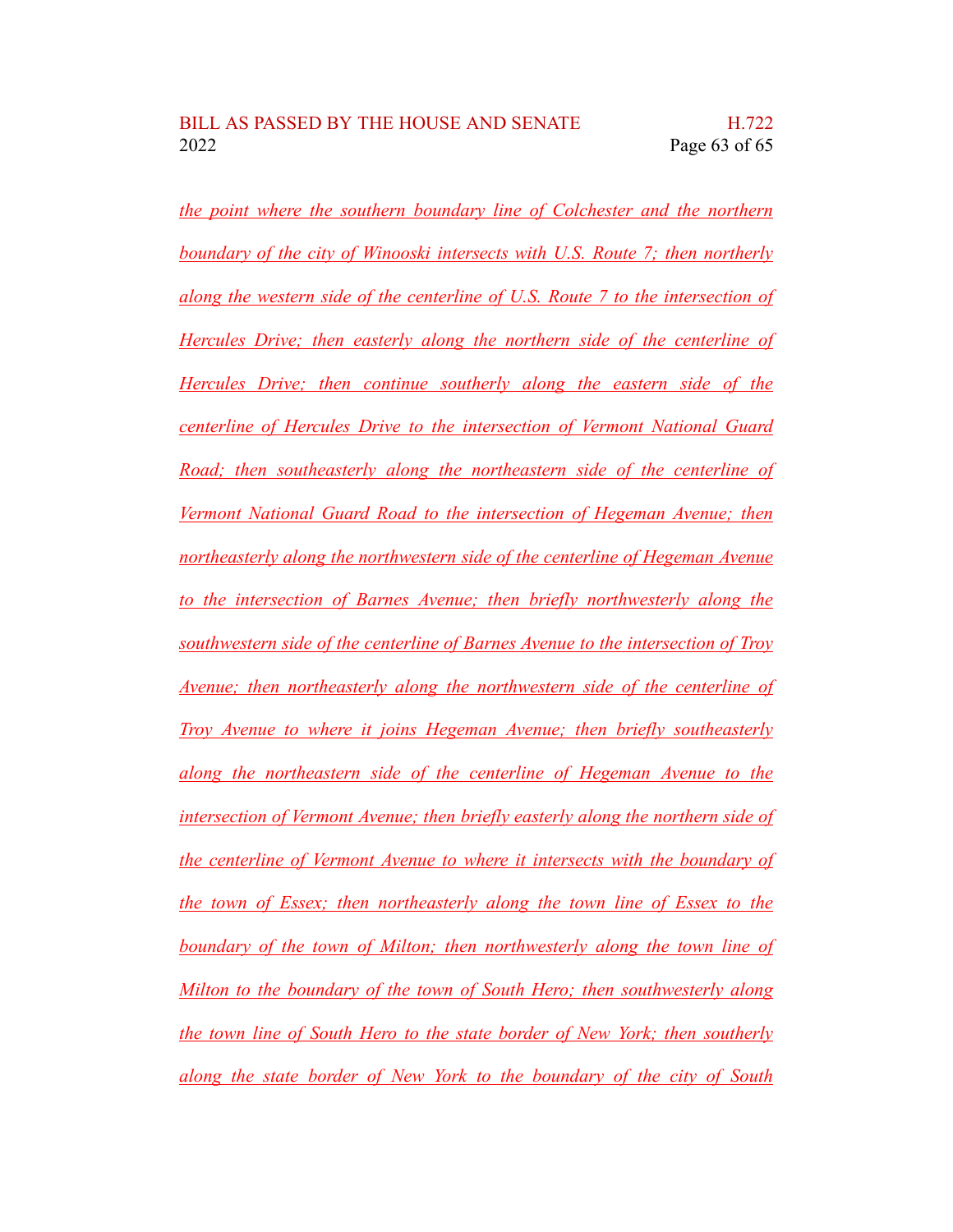*Burlington in Lake Champlain; then easterly along the city line of South Burlington to the boundary of the city of Burlington; then easterly along the city line of Burlington to the boundary of the city of Winooski; then northeasterly along the city line of Winooski; then continue along the city line of Winooski to the point of beginning................ one;*

*(8)(10) Lamoille Senatorial District, composed of the towns of Belvidere, Cambridge, Eden, Elmore, Fletcher, Hyde Park, Johnson, Morristown, Stowe, and Waterville, and Wolcott................ one;*

*(9)(11) Orange Senatorial District, composed of the towns of Braintree, Bradford, Brookfield, Chelsea, Corinth, Fairlee, Randolph, Strafford, Thetford, Topsham, Tunbridge, Vershire, Washington, West Fairlee, and Williamstown................ one;*

*(12) Orleans Senatorial District, composed of the towns of Albany, Barton, Brownington, Burke, Charleston, Coventry, Craftsbury, Glover, Greensboro, Irasburg, Jay, Lowell, Montgomery, Newport Town, Newark, Sheffield, Sutton, Troy, Westfield, and Westmore................ one;*

*(10)(13) Rutland Senatorial District, composed of the towns of Benson, Brandon, Castleton, Chittenden, Clarendon, Danby, Fair Haven, Hubbardton, Ira, Killington, Mendon, Middletown Springs, Mt. Holly, Mt. Tabor, Pawlet, Pittsfield, Pittsford, Poultney, Proctor, Rutland City, Rutland Town,*